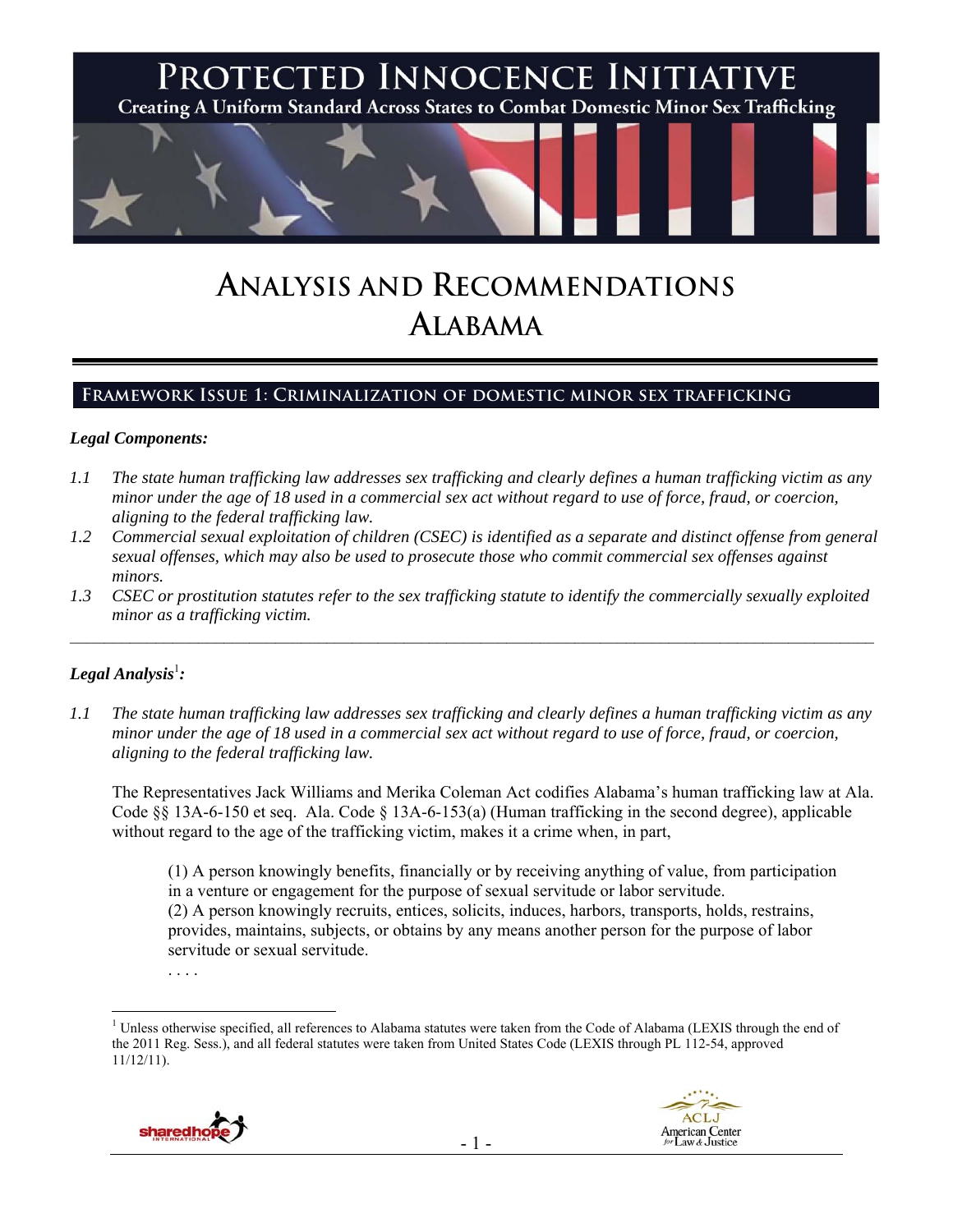Ala. Code  $\S$  13A-6-152(a)(2) (Human trafficking in the first degree) states,

A person commits the crime of human trafficking in the first degree if:

 . . . . (2) He or she knowingly obtains, recruits, entices, solicits, induces, threatens, isolates, harbors, holds, restrains, transports, provides, or maintains any minor for the purpose of causing a minor to engage in sexual servitude.<sup>2</sup>

For purposes of Ala. Code § 13A-6-152(a) and § 13A-6-153(a), "sexual servitude" is defined in Ala. Code § 13A-6-151(7) (Definitions) as

a. Any sexual conduct as defined in subdivision (3) of Section 14-11-30, Code of Alabama 1975, for which anything of value is directly or indirectly given, promised to, or received by any person, which conduct is induced or obtained by coercion or deception from a person. b. Sexual conduct includes:

1. Sexually explicit performances, meaning an act or show intended to arouse, satisfy the sexual desires of, or appeal to the prurient interests of patrons or viewers, whether public or private, live, photographed, recorded, videotaped, or projected over the Internet. 2. Commercial sex acts, meaning any sex act on account of which anything of value is given, promised to, or received, directly or indirectly, by any person.

3. Acts defined in subdivision (3) of Section 14-11-30, Code of Alabama 1975.

A conviction under Ala. Code § 13A-6-152(a) is punishable as a Class A felony by imprisonment for life or 10– 99 years, "which imprisonment includes hard labor," and a possible fine not to exceed \$60,000.<sup>3</sup> Ala. Code §§ 13A-6-152(b), 13A-5-2(a), (b), 13A-5-6(a)(1), 13A-5-11(a)(1). If the victim of a violation of Ala. Code § 13A-6-152 is under 12 years old and the "offense involves sexual servitude," 4 a mandatory minimum

Ala. Code § 15-20-21 is located in the article entitled, "Community Notification of Released Convicted Sex Offenders," codified at Ala. Code §§ 15-20-20 et seq, but these statutes have since been repealed and replaced with the article entitled, "Alabama Sex Offender Registration and Community Notification Act," codified at Ala. Code §§ 15-20A-1 et seq. Cross-references in other statutes throughout the Alabama Code to the old sex offender registry statutes have not been updated to reflect the renumbering of the sex offender registry statutes due to the passage of Senate Bill 296 in the 2011 Regular Session. These cross-references should be updated throughout the Alabama Code to fully implement the amendments made by Senate Bill 296. Here and in other places where this report cites Ala. Code §§ 15-20A-1 et seq. or Ala. Code §§ 15-20-20 et seq., the statute numbers and the substance of the analysis have been updated to reflect the new sex offender registry statutes. (LEXIS, however, does note in brackets the cross-referenced statutes that have been repealed and the new statutes that replaced them.) Ala. Code § 15-20A-48(a) states that "[f]or the purposes of sections 13A-5-2 [and] 13A-5-6, a criminal sex offense involving a child shall mean a conviction for any sex offense in which the victim was under the age of 12 or any offense involving child pornography." *See infra* Section 2.10 for a list of sexual offenses. Additionally, the commentary to Ala. Code § 13A-5-2 on Lexis notes,

Section 13A-5-2 makes no attempt to revise the law on probation as provided outside this Criminal Code. Subsection (d). While some jurisdictions permit suspension of imposition of sentence or suspension of execution of sentence, Alabama follows the rule that a definite sentence must first be imposed, which may be suspended and defendant placed

on probation on certain terms and conditions. 4 *See supra* Section 1.1 for the definitions of "sexual servitude" and "sexual conduct."





<sup>&</sup>lt;sup>2</sup> Ala. Code § 13A-6-151(5) defines a "minor" as "[a] person under the age of 18."<br><sup>3</sup> Ala. Code § 13A-5 2(a), (d) (Popelties permitted or required) peter

 $3$  Ala. Code § 13A-5-2(a), (d) (Penalties permitted or required) notes,

<sup>(</sup>a) Every person convicted of a felony shall be sentenced by the court to imprisonment for a term authorized by Sections 13A-5-6 [Prison terms; felonies], 13A-5-9 [Repeat or habitual offenders; generally] and 13A-5-10 [Repeat or habitual offenders; hearings; corporations]. . . . .

<sup>(</sup>d) Every person convicted of a felony, misdemeanor or violation, except for the commission of a criminal sex offense involving a child as defined in Section 15-20-21(5) , may be placed on probation as authorized by law.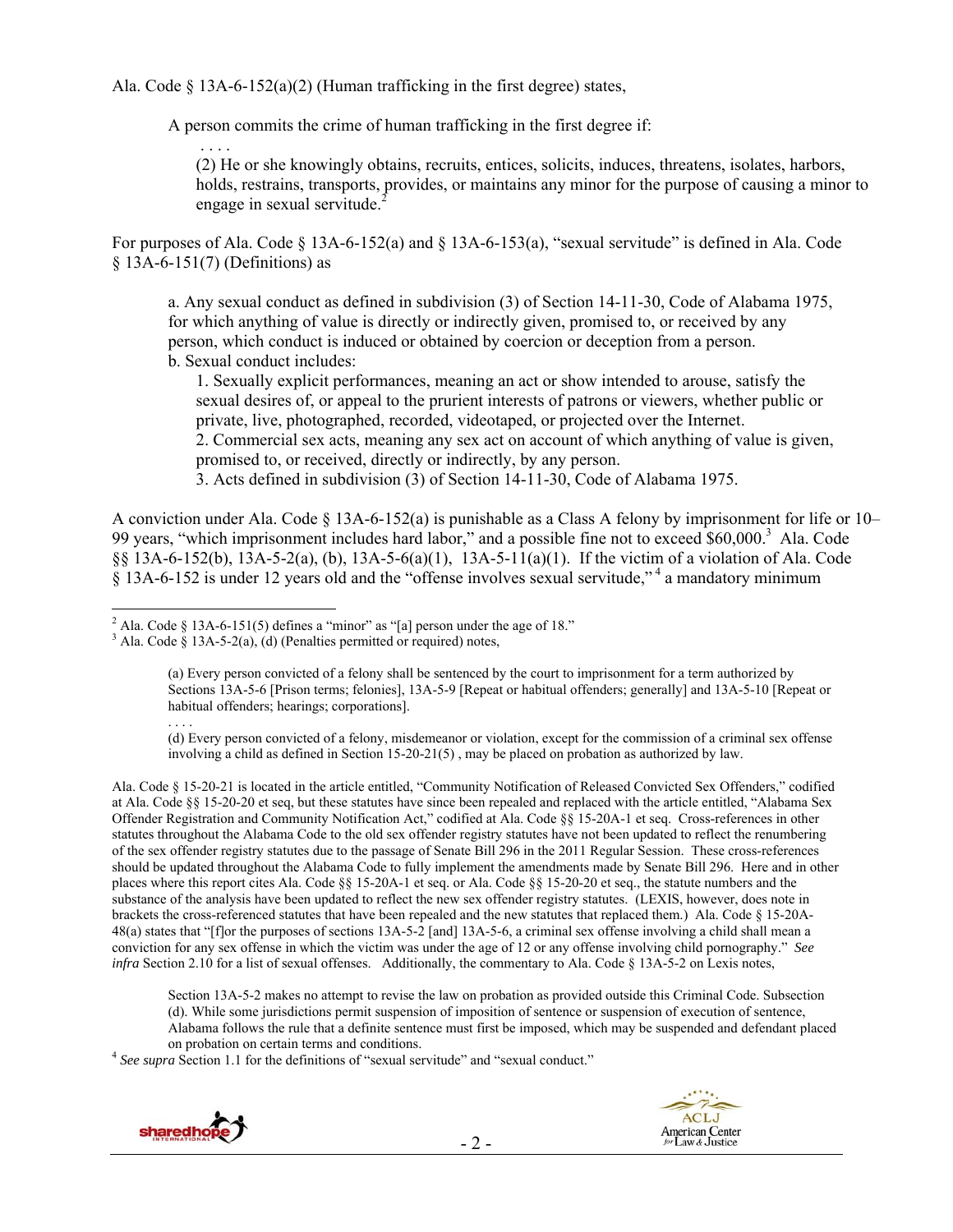imprisonment of 20 years applies. Ala. Code §§ 13A-5-6(a)(4), 15-20A-5(28), 15-20A-48(a). A conviction under Ala. Code  $\S$  13A-6-153(a) is punishable as a Class B felony by imprisonment for 2–20 years, "which imprisonment includes hard labor," and a possible fine not to exceed \$30,000. Ala. Code §§ 13A-6-153(b),  $13A-5-2(a)$ , (b),  $13A-5-6(a)(2)$ ,  $13A-5-11(a)(2)$ .<sup>5</sup> If the victim of a violation of Ala. Code § 13A-6-153 is under 12 years old and the "offense involves sexual servitude," a mandatory minimum imprisonment of 10 years applies. Ala. Code §§ 13A-5-6(a)(5), 15-20A-5(29), 15-20A-48(a).

- 1.1.1 Recommendation: Amend the definition of "sexual servitude" in Ala. Code § 13A-6-151(7) (Definitions) to remove reference to "coercion or deception" in cases of minor victims.<sup>6</sup>
- *1.2 Commercial sexual exploitation of children (CSEC) is identified as a separate and distinct offense from general sexual offenses, which may also be used to prosecute those who commit commercial sex offenses against minors.*

The following laws make CSEC a crime in Alabama:

1. Under Ala. Code § 13A-12-111(a) (Promoting prostitution; first degree),

A person commits the crime of promoting prostitution in the first degree if he knowingly: (1) Advances prostitution<sup>7</sup> by compelling a person by force or intimidation to engage in prostitution, or profits from such coercive conduct by another; or  $(2)$  Advances or profits from prostitution<sup>8</sup> of a person less than 16 years of age.

A conviction under Ala. Code  $\S$  13A-12-111(a) is punishable as a Class B felony by imprisonment for 2–20 years, "which imprisonment includes hard labor," and a possible fine not to exceed \$30,000. Ala. Code §§ 13A-12-111(b), 13A-5-2(a), (b), 13A-5-6(a)(2), 13A-5-11(a)(2). If the victim of a violation of Ala. Code  $\S$  13A-12-111 (Promoting prostitution; first degree) is under 12 years old, a mandatory minimum imprisonment of 10 years applies. Ala. Code §§ 13A-5-6(a)(5), 15-20A-5(12), 15-20A-48(a).

2. Ala. Code § 13A-12-112(a) (Promoting prostitution; second degree) states,

A person commits the crime of promoting prostitution in the second degree if he knowingly: (1) Advances or profits from prostitution by managing, supervising, controlling or owning, either alone or in association with others, a house of prostitution or a prostitution business or enterprise involving prostitution activity by two or more prostitutes other than the defendant; or

(2) Advances or profits from prostitution of a person less than 18 years of age.

enterprise.<br><sup>8</sup> Ala. Code § 13A-12-110(2) (Definitions) states, "A person 'profits from prostitution' if, acting other than as a prostitute receiving compensation for personally-rendered prostitution services, he accepts or receives money or other property pursuant to a prior agreement with any person whereby he participates or is to participate in the proceeds of prostitution activity."



 $\overline{a}$ 

 $<sup>5</sup>$  For any felony in Alabama, the court may impose a fine greater than the maximum listed in the statute if it does not to exceed</sup> "double the pecuniary gain to the defendant or loss to the victim caused by the commission of the offense."Ala. Code § 13A-5- 11(a)(4). Ala. Code § 13A-5-11(b) defines "gain" as "the amount of money or the value of property derived from the commission of the crime, less the amount of money or the value of property returned to the victim of the crime or seized or surrendered to lawful authority prior to the time sentence is imposed."

<sup>&</sup>lt;sup>6</sup> Subsequent recommendations that discuss referring certain crimes to the human trafficking statute are predicated upon the recommendations in 1.1 being simultaneously or previously enacted.

 $^7$  Ala. Code § 13A-12-110(1) (Definitions) states,

A person "advances prostitution" if, acting other than as a prostitute or a patron of a prostitute, he knowingly causes or aids a person to commit or engage in prostitution, procures or solicits patrons for prostitution, provides persons or premises for prostitution purposes, operates or assists in the operation of a house of prostitution or a prostitution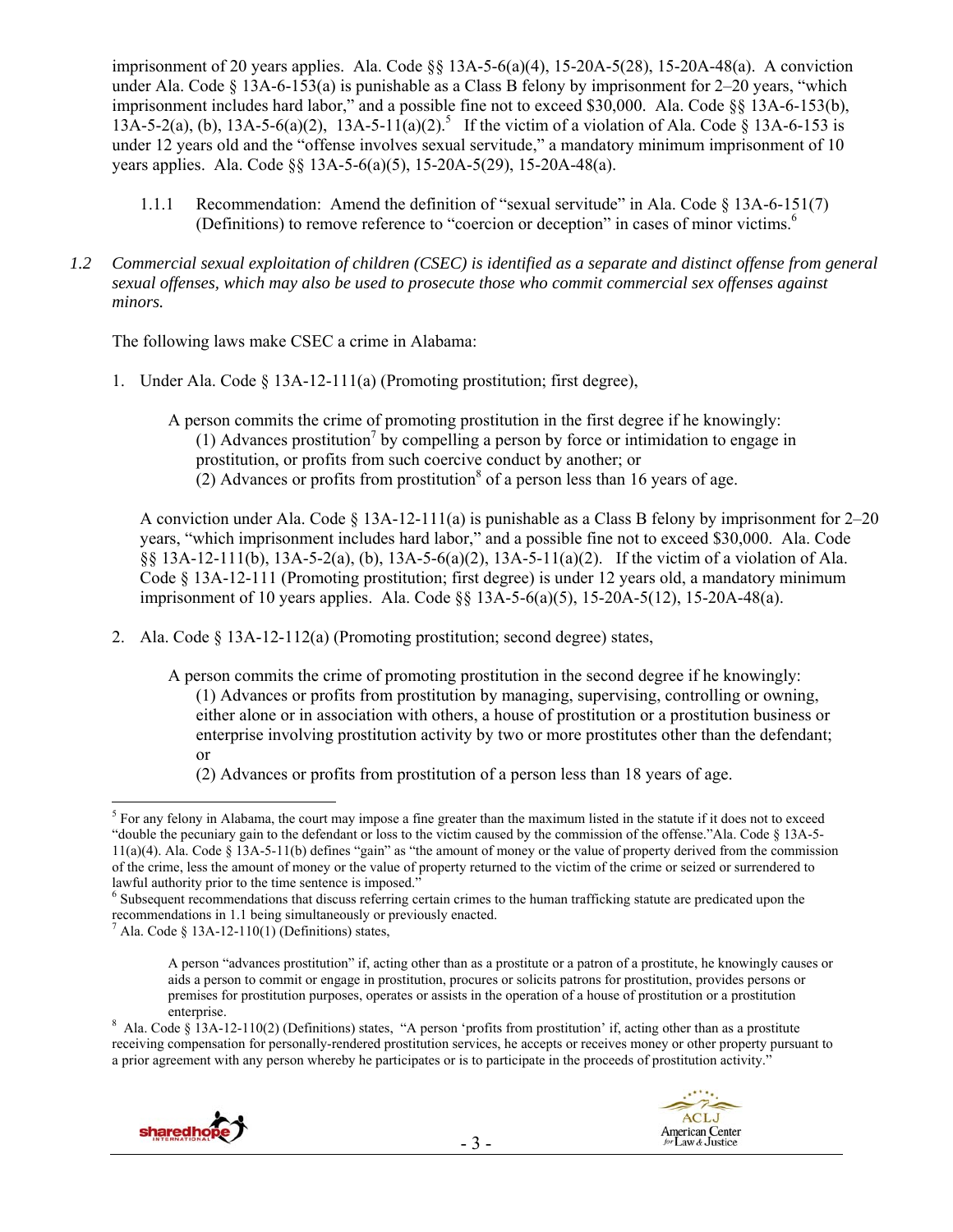A conviction under Ala. Code § 13A-12-112(a)is punishable as a Class C felony by imprisonment for 1 year and 1 day to 10 years, "which imprisonment includes hard labor," and a possible fine not to exceed \$15,000. Ala. Code §§ 13A-12-112(b), 13A-5-2(a), (b), 13A-5-6(a)(3), 13A-5-11(a)(3).

3. Ala. Code § 13A-6-121 (Facilitating solicitation of unlawful sexual conduct with a child) states in part,

A person who knowingly compiles, enters into, or transmits by use of computer or otherwise; makes, prints, publishes, or reproduces by computerized or other means; knowingly causes or allows to be entered into or transmitted by use of computer or otherwise; or buys, sells, receives, exchanges, or disseminates any notice, statement, or advertisement of any child's name, telephone number, place of residence, other geographical location, physical characteristics, or other descriptive or identifying information for the purpose of facilitating, encouraging, offering, or soliciting unlawful sexual conduct of or with any child, or the visual depiction of such conduct, is guilty of facilitating solicitation of unlawful sexual conduct with a child. . . .

A conviction under Ala. Code § 13A-6-121 is punishable as a Class C felony by imprisonment for 1 year and 1 day to 10 years, "which imprisonment includes hard labor," and a possible fine not to exceed \$15,000. Ala. Code  $\S$ § 13A-6-121, 13A-5-2(a), (b), 13A-5-6(a)(3), 13A-5-11(a)(3).

4. Ala. Code § 13A-6-125 (Facilitating the travel of a child for an unlawful sex act) states in part,

Any person who facilitates, arranges, provides, or pays for the transport of a child for the purposes of engaging in an unlawful sex act with a child, including sexual intercourse, sodomy, a sexual performance, obscene sexual performance, or other sexual conduct for his or her benefit or for the benefit of another shall be guilty of facilitating the transport of a child for an unlawful sex act. . . .

A conviction under Ala. Code  $\S$  13A-6-125 is punishable as a Class A felony punishable by imprisonment for life or 10–99 years, "which imprisonment includes hard labor," and a possible fine not to exceed \$60,000. Ala. Code  $\S 13A-6-125$ ,  $13A-5-2(a)$ , (b),  $13A-5-6(a)(1)$ ,  $13A-5-11(a)(1)$ . If the victim of a violation of Ala. Code § 13A-6-125 is under 12 years old, a mandatory minimum imprisonment of 20 years applies. Ala. Code §§ 13A-5-6(a)(4), 15-20A-5(27), 15-20A-48(a).

5. Ala. Code § 13A-12-196 (Permitting or allowing child to engage in production of obscene matter) states, "Any parent or guardian who knowingly permits or allows their child, ward, or dependent under the age of 17 years to engage in the production of any obscene matter containing a visual depiction of such child, ward, or dependent under the age of 17 years engaged in any act of sado-masochistic abuse, sexual excitement, masturbation, breast nudity, genital nudity, or other sexual conduct shall be guilty of a Class A felony." A Class A felony is punishable by life imprisonment or 10–99 years, "which imprisonment includes hard labor," and a possible fine not to exceed \$60,000. Ala. Code §§ 13A-12-196, 13A-5-2(a), (b), 13A-5-6(a)(1), 13A-5-11(a)(1). If the victim of a violation of Ala. Code  $\S$  13A-12-196 (Permitting or allowing child to engage in production of obscene matter) is under 12 years old, a mandatory minimum imprisonment of 20 years applies. Ala. Code §§ 13A-5-6(a)(4), 15-20A-5(14), 15-20A-48(a).

The following sexual offenses also may be applicable in cases involving the commercial sexual exploitation of a child:

1. Ala. Code § 13A-6-124 (Traveling to meet a child for an unlawful sex act) states in part,

Any person who travels either within this state, to this state, or from this state by any means, who attempts to do so, or who knowingly causes another to do so or to attempt to do so for the purpose of engaging in any unlawful sex act with a child, including sexual intercourse, sodomy, a sexual



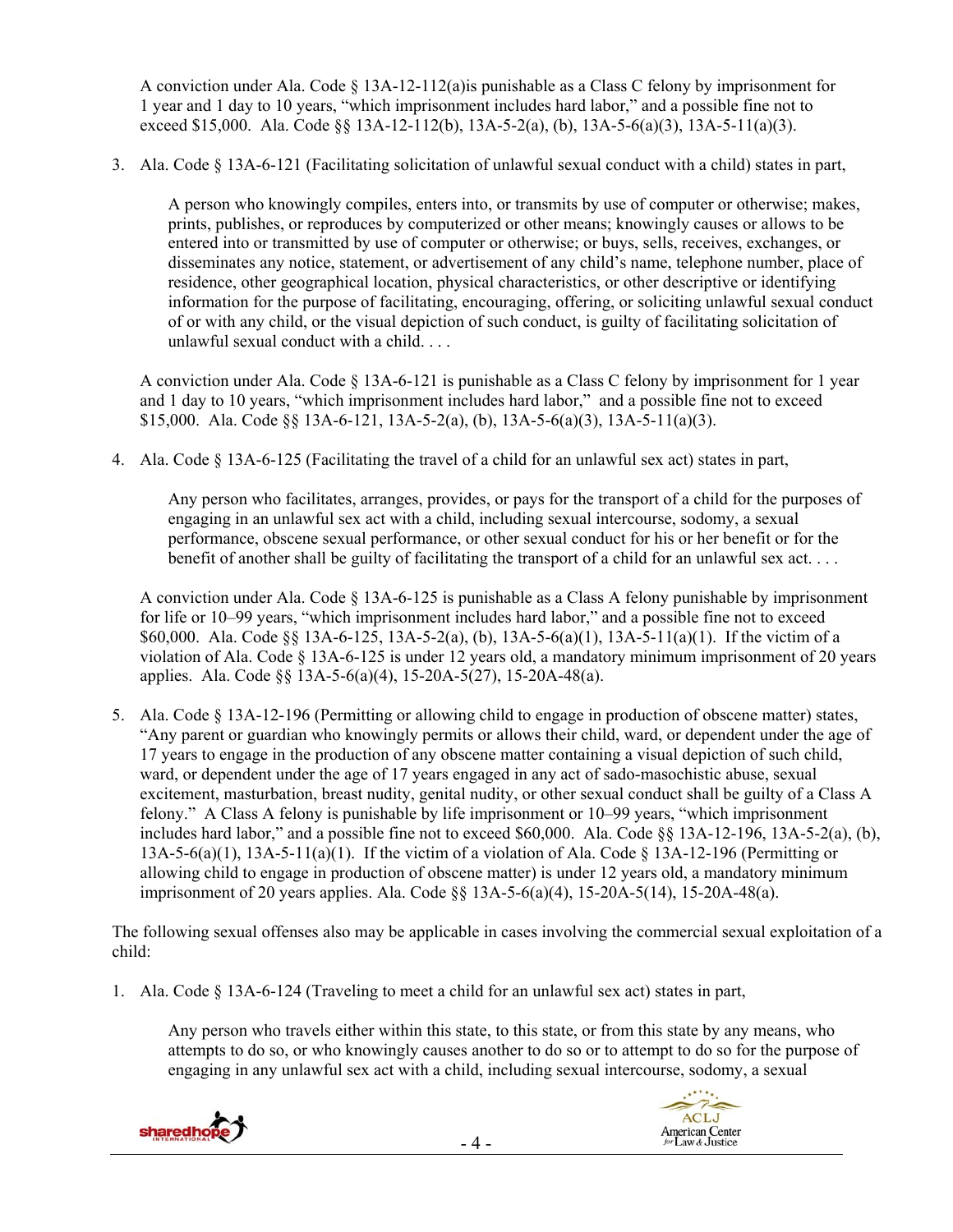performance, obscene sexual performance, or other sexual conduct for his or her benefit or for the benefit of another shall be guilty of traveling to meet a child for an unlawful sex act. . . .

A conviction under Ala. Code § 13A-6-124 is punishable as a Class A felony by imprisonment for life or 10–99 years, "which imprisonment includes hard labor," and a possible fine not to exceed \$60,000. Ala. Code  $\S$ § 13A-6-124, 13A-5-2(a), (b), 13A-5-6(a)(1), 13A-5-11(a)(1). If the victim of a violation of Ala. Code § 13A-12-124 is under 12 years old, a mandatory minimum imprisonment of 20 years applies. Ala. Code §§ 13A-5-6(a)(4), 15-20A-5(26), 15-20A-48(a).

2. Ala. Code § 13A-6-69(a) (Child molestation; luring child someplace in order to perform or to propose sexual acts) states,

It shall be unlawful for any person with lascivious intent to entice, allure, persuade, or invite, or attempt to entice, allure, persuade or invite, any child under 16 years of age to enter any vehicle, room, house, office or other place for the purpose of proposing to such child the performance of an act of sexual intercourse or . . . for the purpose of proposing the fondling or feeling of the sexual or genital parts of such child or the breast of such child, or for the purpose of committing an aggravated assault on such child, or for the purpose of proposing that such child fondle or feel the sexual or genital parts of such person.

A conviction under Ala. Code  $\S$  13A-6-69(a) is punishable as a Class C felony by imprisonment for 1 year and 1 day to 10 years, "which imprisonment includes hard labor," and a possible fine not to exceed \$15,000. Ala. Code §§ 13A-6-69(b), 13A-5-2(a), (b), 13A-5-6(a)(3), 13A-5-11(a)(3).

3. Ala. Code § 13A-6-122 (Electronic solicitation of a child) states in part,

In addition to the provisions of Section 13A-6-69, Code of Alabama 1975, a person who, knowingly, with the intent to commit an unlawful sex act, entices, induces, persuades, seduces, prevails, advises, coerces, lures, or orders, or attempts to entice, induce, persuade, seduce, prevail, advise, coerce, lure, or order, by means of a computer, on-line service, Internet service, Internet bulletin board service, weblog, cellular phone, video game system, personal data assistant, telephone, facsimile machine, camera, universal serial bus drive, writable compact disc, magnetic storage device, floppy disk, or any other electronic communication or storage device, a child who is at least three years younger than the defendant, or another person believed by the defendant to be a child at least three years younger than the defendant to meet with the defendant or any other person for the purpose of engaging in sexual intercourse, sodomy, or to engage in a sexual performance, obscene sexual performance, or sexual conduct for his or her benefit or for the benefit of another, is guilty of electronic solicitation of a child. . . .

A conviction under Ala. Code  $\S$  13A-6-122 is punishable as a Class B felony by imprisonment for 2–20 years, "which imprisonment includes hard labor," and a possible fine not to exceed \$30,000. Ala. Code §§ 13A-6-122, 13A-5-2(a), (b), 13A-5-6(a)(2), 13A-5-11(a)(2). If the victim of a violation of Ala. Code § 13A-12-122 is under 12 years old, a mandatory minimum imprisonment of 10 years applies. Ala. Code §§ 13A-5-6(a)(5), 15-20A-5(24), 15-20A-48(a).

4. Ala. Code § 13A-6-123 (Facilitating the on-line solicitation of a child) states in part,

Any owner or operator of a computer on-line service, weblog, Internet service, or Internet bulletin board service, who knowingly aids and abets another person or who, with the purpose of facilitating or encouraging the on-line solicitation of the child, permits any person to use the service to commit a violation of this article is guilty of facilitating the on-line solicitation of a child.



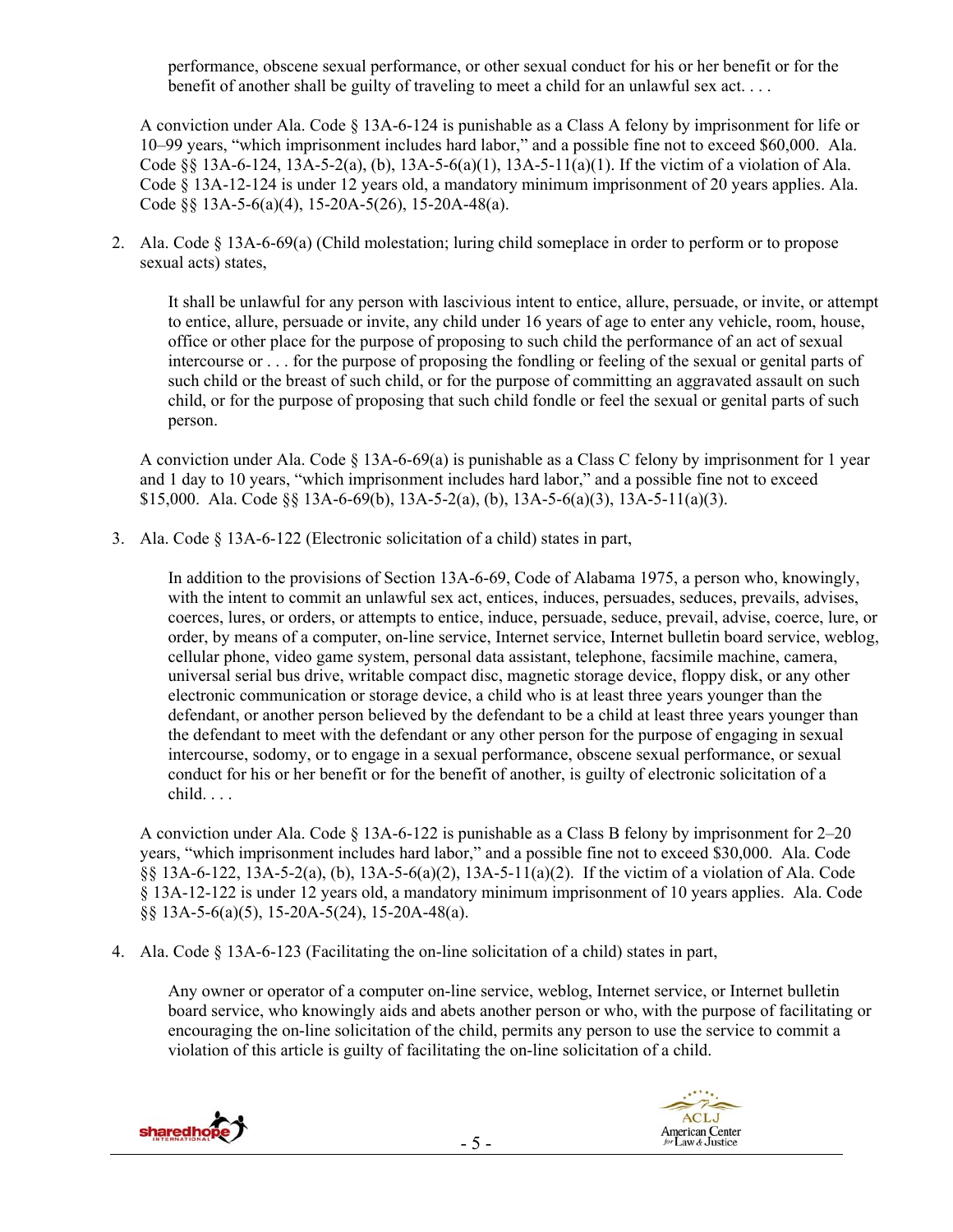- 5. A conviction under Ala. Code § 13A-6-123 is punishable as a Class B felony by imprisonment for 2–20 years, "which imprisonment includes hard labor," and a possible fine not to exceed \$30,000. Ala. Code §§ 13A-6-123, 13A-5-2(a), (b), 13A-5-6(a)(2), 13A-5-11(a)(2). If the victim of a violation of Ala. Code § 13A-12-123 is under 12 years old, a mandatory minimum imprisonment of 10 years applies. Ala. Code §§ 13A-5-6(a)(5), 15-20A-5(25), 15-20A-48(a).
- 6. Ala. Code  $\S$  13A-6-111(a) (Child; transmission of obscene material), states in part,

A person is guilty of transmitting obscene material to a child if the person transmits, by means of any computer communication system allowing the input, output, examination, or transfer of computer programs from one computer to another, material which, in whole or in part, depicts actual or simulated nudity, sexual conduct, or sadomasochistic abuse, for the purpose of initiating or engaging in sexual acts with the child.

Ala. Code § 13A-6-111(d) provides that "[t]ransmitting obscene material of engaging in sexual intercourse, sodomy, or to engage in a sexual performance, obscene sexual performance, or sexual conduct for his or her benefit to a child is" punishable as a Class B felony by imprisonment for 2–20 years, "which imprisonment includes hard labor," and a possible fine not to exceed \$30,000. Ala. Code §§ 13A-6-111(a), (d), 13A-5- 2(a), (b), 13A-5-6(a)(2), 13A-5-11(a)(2). If the victim of a violation of Ala. Code § 13A-12-111 is under 12 years old, a mandatory minimum imprisonment of 10 years applies. Ala. Code §§ 13A-5-6(a)(5), 15-20A-5(20), 15-20A-48(a).

- 7. Ala. Code § 13A-6-61(a)(3) (Rape; first degree), states, "(a) A person commits the crime of rape in the first degree if: . . . (3) He or she, being 16 years or older, engages in sexual intercourse with a member of the opposite sex who is less than 12 years old." Ala. Code  $\S$  13A-6-61(a)(3) is punishable as a Class A felony by imprisonment for life or 20–99 years, "which imprisonment includes hard labor," and a possible fine not to exceed \$60,000. Ala. Code §§ 13A-6-61(b), 13A-5-2(a), (b), 13A-5-6(a)(1), (4), 13A-5-11(a)(1), 15-  $20A-5(1)$ ,  $15-20A-48(a)$ . If the victim of Ala. Code § 13A-6-61(a)(3) is six years old or younger and the offender is twenty-one years old or older, the offender must be sentenced to life imprisonment. Ala. Code  $§$  13A-5-6(d).
- 8. Ala. Code  $\S$  13A-6-62(a)(1) (Rape; second degree) states,
	- (a) A person commits the crime of rape in the second degree if: (1) Being 16 years old or older, he or she engages in sexual intercourse with a member of the opposite sex less than 16 and more than 12 years old; provided, however, the actor is at least two years older than the member of the opposite sex.

A conviction under Ala. Code  $\S$  13A-6-62(a)(1) is punishable as a Class B felony by imprisonment for 2–20 years, "which imprisonment includes hard labor," and a possible fine not to exceed \$30,000. Ala. Code §§ 13A-6-62(b), 13A-5-2(a), (b), 13A-5-6(a)(2), 13A-5-11(a)(2).

- 9. Under Ala. Code § 13A-6-66(a)(1) (Sexual abuse; first degree), "A person commits the crime of sexual abuse in the first degree if: (1) He subjects another person to sexual contact by forcible compulsion." A conviction under Ala. Code  $\S$  13A-6-66(a)(1) is punishable as a Class C felony and by imprisonment for 1 year and 1 day to 10 years, "which imprisonment includes hard labor," and a possible fine not to exceed \$15,000. Ala. Code  $\S 8$  13A-6-66(b), 13A-5-2(a), (b), 13A-5-6(a)(3), 13A-5-11(a)(3).
- 10. Under Ala. Code § 13A-6-67(a) (Sexual abuse; second degree), a person is guilty of second degree sexual abuse if
	- (1) He subjects another person to sexual contact who is incapable of consent by reason of some factor

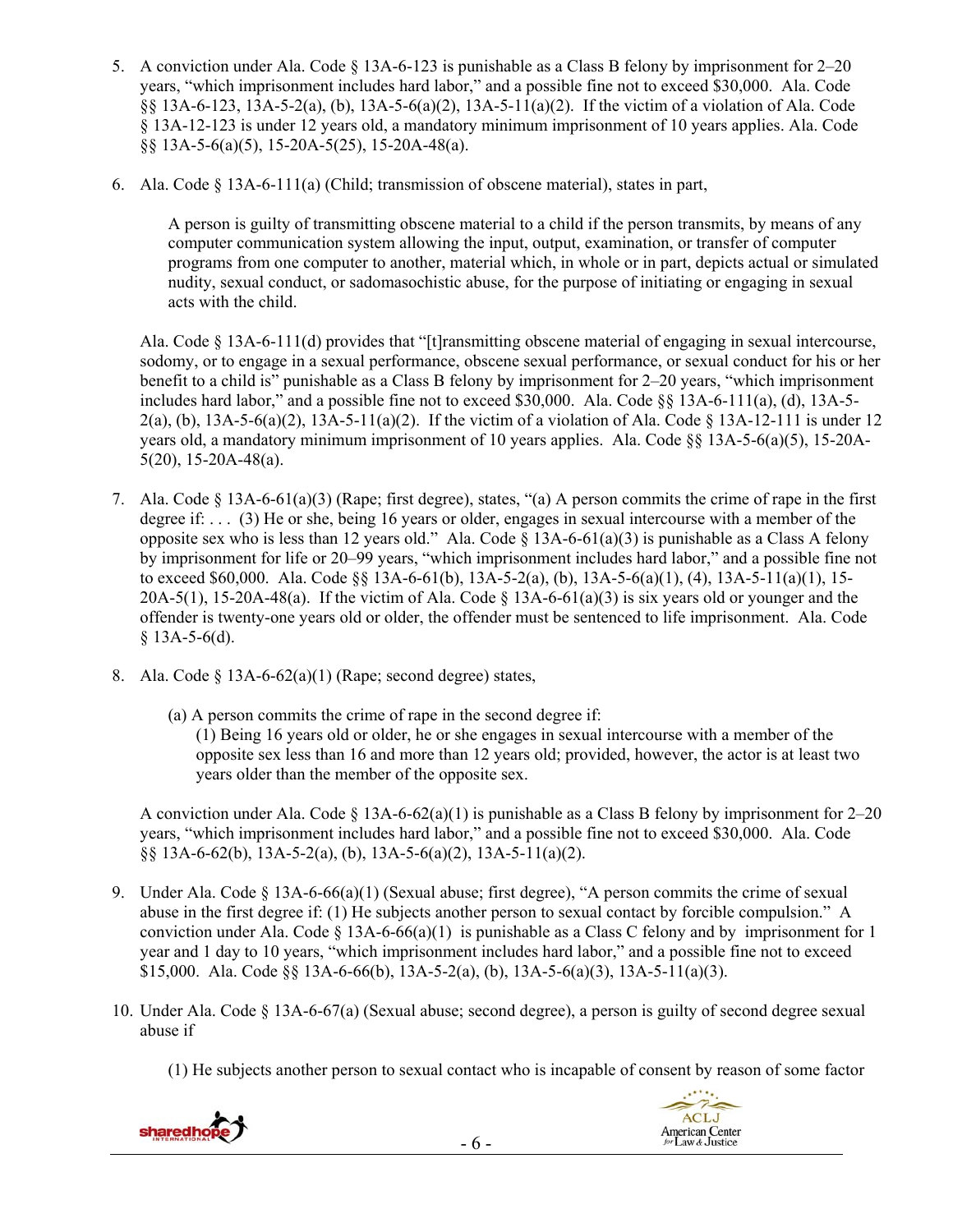other than being less than 16 years old or (2) He, being 19 years old or older, subjects another person to sexual contact who is less than 16 years old, but more than 12 years old.

A first offense under Ala. Code § 13A-6-67(a) is punishable as a Class A misdemeanor by "imprisonment in the county jail or to hard labor for the county" up to 1 year, a possible fine not to exceed \$6,000, or both. Ala. Code §§ 13A-6-67(b), 13A-5-2(c), 13A-5-7(a)(1), 13A-5-12(a)(1). The violation increases to a Class C felony where the defendant "commits a second or subsequent offense of sexual abuse in the second degree within one year of another sexual offense." Ala. Code § 13A-6-67(b). Class C felonies are punishable by imprisonment of 1 year and 1 day to 10 years, "which imprisonment includes hard labor," and possible fines not to exceed \$15,000. Ala. Code §§ 13A-5-2(a), (b), 13A-5-6(a)(3), 13A-5-11(a)(3).

- 11. Ala. Code § 13A-6-69.1(a) (Sexual abuse of child under 12) states, "A person commits the crime of sexual abuse of a child less than 12 years old if he or she, being 16 years old or older, subjects another person who is less than 12 years old to sexual contact." A conviction under Ala. Code  $\S$  13A-6-69.1(a) is a Class B felony punishable by a sentence of imprisonment for 10–20 years, "which imprisonment includes hard labor," and a possible fine not to exceed \$30,000. Ala. Code §§ 13A-6-69.1(b), 13A-5-2(a), (b), 13A-5-  $6(a)(2)$ ,  $(a)(5)$ , 13A-5-11(a)(2), (15-20A-5(11), 15-20A-48(a).
- *1.3 CSEC or prostitution statutes refer to the sex trafficking statute to identify the commercially sexually exploited minor as a trafficking victim.*

Alabama's CSEC laws, Ala. Code § 13A-12-111 (Promoting Prostitution; first degree), § 13A-12-112 (Promoting prostitution; second degree), and § 13A-12-196 (Permitting or allowing child to engage in production of obscene matter), do not refer to Ala. Code § 13A-6-152(a)(2) (Human trafficking in the first degree) or  $\S$  13A-6-153(a)(1)-(2) (Human trafficking in the second degree).

1.3.1 Recommendation: Amend Ala. Code § 13A-12-111(a) (Promoting prostitution; first degree), § 13A-12-112(a) (Promoting prostitution; second degree), and § 13A-12-196 (Permitting or allowing child to engage in production of obscene matter) to refer cases of commercial exploitation of a child to Ala. Code  $\S$  13A-6-152(a)(2) (Human trafficking in the first degree) and  $\S$  13A-6-153(a)(2) (Human trafficking in the second degree) to ensure that CSEC victims are properly classified as victims of trafficking.



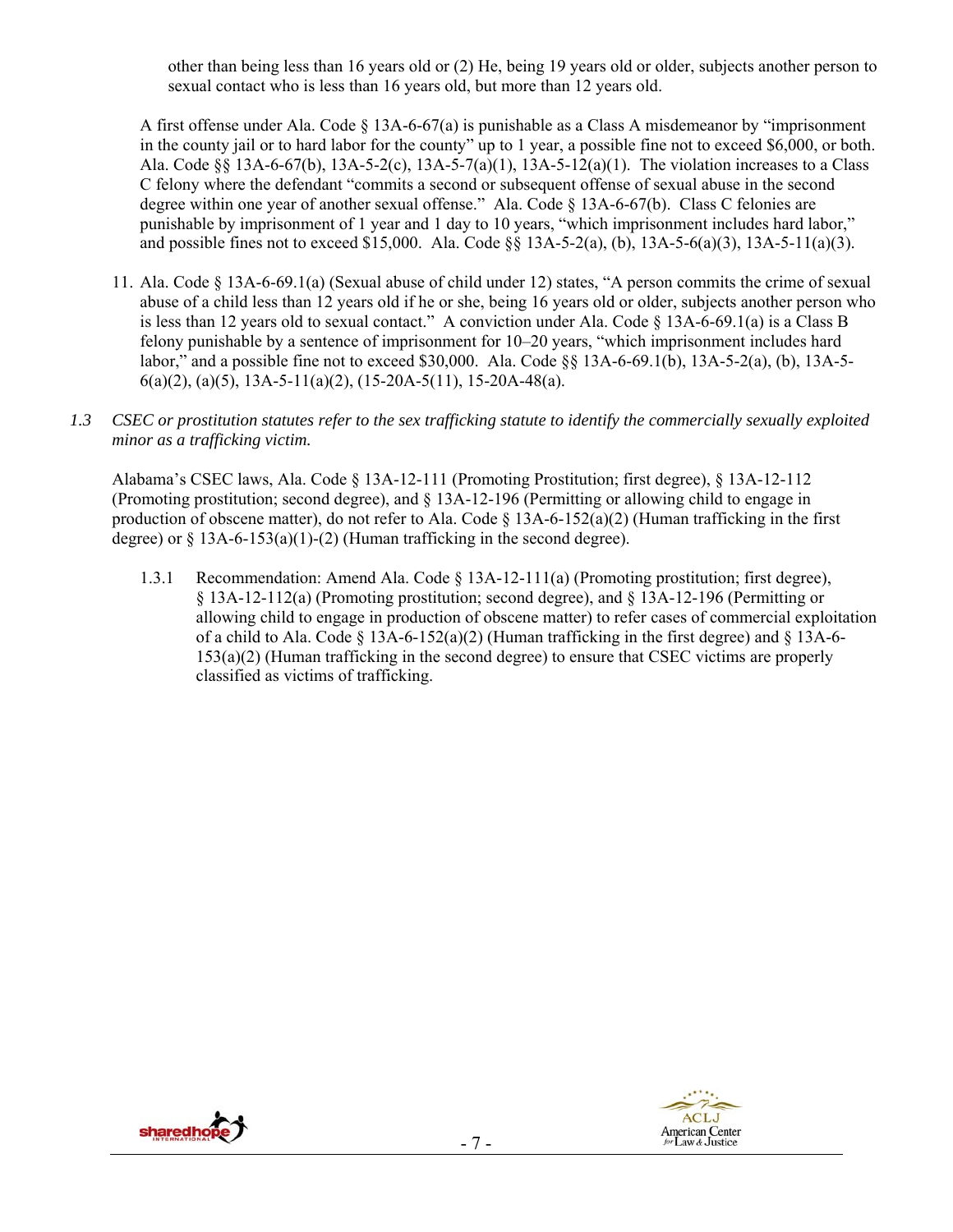#### Framework Issue 2: Criminal provisions for demand

#### *Legal Components:*

- *2.1 The state sex trafficking law can be applied to the buyers of commercial sex acts with a victim of domestic minor sex trafficking.*
- *2.2 Buyers of commercial sex acts with a minor can be prosecuted under CSEC laws.*
- *2.3 Solicitation laws differentiate buying sex acts with an adult and buying sex acts with a minor under 18.*
- *2.4 Penalties for buyers of commercial sex acts with minors are as high as federal penalties.*
- *2.5 Using the Internet to lure, entice, or purchase, or attempt to lure, entice, or purchase commercial sex acts with a minor is a separate crime or results in an enhanced penalty for buyers.*
- *2.6 No age mistake defense is permitted for a buyer of commercial sex acts with any minor under 18.*
- *2.7 Base penalties for buying sex acts with a minor are sufficiently high for all minors under 18 and not reduced for older minors.*
- *2.8 Financial penalties for buyers of commercial sex acts with minors are sufficiently high to make it difficult for buyers to hide the crime.*
- *2.9 Buying and possessing child pornography carries penalties as high as similar federal offenses.*
- *2.10 Convicted buyers of commercial sex acts with minors and child pornography are required to register as sex offenders.*

 $\mathcal{L}_\mathcal{L} = \{ \mathcal{L}_\mathcal{L} = \{ \mathcal{L}_\mathcal{L} = \{ \mathcal{L}_\mathcal{L} = \{ \mathcal{L}_\mathcal{L} = \{ \mathcal{L}_\mathcal{L} = \{ \mathcal{L}_\mathcal{L} = \{ \mathcal{L}_\mathcal{L} = \{ \mathcal{L}_\mathcal{L} = \{ \mathcal{L}_\mathcal{L} = \{ \mathcal{L}_\mathcal{L} = \{ \mathcal{L}_\mathcal{L} = \{ \mathcal{L}_\mathcal{L} = \{ \mathcal{L}_\mathcal{L} = \{ \mathcal{L}_\mathcal{$ 

## *Legal Analysis:*

*2.1 The state sex trafficking law can be applied to the buyers of commercial sex acts with a victim of domestic minor sex trafficking.* 

Ala. Code § 13A-6-152(a)(2) (Human trafficking in the first degree) states, "A person commits the crime of human trafficking in the first degree if: .... [h]e or she knowingly obtains ... any minor for the purpose of causing a minor to engage in sexual servitude." Under Ala. Code § 13A-6-153(a)(2) (Human trafficking in the second degree), "A person commits the crime of human trafficking in the second degree if: . . . . [a] person knowingly . . . obtains by any means another person for the purpose of labor servitude or sexual servitude." Federal prosecutors, under the Trafficking Victims Protection  $\text{Act}$  (TVPA),<sup>9</sup> have applied the crime of human trafficking to attempted buyers of commercial sex with minors by charging that the buyers attempted to "obtain"<sup>10</sup> a person under 18 to engage in commercial sex.<sup>11</sup> It is unsettled whether the courts will uphold this interpretation of the TVPA. As a result, it is possible that Ala. Code § 13A-6-152(a)(2) and § 13A-6-153(a)(2) could apply to buyers of commercial sex from minors in Alabama. However, under the definition of "sexual servitude" in Ala. Code § 13A-6-151(7) (Definitions), the sexual conduct must be "induced or obtained by coercion or deception from a person." In addition, the use of the term "solicits" may also be used to apply Ala. Code § 13A-6-152(a)(2) and § 13A-6-153(a)(2) to buyers of sex from a victim of domestic minor sex trafficking.

2.1.1 Recommendation: Amend Ala. Code  $\S$  13A-6-152(a)(2) (Human trafficking in the first degree) and § 13A-6-153(a)(2) (Human trafficking in the second degree) to include language clarifying that they clearly apply to buyers of commercial sex acts with minors.

<sup>11</sup> *See, e.g*., Indictment at 1, United States v. Oflyng, No. 09-00084-01-CR-W-SOW (W.D. Mo. Mar. 10, 2009); *see also* News Release, U.S. Department of Justice, Office of the Unites States Attorney for the Western District of Missouri, Human Trafficking Rescue Project, Operation Guardian Angel, Final Defendant Pleads Guilty to Sex Trafficking of a Child, (Dec. 18, 2009), http://www.justice.gov/usao/mow/news2009/mikoloyck.ple.htm.





 $\overline{a}$ <sup>9</sup> Trafficking Victims Protection Act (TVPA) of 2000, Pub. L. No. 106-386, 114 Stat. 1464, 1466 (codified in scattered sections of 18 and 22 U.S.C.).

 $10$  18 U.S.C. § 1591(a).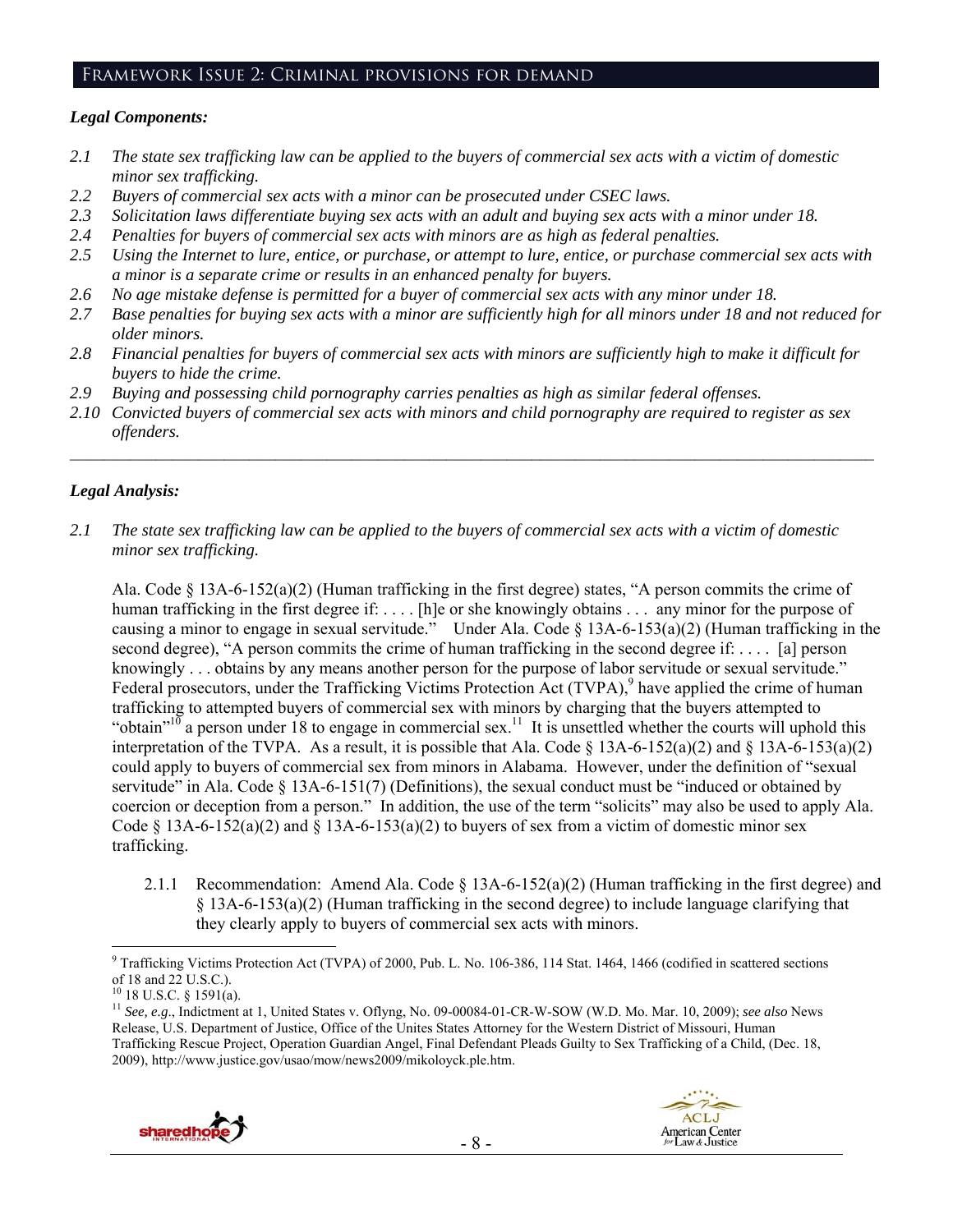## *2.2 Buyers of commercial sex acts with a minor can be prosecuted under CSEC laws.*

While none of Alabama's CSEC laws include the crime of buying sex acts with a minor, other sexual offense statutes may apply to certain buyers. Ala. Code § 13A-6-124 (Traveling to meet a child for an unlawful sex act) applies to buyers who satisfy the "travel" requirement. Ala. Code  $\S$  13A-6-124 states in part,

Any person who travels either within this state, to this state, or from this state by any means, who attempts to do so, or who knowingly causes another to do so or to attempt to do so for the purpose of engaging in any unlawful sex act with a child, including sexual intercourse, sodomy, a sexual performance, obscene sexual performance, or other sexual conduct for his or her benefit or for the benefit of another shall be guilty of traveling to meet a child for an unlawful sex act. . . .

A conviction under Ala. Code § 13A-6-124 is punishable as a Class A felony by imprisonment for life or 10–99 years, "which imprisonment includes hard labor," and a possible fine up to \$60,000. Ala. Code §§ 13A-6-124, 13A-5-2(a), (b), 13A-5-6(a)(1), 13A-5-11(a)(1). If the victim of a violation of Ala. Code § 13A-12-124 is under 12 years old, a mandatory minimum imprisonment of 20 years applies. Ala. Code §§ 13A-5-6(a)(4), 15-20A-5(26), 15-20A-48(a). In addition, Ala. Code § 13A-6-122 (Electronic solicitation of a child) states in part,

[A] person who, knowingly, with the intent to commit an unlawful sex act, entices, induces, persuades, seduces, prevails, advises, coerces, lures, or orders, or attempts to entice, induce, persuade, seduce, prevail, advise, coerce, lure, or order, by means of a computer, on-line service, Internet service, Internet bulletin board service, weblog, cellular phone, video game system, personal data assistant, telephone . . . or any other electronic communication or storage device, a child who is at least three years younger than the defendant, or another person believed by the defendant to be a child at least three years younger than the defendant to meet with the defendant or any other person for the purpose of engaging in sexual intercourse, sodomy, or to engage in a sexual performance, obscene sexual performance, or sexual conduct for his or her benefit or for the benefit of another, is guilty of electronic solicitation of a child. . . .

A conviction under Ala. Code  $\S$  13A-6-122 is punishable as a Class B felony by imprisonment for 2–20 years, "which imprisonment includes hard labor," and a possible fine not to exceed \$30,000. Ala. Code §§ 13A-6-122, 13A-5-2(a), (b), 13A-5-6(a)(2), 13A-5-11(a)(2). If the victim of a violation of Ala. Code § 13A-12-122 is under 12 years old, a mandatory minimum imprisonment of 10 yearsapplies. Ala. Code §§ 13A-5-6(a)(5), 15-20A-5(24), 15-20A-48(a).

Several sexual offenses could be used to prosecute a buyer of commercial sex acts with a minor but do not specifically criminalize the commercial sexual exploitation of a child, and do not refer to the human trafficking statute to bring these criminal offenses within the reach of human trafficking under Ala. Code § 13A-6- 152(a)(2) (Human trafficking in the first degree) or § 13A-6-153(a)(2) (Human trafficking in the second degree). $^{12}$ 

2.2.2 Recommendation: Amend CSEC statutes potentially applicable to buyers of sex with minors to refer to Ala. Code  $\S$  13A-6-152(a)(2) to ensure that commercial sexual exploitation crimes against minors are punished under Ala. Code § 13A-6-152 et seq. (Human trafficking).

 $\overline{a}$  $12$  *See supra* Section 1.2 for a full description of the sexual offense laws that may be used to prosecute certain buyers.

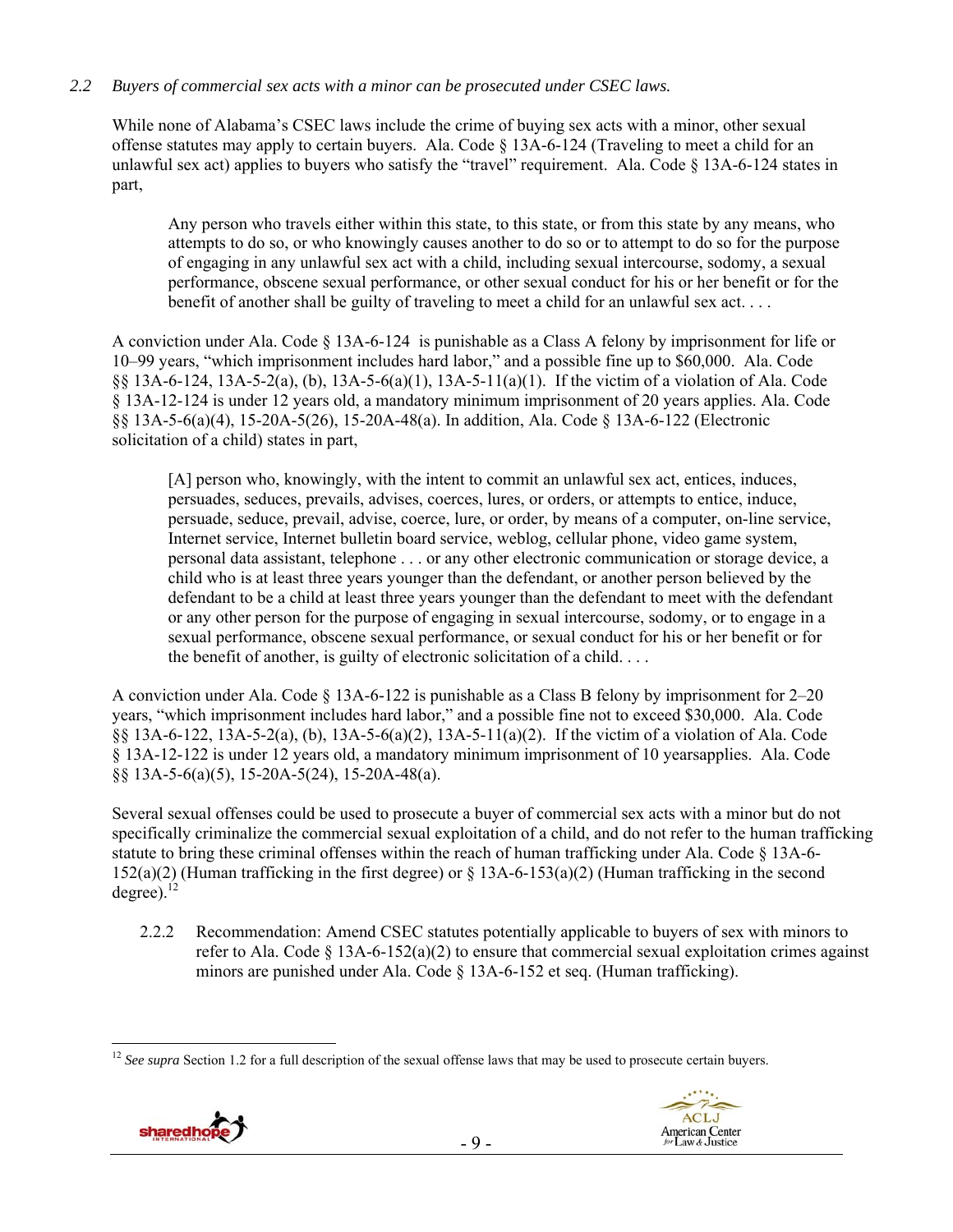### *2.3 Solicitation laws differentiate buying sex acts with an adult and buying sex acts with a minor under 18.*

Ala. Code § 13A-12-121(b) (Prohibited activity), which includes the crime of soliciting prostitution, does not distinguish between solicitation of minors and the solicitation of adults. Each conviction for violating Ala. Code § 13A-12-121(b) is punishable as a Class A misdemeanor, regardless of the age of the person patronized, by imprisonment up to 1 year, a possible fine up to \$6,000, or both imprisonment and a fine. Ala. Code §§ 13A-12-122, 13A-5-2(c), 13A-5-7(a)(1), 13A-5-12(a)(1).

2.3.1 Recommendation: Amend Ala. Code § 13A-12-121 (Prohibited activities) to refer cases of attempted or actual purchase of commercial sex acts with minors to Ala. Code  $\&$  13A-6-152(a)(2) (Human trafficking in the first degree).

#### *2.4 Penalties for buyers of commercial sex acts with minors are as high as federal penalties.*

Buyers may be prosecuted for crimes ranging from Class A felonies to Class A misdemeanors. If applicable to buyers, a buyer may be convicted under Ala. Code  $\S$  13A-6-152(a)(2) (Human trafficking in the first degree), § 13A-6-124 (Traveling to meet a child for an unlawful sex act), or § 13A-6-61(a)(3) (Rape; first degree), all punishable as Class A felonies<sup>13</sup> punishable by imprisonment for life or 10–99 years, "which imprisonment includes hard labor," and possible fines up to \$60,000. Ala. Code §§ 13A-6-152(b), 13A-6-124, 13A-6-61(b),  $13A-5-2(a)$ , (b),  $13A-5-6(a)(1)$ ,  $13A-5-11(a)(1)$ . If the victim of a violation of either offense is under 12 years old, a mandatory minimum imprisonment of 20 years applies. Ala. Code  $\S 13A-5-6(a)(4)$ , 15-20A-5(1), (28), 15-20A-48(a).

Under Ala. Code § 13A-5-6(c) (Prison terms; felonies),

In addition to any penalties heretofore or hereafter provided by law, in all cases where an offender is designated as a sexually violent predator pursuant to Section 15-20-25.3 [repealed; see now Section 15-  $20A-19$ ,<sup>14</sup> or where an offender is convicted of a Class A felony criminal sex offense involving a child as defined in Section 15-20-21(5) [repealed; see now Sections 15-20A-4 and 15-20A-48], and is sentenced to a county jail or the Alabama Department of Corrections, the sentencing judge shall impose an additional penalty of not less than 10 years of post-release supervision to be served upon the defendant's release from incarceration.

If a buyer is convicted under Ala. Code § 13A-6-122 (Electronic solicitation of a child), § 13A-6-62(a) (Rape; second degree), or § 13A-6-69.1 (Sexual abuse of child under 12), the buyer is guilty of a Class B felony punishable by s sentence of 2–20 years, "which imprisonment includes hard labor," and possible fines not to exceed \$30,000. Ala. Code §§ 13A-6-122, 13A-6-62(b), 13A-6-69.1, 13A-5-2(a), (b), 13A-5-6(a)(2), 13A-5-  $11(a)(2)$ . If the victim of a violation of one of these offenses is under 12 years old, a mandatory minimum imprisonment of 10 years applies. Ala. Code §§ 13A-5-6(a)(5), 15-20A-5(2), (11), (24), 15-20A-48(a).

If a buyer is convicted under Ala. Code § 13A-6-121 (Facilitating solicitation of unlawful sexual conduct with a child), § 13A-6-69(a) (Child molestation; luring child someplace in order to perform or to propose sexual acts),

In addition to any penalties heretofore or hereafter provided by law, in all cases where an offender is convicted of a sex offense pursuant to Section 13A-6-61 [Rape; first degree], 13A-6-63 [Sodomy; first degree], or 13A-6-6.51 [Sexual torture], when the defendant was 21 years of age or older and the victim was six years of age or less at the time the offense was committed, the defendant shall be sentenced to life imprisonment without the possibility of parole.





 $\overline{a}$  $13$  If, in the commission of any Class A felony, the defendant used or attempted to use a firearm, a mandatory minimum imprisonment of 20 years applies. Ala. Code § 13A-5-6(a)(4).<br><sup>14</sup> Ala. Code § 15-20A-48(d) now states that "for the purposes of section 13A-5-6(c), . . . an offender is designated a sexually

violent predator pursuant to section 15-20A-19." *See supra* note 5 for a discussion of cross-referencing in light of Alabama's statutory revisions. Additionally, Ala. Code § 13A-5-6(d) states,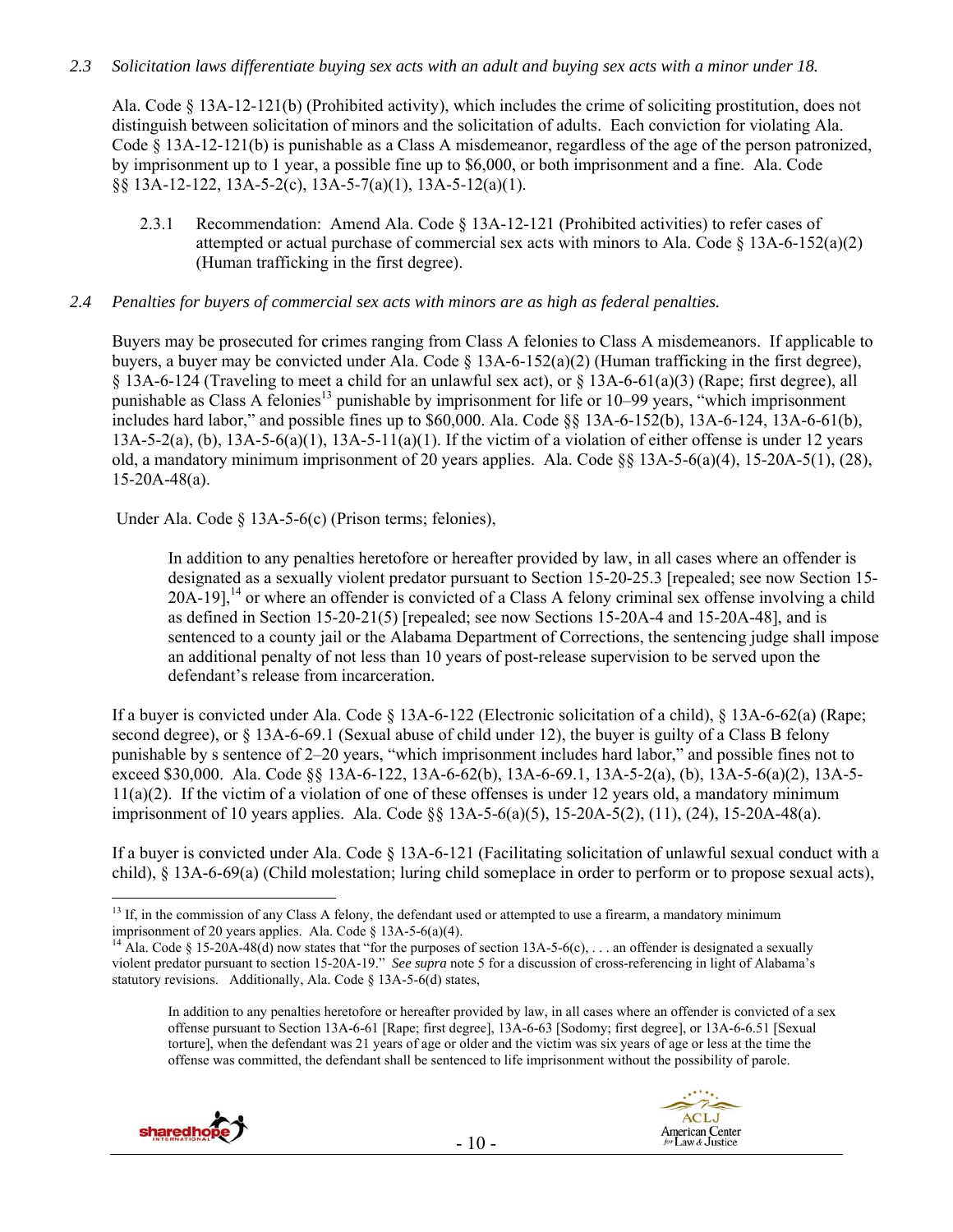or is convicted for a second time under § 13A-6-67(a)(2) (Sexual abuse; second degree) within one year of another sexual offense, the buyer is guilty of a Class C felony.<sup>15</sup> As such, the buyer is punishable by 1 year and 1 day to 10 years, "which imprisonment includes hard labor," and possible fines not to exceed \$15,000. Ala. Code  $\S$ § 13A-6-121, 13A-6-69(b), 13A-6-67(b), 13A-5-2(a), (b), 13A-5-6(a)(3), 13A-5-11(a)(3).

A buyer convicted under Ala. Code § 13A-12-121(b) (Prohibited activity), which includes soliciting prostitution, or § 13A-6-67(a) (Sexual abuse; second degree) for a first offense is guilty of a Class A misdemeanor punishable by imprisonment in the county jail up to 1 year and a possible fine up to \$6,000. Ala. Code §§ 13A-6-67(b), 13A-12-122, 13A-5-2(c), 13A-5-7(a)(1), 13A-5-12(a)(1).

In comparison, if the victim is under the age of 14, a conviction under the TVPA for child sex trafficking is punishable by 15 years to life imprisonment and a fine not to exceed \$250,000. 18 U.S.C. §§ 1591(b)(1), 3559(a)(1), 3571(b)(3). If the victim is between the ages of 14–17, a conviction is punishable by 10 years to life imprisonment and a fine not to exceed \$250,000. 18 U.S.C. §§ 1591(b)(2),  $3559(a)(1)$ ,  $3571(b)(3)$ . A conviction is punishable by mandatory life imprisonment, however, if the buyer has a prior conviction for a federal sex offense<sup>16</sup> against a minor. 18 U.S.C. § 3559(e)(1). To the extent buyers can be prosecuted under other federal CSEC laws,<sup>17</sup> a conviction is punishable by penalties ranging from a fine not to exceed \$250,000 to life imprisonment and a fine not to exceed \$250,000.<sup>18</sup>

*2.5 Using the Internet to lure, entice, or purchase, or attempt to lure, entice, or purchase commercial sex acts with a minor is a separate crime or results in an enhanced penalty for buyers.* 

The use of the Internet to reach children under 16 for commercial sex acts is illegal under Ala. Code § 13A-6- 122 (Electronic solicitation of a child).19 Pursuant to Ala. Code § 13A-6-122,

[A] person who, knowingly, with the intent to commit an unlawful sex act, entices, induces, persuades, seduces, prevails, advises, coerces, lures, or orders, or attempts to entice, induce, persuade, seduce, prevail, advise, coerce, lure, or order, by means of a computer, on-line service, Internet service . . . or any other electronic communication or storage device, a child who is at least three years younger than the defendant, or another person believed by the defendant to be a child at least three years younger than the defendant to meet with the defendant or any other

<sup>&</sup>lt;sup>19</sup> For purposes of Ala. Code § 13A-6-122 (Electronic solicitation of a child). § 13A-6-121 (Facilitating solicitation of unlawful sexual conduct with a child), § 13A-6-123 (Facilitating the on-line solicitation of a child), § 13A-6-124 (Traveling to meet a child for an unlawful sex act), and § 13A-6-125 (Facilitating the travel of a child for an unlawful sex act) a "child" means "a person under 16 years of age." Ala. Code § 13A-6-120.





 $\overline{a}$ <sup>15</sup> If the defendant uses or attempts to use a firearm or deadly weapon in the commission of any Class C felony, a minimum imprisonment of 10 years applies. Ala. Code §13A-5-6(a)(5).

<sup>&</sup>lt;sup>16</sup> Pursuant to 18 U.S.C. §  $3559(e)(2)$ , "federal sex offense" is defined as

an offense under section 1591 [18 USCS § 1591] (relating to sex trafficking of children), 2241 [18 USCS § 2241] (relating to aggravated sexual abuse), 2242 [18 USCS § 2242] (relating to sexual abuse), 2244(a)(1) [18 USCS § 2244(a)(1)] (relating to abusive sexual contact), 2245 [18 USCS § 2245] (relating to sexual abuse resulting in death), 2251 [18 USCS § 2251] (relating to sexual exploitation of children), 2251A [18 USCS § 2251A] (relating to selling or buying of children), 2422(b) [18 USCS § 2422(b)] (relating to coercion and enticement of a minor into prostitution), or 2423(a) [18 USCS § 2423(a)] (relating to transportation of minors).<br><sup>17</sup> 18 U.S.C. §§ 2251A(b) (Selling or buying of children), 2251(a) (Sexual exploitation of children), 2423(a) (Transportation of a

minor with intent for minor to engage in criminal sexual activity),  $2422(a)$  (Coercion and enticement),  $2252(a)(2)$ ,  $(a)(4)$  (Certain activities relating to material involving the sexual exploitation of minors).

<sup>&</sup>lt;sup>18</sup> 18 U.S.C. §§ 2251A(b) (conviction punishable by imprisonment for 30 years to life and a fine), 2251(e) (conviction punishable by imprisonment for 15–30 years and a fine), 2423(a) (conviction punishable by imprisonment for 10 years to life and a fine),  $2422(a)$  (conviction punishable by a fine, imprisonment up to 20 years, or both),  $2252(a)(2)$ , (4) (stating that a conviction under subsection (a)(2) is punishable by imprisonment for  $5-20$  years and a fine, while a conviction under subsection (a)(4) is punishable by imprisonment up to 10 years, a fine, or both); *see also* 18 U.S.C. §§ 3559(a)(1) (classifying all of the above listed offenses as felonies), 3571(b)(3) (providing a fine up to \$250,000 for any felony convict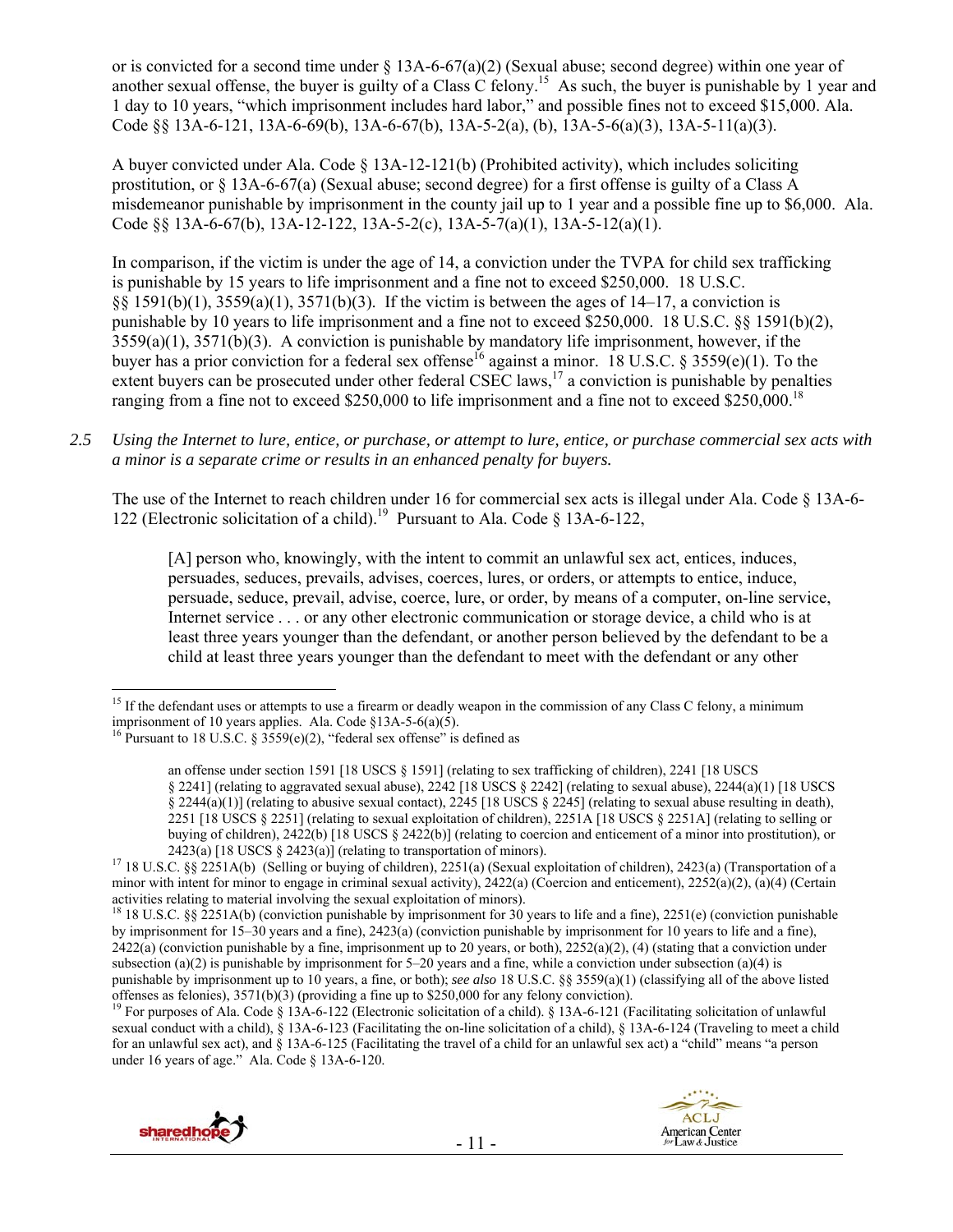person for the purpose of engaging in sexual intercourse, sodomy, or to engage in a sexual performance, obscene sexual performance, or sexual conduct for his or her benefit or for the benefit of another, is guilty of electronic solicitation of a child. . . .

A conviction for violating Ala. Code § 13A-6-122 is punishable as a Class B felony punishable by imprisonment for 2–20 years, "which imprisonment includes hard labor," and a possible fine up to \$30,000. Ala. Code §§ 13A-6-122, 13A-5-2(a), (b), 13A-5-6(a)(2), 13A-5-11(a)(2).

Ala. Code § 13A-6-111(a) (Child; transmission of obscene material) states in part,

A person is guilty of transmitting obscene material to a child if the person transmits, by means of any computer communication system allowing the input, output, examination, or transfer of computer programs from one computer to another, material which, in whole or in part, depicts actual or simulated nudity, sexual conduct, or sadomasochistic abuse, for the purpose of initiating or engaging in sexual acts with the child.

Pursuant to subsection (d), "Transmitting obscene material of engaging in sexual intercourse, sodomy, or to engage in a sexual performance, obscene sexual performance, or sexual conduct for his or her benefit to a child is a Class B felony" punishable by 2–20 years, "which imprisonment includes hard labor," and a possible fine not to exceed \$30,000. Ala. Code §§ 13A-6-111(d), 13A-5-2(a), (b), 13A-5-6(a)(2), 13A-5-11(a)(2). If the victim of a violation of Ala. Code § 13A-12-111(Child; transmission of obscene material) is under 12 years old, a mandatory minimum imprisonment of 10 years applies. Ala. Code §§ 13A-5-6(a)(5), 15-20A-5(20), 15-20A-48(a).

Additionally, pursuant to Ala. Code § 13A-6-121 (Facilitating solicitation of unlawful sexual conduct with a child),

A person who knowingly compiles, enters into, or transmits by use of computer or otherwise; makes, prints, publishes, or reproduces by computerized or other means; knowingly causes or allows to be entered into or transmitted by use of computer or otherwise; or buys, sells, receives, exchanges, or disseminates any notice, statement, or advertisement of any child's name, telephone number, place of residence, other geographical location, physical characteristics, or other descriptive or identifying information for the purpose of facilitating, encouraging, offering, or soliciting unlawful sexual conduct of or with any child, or the visual depiction of such conduct, is guilty of facilitating solicitation of unlawful sexual conduct with a child. . . .

As a Class C felony, a conviction for violating Ala. Code § 13A-6-121 is punishable by 1 year and 1 day to 10 years, "which imprisonment includes hard labor," and a possible fine of up \$15,000. Ala. Code §§ 13A-6-121,  $13A-5-2(a)$ , (b),  $13A-5-6(a)(3)$ ,  $13A-5-11(a)(3)$ .

- 2.5.1 Recommendation: Amend Ala. Code § 13A-6-120 ("Child" defined) to raise the age of a child to a person under 18.
- *2.6 No age mistake defense is permitted for a buyer of commercial sex acts with any minor under 18.*

If Ala. Code  $\S$  13A-6-152(a)(2) (Human trafficking in the first degree) is applicable to buyers, Ala. Code § 13A-6-152(a)(3) (Human trafficking in the first degree) expressly eliminates the use of mistake of age as a defense by stating that "it is not required that the defendant have knowledge of a minor victim's age, nor is reasonable mistake of age a defense to liability under this section." Furthermore, Ala. Code § 13A-6-154(5) (Prohibited defenses) states that a mistake in the age of the trafficking victim, "even if the mistake is reasonable," "shall not constitute a defense in a prosecution for human trafficking in the first or second degree."



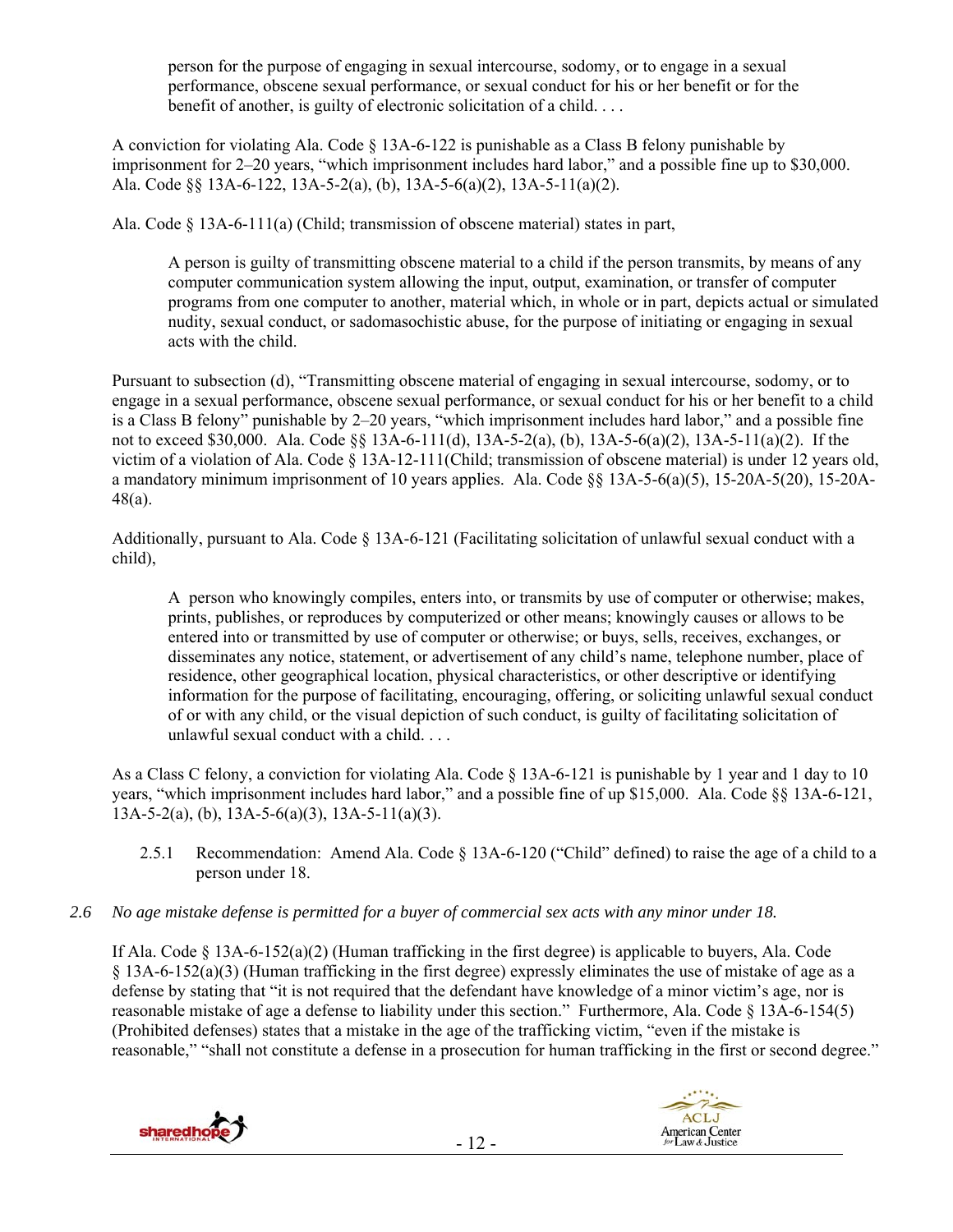- 2.6.1 Recommendation: Add a prohibition on a mistake of age defense for the crimes in Article 6A, Solicitation of Children by Electronic Means.
- *2.7 Base penalties for buying sex acts with a minor are sufficiently high for all minors under 18 and not reduced for older minors.*

To the extent that Ala. Code  $\S 13A-6-152(a)(2)$  (Human trafficking in the first degree) may be used to prosecute buyers, that provision makes no distinction between older minors and younger minors. A minor is defined by Ala. Code § 13A-6-151(5) (Definitions) as any person under 18. A conviction under Ala. Code § 13A-6-152(a) is punishable as a Class A felony by imprisonment for life or 10–99 years, "which imprisonment includes hard labor," and a possible fine not to exceed \$60,000. Ala. Code §§ 13A-6-152(b), 13A-5-2(a), (b), 13A-5-6(a)(1), 13A-5-11(a)(1). If the victim of a violation of Ala. Code § 13A-6-152 is under 12 years old and the "offense involves sexual servitude,"20 a mandatory minimum imprisonment of 20 years applies. Ala. Code §§ 13A-5- 6(a)(4), 15-20A-5(28), 15-20A-48(a).

Alabama's sexual offense laws that may apply to prosecute a buyer of commercial sex acts with a minor, however, do stagger penalties based on the age of the minor. Similarly, Ala. Code § 13A-6-121 (Facilitating solicitation of unlawful sexual conduct with a child), a Class C felony, § 13A-6-122 (Electronic solicitation of a child), a Class B felony, and § 13A-5-124 (Traveling to meet a child for an unlawful sex act), a Class A felony, apply only where the minor is under 16. Ala. Code § 13A-6-120.

In addition, Ala. Code § 13A-12-192(b) (Possession of obscene matter), only applies to minors under 17, stating, "Any person who knowingly possesses any obscene matter that contains a visual depiction of a person under the age of 17 years engaged in any act of sado-masochistic abuse, sexual intercourse, sexual excitement, masturbation, genital nudity, or other sexual conduct shall be guilty of a Class C felony."

- 2.7.1 Recommendation: Amend Ala. Code § 13A-6-120 ("Child" defined) to raise the age of a child to a person under 18 and amend Ala. Code § 13A-12-192(b) to raise the age to under 18.
- *2.8 Financial penalties for buyers of commercial sex acts with minors are sufficiently high to make it difficult for buyers to hide the crime.*

If applicable to buyers, buyers convicted under Ala. Code  $\S$  13A-6-152(a)(2) (Human trafficking in the first degree), a Class A felony, may be required to pay a possible fine up to \$60,000. Those convicted under Ala. Code § 13A-12-192(b) (Possession of obscene matter) or § 13A-6-121 (Facilitating solicitation of unlawful sexual conduct with a child), both Class C felonies, may be ordered to pay a possible fine up to \$15,000. Ala. Code § 13A-5-11(a)(3). In a prosecution for any of the crimes listed above, the court may impose a fine "not" exceeding double the pecuniary gain to the defendant or loss to the victim caused by the commission of the offense." Ala. Code § 13A-5-11(a)(4).

If Ala. Code  $\S 13A-6-152(a)(2)$  (Human trafficking in the first degree) applies to buyers, they may be required to pay restitution and civil damages to a human trafficking victim and forfeit property used in committing the crime. Pursuant to Ala. Code § 13A-6-155(a) (Penalties—Restitution to victim), buyers convicted under any provision of the human trafficking article, Ala. Code §§ 13A-6-150 to 13A-6-160, will be required to "pay mandatory restitution to the victim, prosecutorial or law enforcement entity, with the proceeds from property forfeited under Section 6 [i.e. Section 13A-6-156] applied first to payment of restitution." Ala. Code § 13A-6- 156 (Penalties—Forfeiture of property) states,

 $\overline{a}$ <sup>20</sup> *See supra* Section 1.1 for the definitions of "sexual servitude" and "sexual conduct."



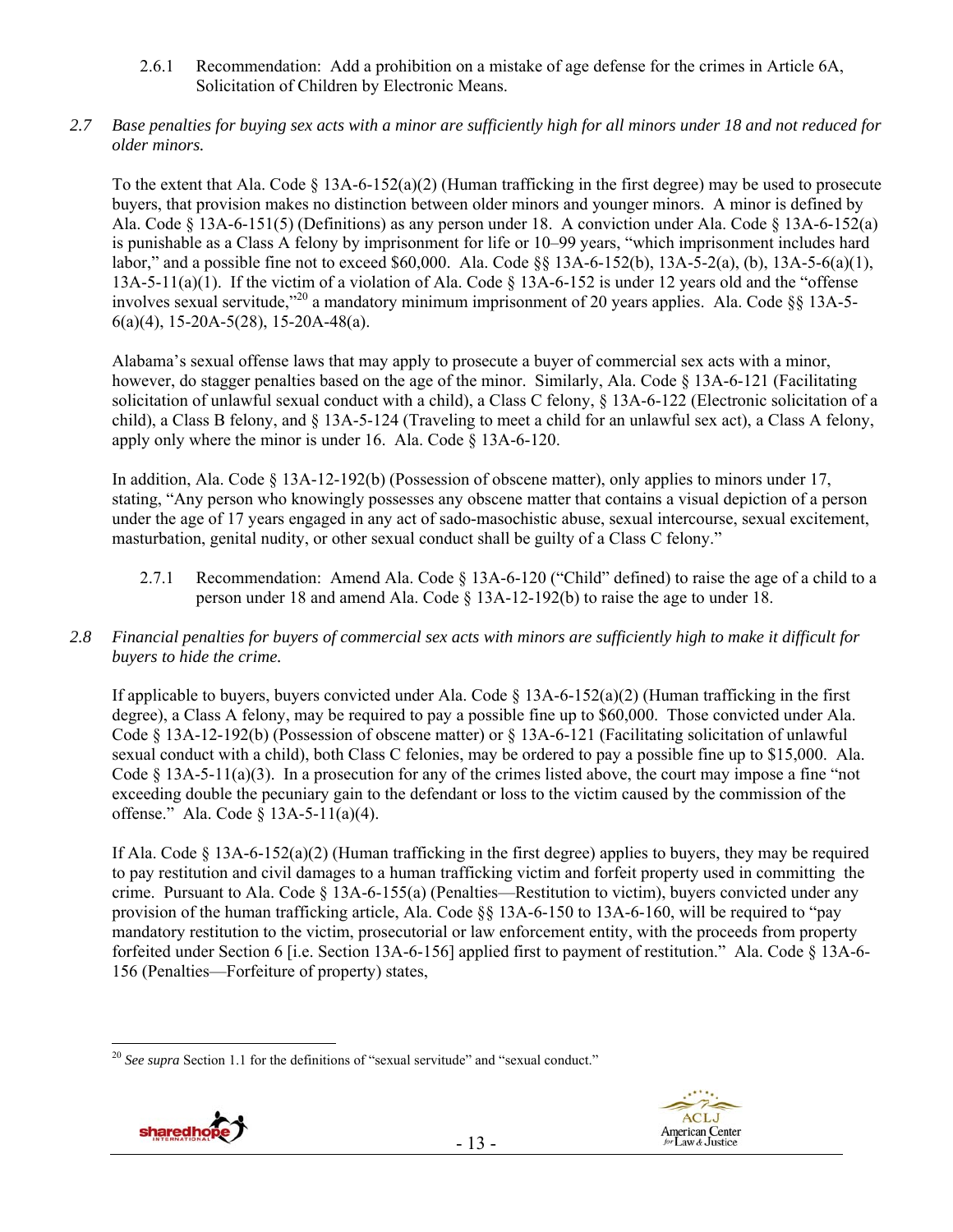A person who commits the offense of human trafficking in the first degree or human trafficking in the second degree shall forfeit to the State of Alabama any profits or proceeds and any interest in property that he or she has acquired or maintained that the sentencing court determines to have been acquired or maintained as a result of committing human trafficking in the first degree or human trafficking in the second degree. Any assets seized shall first be used to pay restitution to trafficking victims and subsequently to pay any damages awarded to victims in a civil action. Any remaining assets shall go toward the cost of the investigation and prosecution and the remaining assets shall be remitted to funding the Alabama Crime Victims Compensation Fund.

Additionally, under Ala. Code § 13A-12-198 (Forfeiture and condemnation of contraband), buyers convicted under, among other provisions, Ala. Code § 13A-12-192(b) (Possession of obscene matter) will be required to forfeit to the State "[a]ny article, equipment, machine, materials, matter, vehicle or other thing whatsoever used in the commercial production, transportation, dissemination, display or storage of any obscene matter displaying or depicting a person under the age of 17 years engaged in any of the obscene acts" described in that section.

Buyers convicted of other offenses under Alabama's criminal laws may also be required to make restitution to the victims of the crimes pursuant to Ala. Code  $\S$  15-18-67 (Hearings), which states that

[w]hen a defendant is convicted of a criminal activity or conduct which has resulted in pecuniary  $damages<sup>21</sup>$  or loss to a victim, the court shall hold a hearing to determine the amount or type of restitution due the victim or victims of such defendant's criminal acts. Such restitution hearings shall be held as a matter of course and in addition to any other sentence which it may impose, the court shall order that the defendant make restitution or otherwise compensate such victim for any pecuniary damages. The defendant, the victim or victims, or their representatives or the administrator of any victim's estate as well as the district attorney shall have the right to be present and be heard upon the issue of restitution at any such hearings.

However, "victim" is defined in Ala. Code § 15-18-66(4) (Definitions) as "[a]ny person whom the court determines has suffered a direct or indirect pecuniary damage as a result of the defendant's criminal activities. 'Victim' shall not include any participant in the defendant's criminal activities."

## *2.9 Buying and possessing child pornography carries penalties as high as similar federal offenses.*

Pursuant to Ala. Code § 13A-12-192(b) (Possession of obscene matter), "Any person who knowingly possesses any obscene matter that contains a visual depiction of a person under the age of 17 years engaged in any act of sado-masochistic abuse, sexual intercourse, sexual excitement, masturbation, genital nudity, or other sexual conduct shall be guilty of a Class C felony."

A conviction under Ala. Code § 13A-12-192(b) is punishable as a Class C felony by imprisonment for 1 year and 1 day to 10 years, "which imprisonment includes hard labor," and a possible fine up to \$15,000. Ala. Code §§ 13A-12-192(b), 13A-5-2(a), (b), 13A-5-6(a)(3), 13A-5-11(a)(3).

All special damages which a person shall recover against the defendant in a civil action arising out of the facts or events constituting the defendant's criminal activities; the term shall include, but not be limited to the money or other equivalent of property taken, broken, destroyed, or otherwise used or harmed and losses such as travel, medical, dental or burial expenses and wages including but not limited to wages lost as a result of court appearances.



 $\overline{a}$ 

<sup>&</sup>lt;sup>21</sup> Ala. Code 15-18-66(2) defines "pecuniary damages" is defined to include the following: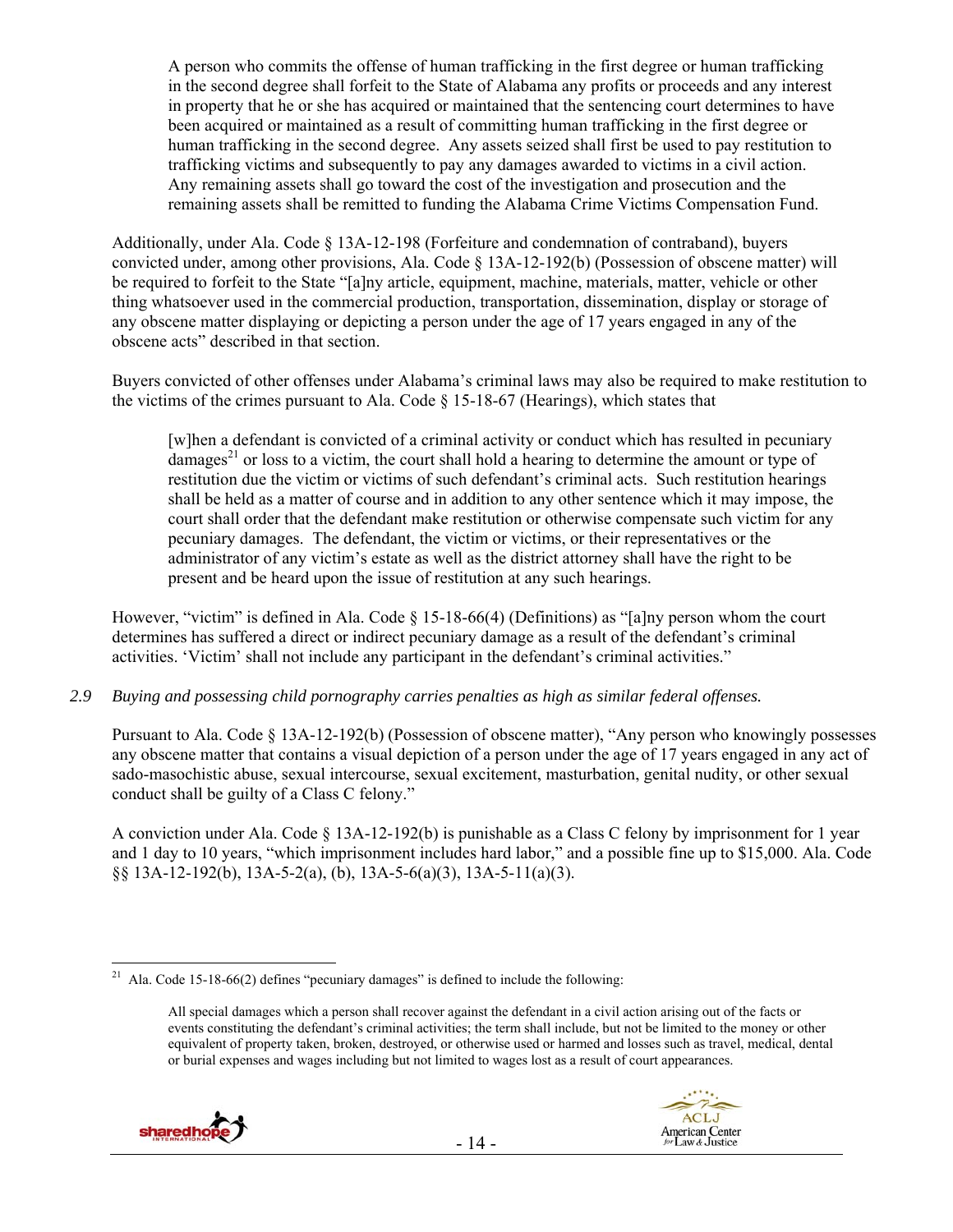In comparison, a federal conviction for possession of child pornography<sup>22</sup> is generally punishable by imprisonment for  $5-20$  years and a fine not to exceed  $$250,000.<sup>23</sup>$  Subsequent convictions, however, are punishable by imprisonment up to 40 years and a fine not to exceed  $$250,000.<sup>24</sup>$ 

*2.10 Convicted buyers of commercial sex acts with minors and child pornography are required to register as sex offenders.* 

Adult sex offenders are required to register pursuant to Ala. Code Ann. § 15-20A-10(a)(1) (Registration rules for an adult sex offender). An "adult sex offender" is defined as "[a]n adult convicted of a sex offense." Ala. Code Ann. § 15-20A-4(1). Pursuant to Ala. Code Ann. § 15-20A-5 (Offenses),

For the purposes of this article, a sex offense includes any of the following offenses:

- (1) Rape in the first degree, as provided by Section 13A-6-61, Code of Alabama 1975.
- (2) Rape in the second degree, as provided by Section 13A-6-62, Code of Alabama 1975.

. . . . (5) Sexual misconduct, as provided by Section 13A-6-65, Code of Alabama 1975, provided that on a first conviction or adjudication the sex offender is only subject to registration and verification pursuant to this article. On a second or subsequent conviction or adjudication, if the second or subsequent conviction or adjudication does not arise out of the same set of facts and circumstances as the first conviction or adjudication, the sex offender shall comply with all requirements of this article. The sentencing court may exempt from this article a juvenile sex offender adjudicated delinquent of sexual misconduct.

. . . .

(7) Sexual abuse in the first degree, as provided by Section 13A-6-66, Code of Alabama 1975.

(8) Sexual abuse in the second degree, as provided by Section 13A-6-67, Code of Alabama 1975.

. . . . (10) Enticing a child to enter a vehicle, room, house, office, or other place for immoral purposes, as provided by Section 13A-6-69, Code of Alabama 1975.

(11) Sexual abuse of a child less than 12 years old, as provided by Section 13A-6-69.1, Code of Alabama 1975.

(14) Violation of the Alabama Child Pornography Act, as provided by Sections 13A-12-191, 13A-12-192, 13A-12-196, or 13A-12-197, Code of Alabama 1975.

 $\overline{a}$ 

. . . .

<sup>&</sup>lt;sup>24</sup> 18 U.S.C. §§ 2252(b) (stating if a person has a prior conviction under subsection (a)(2), or a list of other statutes, a conviction is punishable by a fine and imprisonment for 15–40 years, but if a person has a prior conviction under subsection (a)(4), or a list of other statutes, a conviction is punishable by a fine and imprisonment for  $10-20$  years),  $2252A(b)(1)$  (stating if a person has a prior conviction under subsection (a)(2), (a)(3), or a list of other statutes, a conviction is punishable by a fine and imprisonment for 15–40 years), 1466A(a), (b) (stating that the penalty scheme for section 2252A(b) applies); *see also* 18 U.S.C. §§ 3559(a)(1) (classifying all of the above listed offenses as felonies), 3571(b)(3) (providing a fine up to \$250,000 for any felony conviction).





<sup>. . . .</sup> 

<sup>&</sup>lt;sup>22</sup> 18 U.S.C. §§ 2252(a)(2), (a)(4) (Certain activities relating to material involving the sexual exploitation of minors), 2252A(a)(2)–(3) (Certain activities relating to material constituting or containing child pornography), 1466A(a), (b) (Obscene visual representations of the sexual abuse of children).

<sup>&</sup>lt;sup>23</sup> 18 U.S.C. §§ 2252(b) (stating that a conviction under subsection (a)(2) is punishable by imprisonment for 5–20 years and a fine, while a conviction under subsection (a)(4) is punishable by imprisonment up to 10 years, a fine, or both),  $2252A(b)(1)$  (a conviction is punishable by imprisonment for  $5-20$  years and a fine),  $1466A(a)$ , (b) (stating that a conviction under subsection (a) is "subject to the penalties provided in section 2252A(b)(1)," imprisonment for 5–20 years and a fine, while a conviction under subsection (b) is "subject to the penalties provided in section 2252A(b)(2)," imprisonment up to 10 years, a fine, or both); *see also* 18 U.S.C. §§ 3559(a)(1) (classifying all of the above listed offenses as felonies), 3571(b)(3) (providing a fine up to \$250,000 for any felony conviction).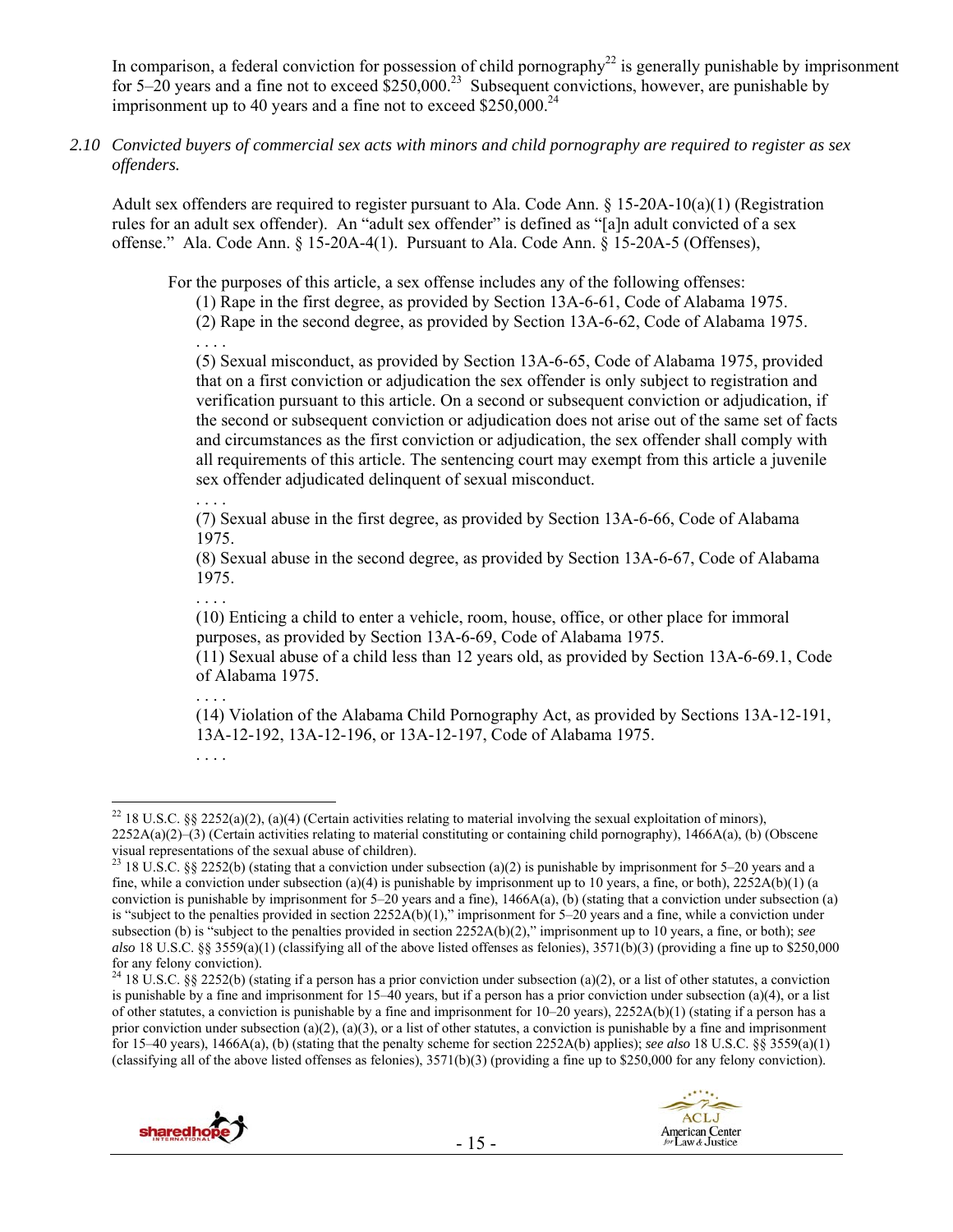(20**)** Transmitting obscene material to a child by computer, as provided by Section 13A-6- 111, Code of Alabama 1975.

(23) Facilitating solicitation of unlawful sexual conduct with a child, as provided by Section 13A-6-121, Code of Alabama 1975.

(24) Electronic solicitation of a child, as provided by Section 13A-6-122, Code of Alabama 1975.

(25) Facilitating the on-line solicitation of a child, as provided by Section 13A-6-123, Code of Alabama 1975.

(26) Traveling to meet a child for an unlawful sex act, as provided by Section 13A-6-124, Code of Alabama 1975.

(27) Facilitating the travel of a child for an unlawful sex act, as provided by Section 13A-6- 125, Code of Alabama 1975.

(28) Human trafficking in the first degree, as provided by Section 13A-6-152, Code of Alabama 1975, provided that the offense involves sexual servitude.

(29) Human trafficking in the second degree, as provided by Section 13A-6-153, Code of Alabama 1975, provided that the offense involves sexual servitude.

. . . . (32) Any solicitation, attempt, or conspiracy to commit any of the offenses listed in subdivisions (1) to (32).

. . . .

. . . .

(35) Any crime committed in another state, the District of Columbia, any United States territory, or a federal, military, Indian, or foreign country jurisdiction if that jurisdiction also requires that anyone convicted of that crime register as a sex offender in that jurisdiction. . . . .

# **Framework Issue 3: Criminal provisions for traffickers**

## *Legal Components:*

- *3.1 Penalties for trafficking a child for sexual exploitation are as high as federal penalties.*
- *3.2 Creating and distributing child pornography carries penalties as high as similar federal offenses.*
- *3.3 Using the Internet to lure, entice, recruit or sell commercial sex acts with a minor is a separate crime or results in an enhanced penalty for traffickers.*
- *3.4 Financial penalties for traffickers, including asset forfeiture, are sufficiently high.*
- *3.5 Convicted traffickers are required to register as sex offenders.*
- *3.6 Laws relating to termination of parental rights for certain offenses include sex trafficking or CSEC offenses in order to remove the children of traffickers from their control and potential exploitation. \_\_\_\_\_\_\_\_\_\_\_\_\_\_\_\_\_\_\_\_\_\_\_\_\_\_\_\_\_\_\_\_\_\_\_\_\_\_\_\_\_\_\_\_\_\_\_\_\_\_\_\_\_\_\_\_\_\_\_\_\_\_\_\_\_\_\_\_\_\_\_\_\_\_\_\_\_\_\_\_\_\_\_\_\_\_\_\_\_\_\_\_\_\_*

## *Legal Analysis:*

 $\overline{a}$ 

*3.1 Penalties for trafficking a child for sexual exploitation are as high as federal penalties.* 

Ala. Code § 13A-6-152(a)(2) (Human trafficking in the first degree) makes it illegal if a trafficker "knowingly obtains, recruits, entices, solicits, induces, threatens, isolates, harbors, holds, restrains, transports, provides, or maintains any minor for the purpose of causing a minor to engage in sexual servitude."<sup>25</sup> A conviction under Ala. Code § 13A-6-152(a)(2) is punishable as a Class A felony<sup>26</sup> by imprisonment for life or 10–99 years,





<sup>&</sup>lt;sup>25</sup> *See supra* Section 1.1 for the definitions of "sexual servitude" and "sexual conduct." <sup>26</sup> *See supra* note 13.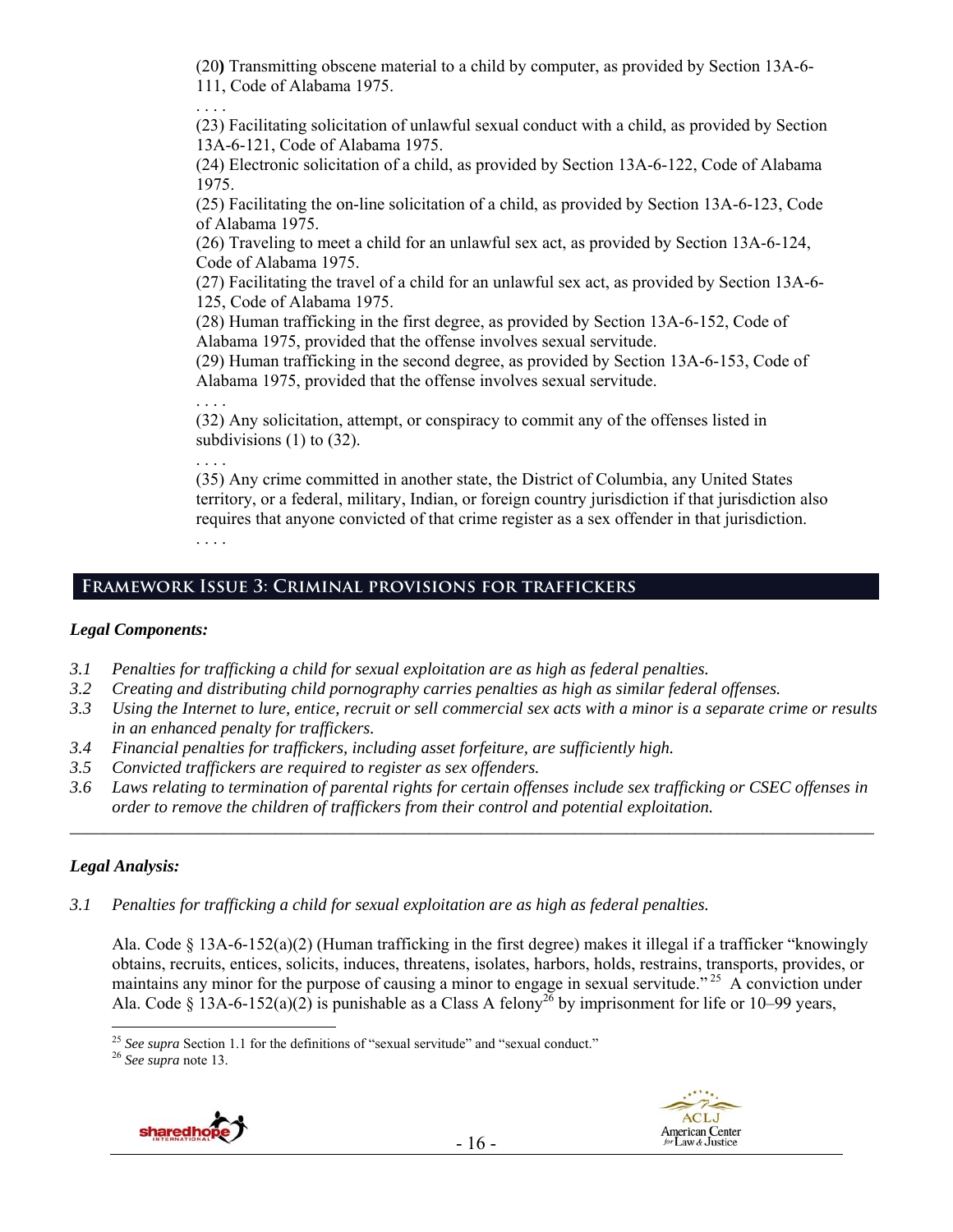"which imprisonment includes hard labor," and a possible fine up to \$60,000. Ala. Code §§ 13A-6-152(b), 13A-5-2(a), (b), 13A-5-6(a)(1), 13A-5-11(a)(1). If the victim of a violation of Ala. Code § 13A-6-152 is under 12 years old and the "offense involves sexual servitude," a mandatory minimum imprisonment of 20 years applies. Ala. Code §§ 13A-5-6(a)(4), 15-20A-5(28), 15-20A-48(a). Also, Ala. Code § 13A-6-125 (Facilitating the travel of a child for an unlawful sex act) states that a person "who facilitates, arranges, provides, or pays for the transport of a child for the purposes of engaging in an unlawful sex act with a child, including sexual intercourse, sodomy, a sexual performance, obscene sexual performance, or other sexual conduct for his or her benefit or for the benefit of another" commits a Class A felony punishable by life imprisonment or 10–99 years, "which imprisonment includes hard labor," and a possible fine up to \$60,000. Ala. Code §§ 13A-6-125, 13A-5-2(a), (b), 13A-5-6(a)(1), 13A-5-11(a)(1). Under Ala. Code § 13A-5-6(c),

In addition to any penalties heretofore or hereafter provided by law, in all cases where an offender is designated as a sexually violent predator pursuant to Section 15-20-25.3 [repealed; see now Section 15-  $20A-19$ <sup>27</sup> or where an offender is convicted of a Class A felony criminal sex offense involving a child as defined in Section 15-20-21(5) [repealed; see now Sections 15-20A-4 and 15-20A-48], and is sentenced to a county jail or the Alabama Department of Corrections, the sentencing judge shall impose an additional penalty of not less than 10 years of post-release supervision to be served upon the defendant's release from incarceration.

Traffickers may also be prosecuted under Ala. Code  $\S$  13A-12-111(a) (Promoting prostitution; first degree).<sup>28</sup> A conviction for violating Ala. Code § 13A-12-111(a) is punishable as a Class B felony by imprisonment for 2– 20 years, "which imprisonment includes hard labor," and a possible fine up to \$30,000. Ala. Code §§ 13A-12- 111(b), 13A-5-2(a), (b), 13A-5-6(a)(2), 13A-5-11(a)(2). If the victim of a violation of Ala. Code § 13A-12-111 is under 12 years old, a mandatory minimum imprisonment of 10 years applies. Ala. Code §§ 13A-5-6(a)(5), 15-20A-5(12), 15-20A-48(a).

Additionally, traffickers could be prosecuted under Ala. Code § 13A-12-112(a) (Promoting prostitution; second degree), punishable as a Class C felony<sup>29</sup> by imprisonment for 1 year and 1 day to10 years, "which imprisonment includes hard labor," and a possible fine up to \$30,000. Ala. Code §§ 13A-12-112(b), 13A-5- 2(a), (b),  $13A-5-6(a)(3)$ ,  $13A-5-11(a)(3)$ . Some traffickers could be prosecuted under Ala. Code § 13A-6-121 (Facilitating solicitation of unlawful sexual conduct with a child), which is a Class C felony, and is punishable by 1 year and 1 day to 10 years, "which imprisonment includes hard labor," and a possible fine of up \$15,000 Ala. Code §§ 13A-6-121, 13A-5-2(a), (b), 13A-5-6(a)(3), 13A-5-11(a)(3).

In comparison, if the victim is under the age of 14, a conviction under the Trafficking Victims Protection Act  $(TVPA)^{30}$  for child sex trafficking is punishable by 15 years to life imprisonment and a fine not to exceed \$250,000. 18 U.S.C. §§ 1591(b)(1), 3559(a)(1), 3571(b)(3). If the victim is between the ages of 14–17, a conviction is punishable by 10 years to life imprisonment and a fine not to exceed \$250,000. 18 U.S.C. §§ 1591(b)(2), 3559(a)(1), 3571(b)(3). A conviction is punishable by mandatory life imprisonment, however, if the trafficker has a prior conviction for a federal sex offense<sup>31</sup> against a minor.





<sup>&</sup>lt;sup>27</sup> See supra note 14.

<sup>&</sup>lt;sup>28</sup> *See supra* Section 1.2 for the substantive provisions of Ala. Code § 13A-12-111(a).<br><sup>29</sup> *See supra* note 15. <sup>30</sup> *See supra* note 9. <sup>31</sup> *See supra* note 16.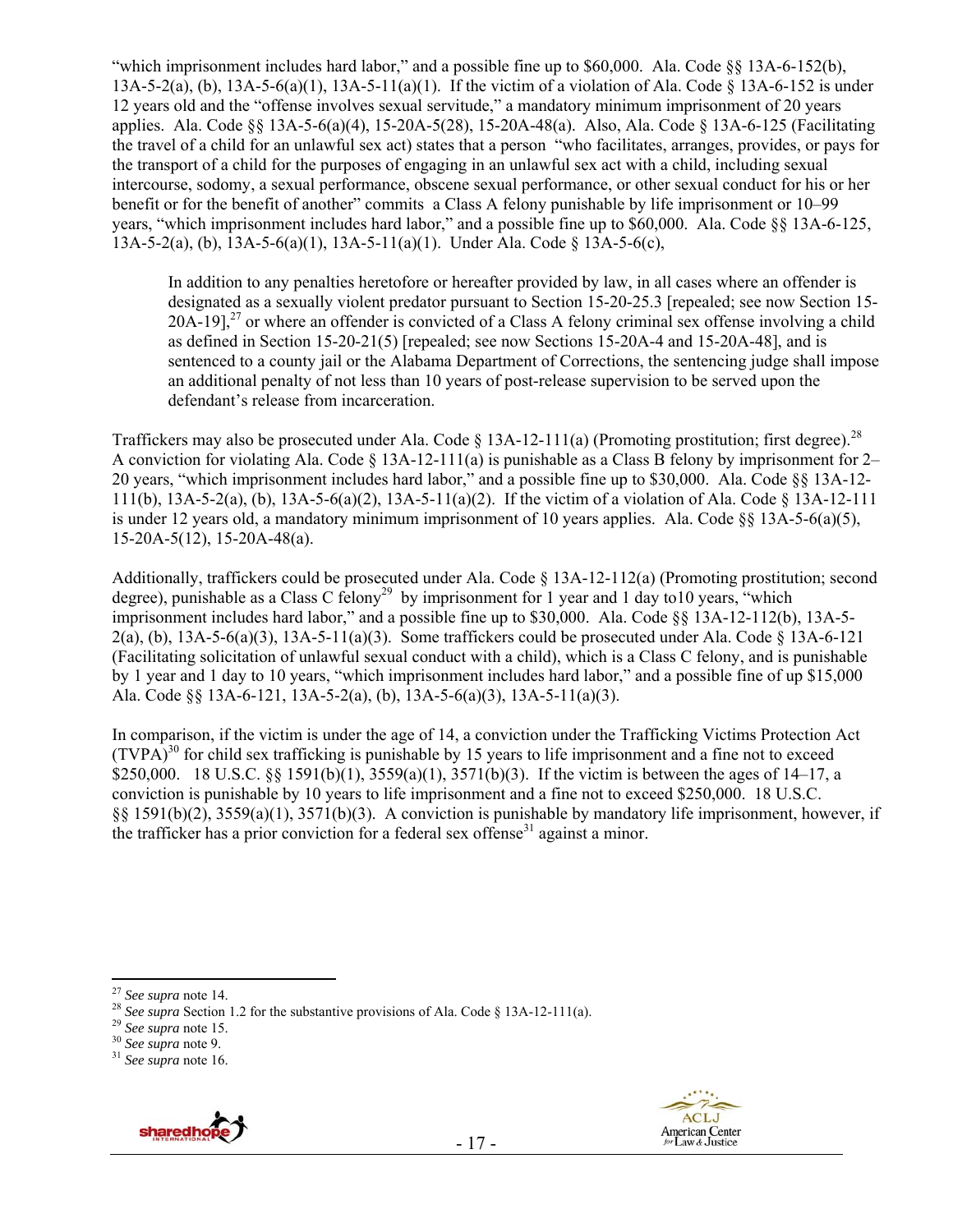## *3.2 Creating and distributing child pornography carries penalties as high as similar federal offenses.*

Alabama criminalizes the production, dissemination, $32$  and possession with the intent to disseminate child pornography separately. Ala. Code § 13A-12-197(a) (Production of obscene matter) states, "Any person who knowingly $33$  films, prints, records, photographs or otherwise produces any obscene matter that contains a visual depiction of a person under the age of 17 years engaged in any act of sado-masochistic abuse, sexual intercourse,  $34$  sexual excitement,  $35$  masturbation, breast nudity, genital nudity, or other sexual conduct<sup>36</sup> shall be guilty of a Class A felony." Pursuant to Ala. Code § 13A-12-197(b), each depiction of each individual under 17 counts as a separate offense. A conviction under Ala. Code § 13A-12-197 is punishable as a Class A felony by imprisonment for life or 10–99 years, "which imprisonment includes hard labor," and a possible fine up to  $$60,000$ . Ala. Code  $\&$  13A-5-2(a), (b), 13A-5-6(a)(1), 13A-5-11(a)(1). If the victim of a violation of Ala. Code § 13A-12-197 is under 12 years old, a mandatory minimum imprisonment of 20 years applies. Ala. Code  $\S$ § 13A-5-6(a)(4), 15-20A-5(14), 15- $20A-48(a)$ .

Ala. Code § 13A-12-191 (Dissemination or display of obscene matter) states,

Any person who shall knowingly disseminate or display publicly any obscene matter containing a visual depiction of a person under the age of 17 years engaged in any act of sado-masochistic abuse, sexual intercourse, sexual excitement, masturbation, breast nudity, genital nudity, or other sexual conduct shall be guilty of a Class B felony.

Ala. Code § 13A-12-192(a) (Possession of obscene matter) states,

Any person who knowingly possesses with intent to disseminate any obscene matter that contains a visual depiction of a person under the age of 17 years engaged in any act of sado-masochistic abuse, sexual intercourse, sexual excitement, masturbation, breast nudity, genital nudity, or other sexual conduct shall be guilty of a Class B felony. Possession of three or more copies of the same visual depiction contained in obscene matter is prima facie evidence of possession with intent to disseminate the same.

Class B felonies are punishable by imprisonment of 2–20 years, "which imprisonment includes hard labor," and possible fines up \$30,000. Ala. Code  $\S 13A-5-2(a)$ , (b),  $13A-5-6(a)(2)$ ,  $13A-5-11(a)(2)$ . If the child involved in the commission of Ala. Code  $\S$  13A-12-197(a) (Production of obscene matter) is under 12 years old, a mandatory minimum imprisonment of 20 years applies, while if the child involved in the commission of Ala. Code § 13A-12-191 (Dissemination or display of obscene matter) or § 13A-12-192(a) (Possession of obscene

<sup>36</sup> Ala. Code § 13A-12-190(9) (Definitions) defines "other sexual conduct" as "[a]ny touching of the genitals, pubic areas or buttocks of the human male or female, or the breasts of the female, whether alone or between members of the same or opposite sex or between humans and animals in an act of apparent sexual stimulation or gratification."



 $\overline{a}$ <sup>32</sup> Ala. Code § 13A-12-190(1) (Definitions) defines "disseminate" as "[t]o sell, lend or show for monetary consideration or to offer or agree to do the same."

Ala. Code § 13A-12-190(4) (Definitions) defines "knowingly" as the following:

<sup>&</sup>quot;[a] person knowingly disseminates or publicly displays obscene matter when the person knows the nature of the matter. A person knows the nature of the matter when either of the following circumstances exist:

a. The person is aware of the character and content of the matter; or

<sup>&</sup>lt;sup>34</sup> Ala. Code § 13A-12-190(7) (Definitions) defines "sexual intercourse" as "[i]ntercourse, real or simulated, whether genitalgenital, oral-genital, anal-genital or oral-anal, whether between persons of the same or opposite sex or between a human and an animal."

<sup>&</sup>lt;sup>35</sup> Ala. Code § 13A-12-190(6) (Definitions) defines "sexual excitement" as "[t]he condition of human male or female genitals when in a state of sexual stimulation."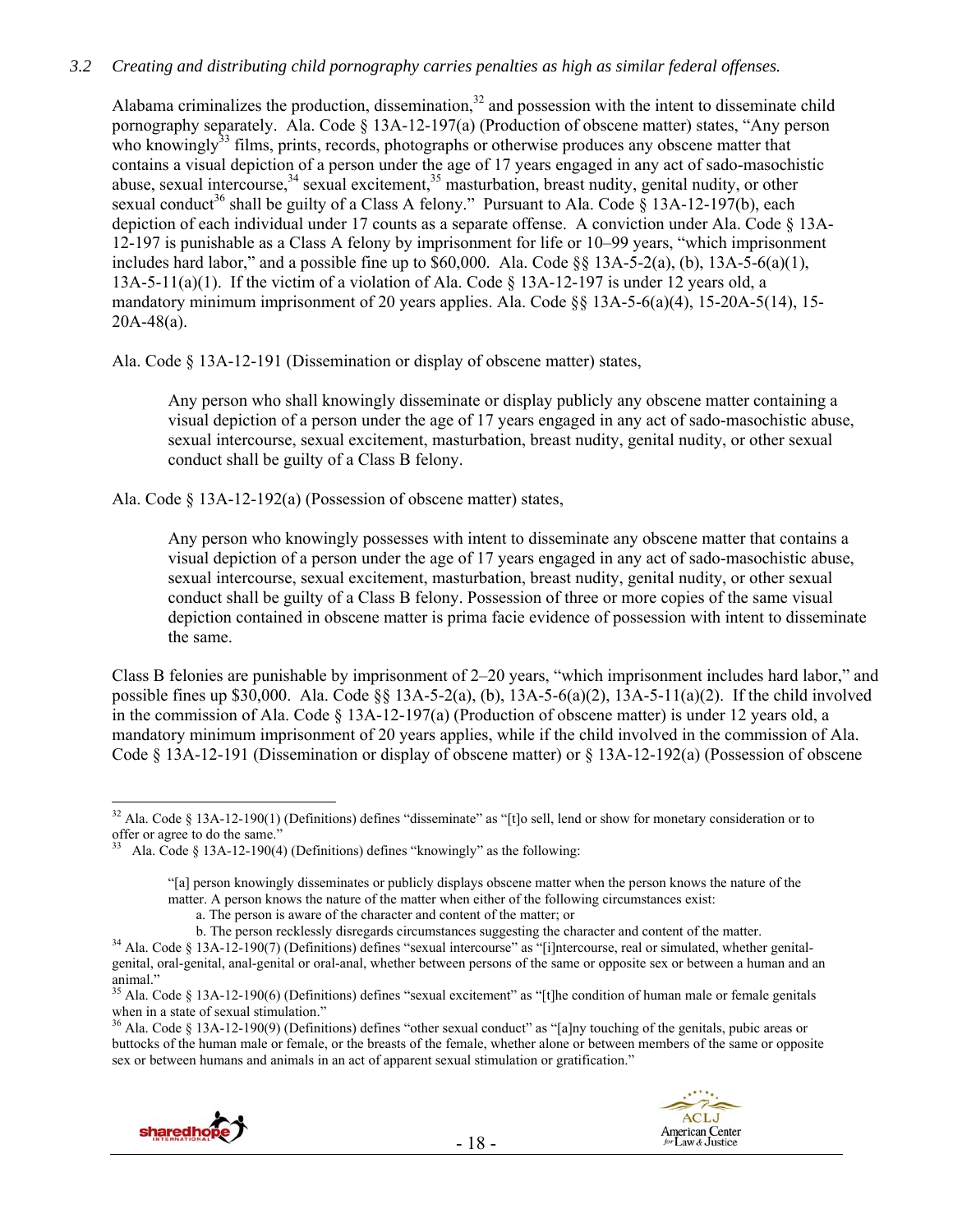matter) is under 12 years old, a mandatory minimum imprisonment of 10 years applies. Ala. Code §§ 13A-5-  $6(a)(4)$ ,  $(a)(5)$ , 15-20A-5(14), 15-20A-48(a).

Pursuant to Ala. Code § 13A-12-196 (Permitting or allowing child to engage in production of obscene matter),

Any parent or guardian who knowingly permits or allows their child, ward, or dependent under the age of 17 years to engage in the production of any obscene matter containing a visual depiction of such child, ward, or dependent under the age of 17 years engaged in any act of sado-masochistic abuse, sexual excitement, masturbation, breast nudity, genital nudity, or other sexual conduct shall be guilty of a Class A felony.

 A Class A felony is punishable by life imprisonment or 10–99 years, "which imprisonment includes hard labor," and a possible fine up to \$60,000. Ala. Code  $\S$ § 13A-5-6(a)(1), 13A-5-11(a)(1). Additionally, if the child involved is under the age of 12, a mandatory minimum imprisonment of 20 years applies. Ala. Code §§ 13A-5-2(a), (b), 13A-5-6(a)(4), 15-20A-5(14), 15-20A-48(a).

In comparison, if the victim is under the age of 14, a conviction under the TVPA for child sex trafficking is punishable by 15 years to life imprisonment and a fine not to exceed \$250,000. 18 U.S.C. §§ 1591(b)(1),  $3559(a)(1)$ ,  $3571(b)(3)$ . If the victim is between the ages of  $14-17$ , a conviction is punishable by 10 years to life imprisonment and a fine not to exceed \$250,000. 18 U.S.C. §§ 1591(b)(2), 3559(a)(1), 3571(b)(3). A conviction is punishable by mandatory life imprisonment, however, if the trafficker has a prior conviction for a federal sex offense<sup>37</sup> against a minor. Additionally, a federal conviction for distribution of child pornography<sup>38</sup> is generally punishable by imprisonment for  $5-20$  years and a fine not to exceed \$250,000.<sup>39</sup> Subsequent convictions, however, are punishable by imprisonment up to 40 years and a fine not to exceed \$250,000.<sup>40</sup>

*3.3 Using the Internet to lure, entice, recruit or sell commercial sex acts with a minor is a separate crime or results in an enhanced penalty for traffickers.* 

The use of the Internet to reach children under 16 for commercial sex acts is illegal under Ala. Code § 13A-6- 122 (Electronic solicitation of a child).<sup>41</sup> Pursuant to Ala. Code  $\frac{13A-6-122}{2}$ ,

[A] person who, knowingly, with the intent to commit an unlawful sex act, entices, induces, persuades, seduces, prevails, advises, coerces, lures, or orders, or attempts to entice, induce,

sexual conduct with a child), § 13A-6-123 (Facilitating the on-line solicitation of a child), § 13A-6-124 (Traveling to meet a child for an unlawful sex act), and § 13A-6-125 (Facilitating the travel of a child for an unlawful sex act), a "child" means "a person under 16 years of age." Ala. Code § 13A-6-120.



 $37$  See supra note 16.

<sup>&</sup>lt;sup>38</sup> 18 U.S.C. §§ 2252(a)(1), (a)(2), (a)(3) (Certain activities relating to material involving the sexual exploitation of minors),  $2252A(a)(2)$ , (a)(3) (Certain activities relating to material constituting or containing child pornography), 1466A(a) (Obscene visual representations of the sexual abuse of children).

<sup>&</sup>lt;sup>39</sup> 18 U.S.C. §§ 2252(b) (stating that a conviction under subsection (a)(1), (a)(2), or (a)(3) is punishable by imprisonment for 5– 20 years and a fine), 2252A(b)(1) (a conviction is punishable by imprisonment for 5–20 years and a fine), 1466A(a), (b) (stating that a conviction under subsection (a) is "subject to the penalties provided in section  $2252A(b)(1)$ ," imprisonment for 5–20 years and a fine, while a conviction under subsection (b) is "subject to the penalties provided in section  $2252A(b)(2)$ ," imprisonment up to 10 years, a fine, or both); *see also* 18 U.S.C.

<sup>§§ 3559(</sup>a)(1) (classifying all of the above listed offenses as felonies), 3571(b)(3) (providing a fine up to \$250,000 for any felony conviction).

<sup>&</sup>lt;sup>40</sup> 18 U.S.C. §§ 2252(b) (stating if a person has a prior conviction under subsection (a)(1), (a)(2), or (a)(3) or a list of other statutes, a conviction is punishable by a fine and imprisonment for 15–40 years), 2252A(b)(1) (stating if a person has a prior conviction under subsection (a)(2), (a)(3), or a list of other statutes, a conviction is punishable by a fine and imprisonment for  $15-$ 40 years), 1466A(a), (b) (stating that the penalty scheme for section 2252A(b) applies); *see also* 18 U.S.C. §§ 3559(a)(1) (classifying all of the above listed offenses as felonies),  $3571(b)(3)$  (providing a fine up to \$250,000 for any felony conviction).<br><sup>41</sup> For purposes of Ala. Code § 13A-6-122 (Electronic solicitation of a child), § 13A-6-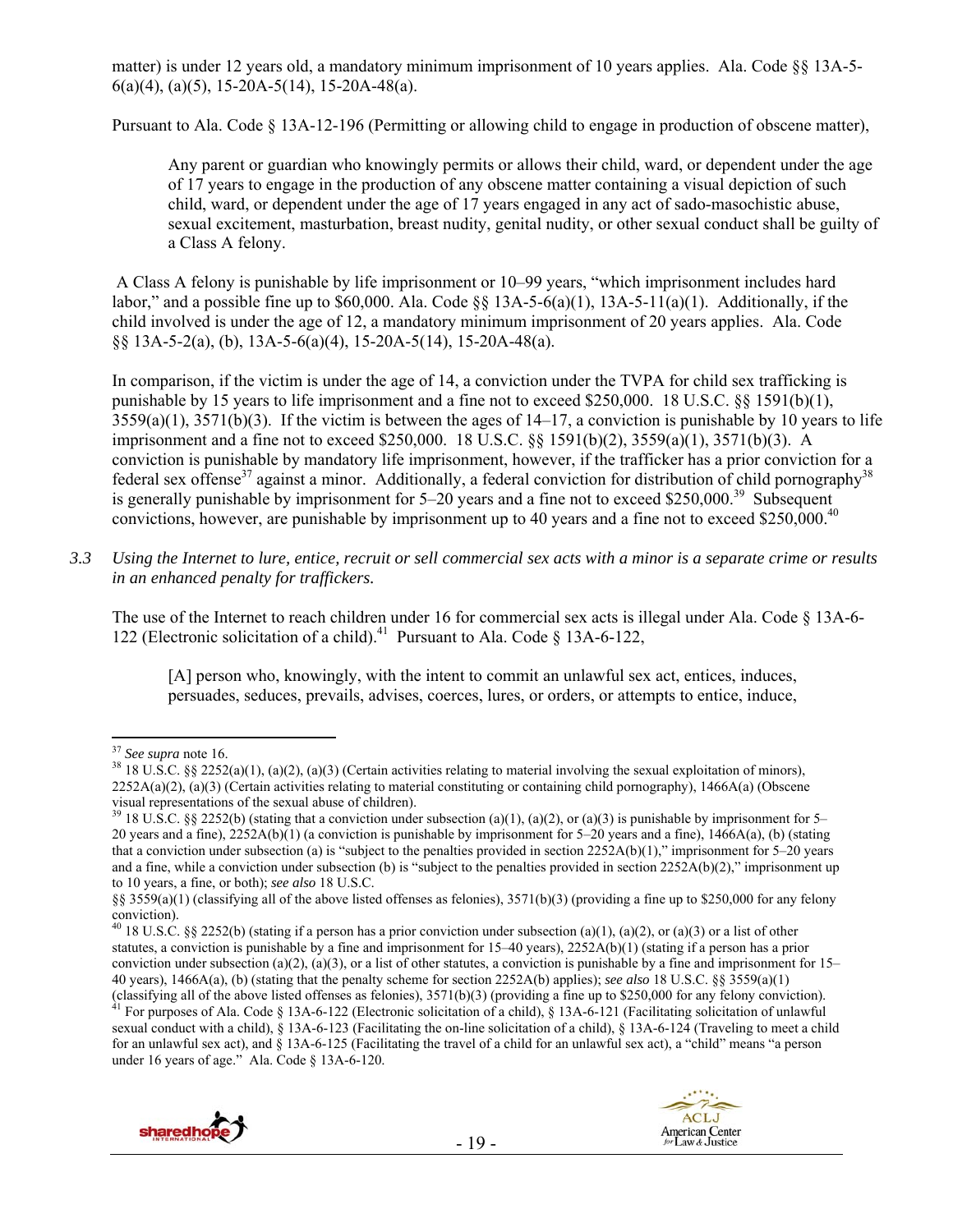persuade, seduce, prevail, advise, coerce, lure, or order, by means of a computer, on-line service, Internet service . . . or any other electronic communication or storage device, a child who is at least three years younger than the defendant, or another person believed by the defendant to be a child at least three years younger than the defendant to meet with the defendant or any other person for the purpose of engaging in sexual intercourse, sodomy, or to engage in a sexual performance, obscene sexual performance, or sexual conduct for his or her benefit or for the benefit of another, is guilty of electronic solicitation of a child. . . .

A conviction for violating Ala. Code § 13A-6-122 is punishable as a Class B felony by imprisonment for 2–20 years, "which imprisonment includes hard labor," and a possible fine up to \$30,000. Ala. Code §§ 13A-6-122, 13A-5-2(a), (b),  $\overline{1}3A-5-6(a)(2)$ ,  $13A-5-11(a)(2)$ .

Additionally, pursuant to Ala. Code § 13A-6-121 (Facilitating solicitation of unlawful sexual conduct with a child),

A person who knowingly compiles, enters into, or transmits by use of computer or otherwise; makes, prints, publishes, or reproduces by computerized or other means; knowingly causes or allows to be entered into or transmitted by use of computer or otherwise; or buys, sells, receives, exchanges, or disseminates any notice, statement, or advertisement of any child's name, telephone number, place of residence, other geographical location, physical characteristics, or other descriptive or identifying information for the purpose of facilitating, encouraging, offering, or soliciting unlawful sexual conduct of or with any child, or the visual depiction of such conduct, is guilty of facilitating solicitation of unlawful sexual conduct with a child. . . .

As a Class C felony, a conviction for violating Ala. Code § 13A-6-121 is punishable by 1 year and 1 day to 10 years, "which imprisonment includes hard labor," and a possible fine of up \$15,000. Ala. Code §§ 13A-6-121,  $13A-5-2(a)$ , (b),  $13A-5-6(a)(3)$ ,  $13A-5-11(a)(3)$ .

*3.4 Financial penalties for traffickers, including asset forfeiture, are sufficiently high.* 

Traffickers convicted of trafficking or offenses related to domestic minor sex trafficking face a number of financial penalties, including fines, restitution, forfeiture, and civil damages. Traffickers convicted of Ala. Code § 13A-12-197 (Production of obscene matter), a Class A felony, are subject to a possible fine up to \$60,000 pursuant to Ala. Code  $\S$  13A-5-11(a)(1). Traffickers convicted of Ala. Code  $\S$  13A-12-111 (Promoting prostitution; first degree), § 13A-6-122 (Electronic solicitation of a child), § 13A-12-191 (Dissemination or display of obscene matter), or § 13A-12-192 (Possession of obscene matter), all Class B felonies, are subject to possible fines up to \$30,000. Ala. Code § 13A-5-11(a)(2). Traffickers convicted of Ala. Code § 13A-12-112 (Promoting prostitution; second degree) or § 13A-6-121 (Facilitating solicitation of unlawful sexual conduct with a child), both Class C felonies, are subject to a possible fine up to \$15,000.Ala. Code §§ 13A-12-112(b), 13A-6-121, 13A-5-11(a)(3). Pursuant to Ala. Code § 13A-5- 11(a)(4), the court may fix the fine at "[a]ny amount not exceeding double the pecuniary gain to the defendant or loss to the victim caused by the commission of the offense."

Additional forfeiture provisions apply to traffickers convicted of Ala. Code § 13A-12-197(a), § 13A-12-191, and § 13A-12-192(a). Ala. Code § 13A-12-198 (Forfeiture and condemnation of contraband) states in part,

Any article, equipment, machine, materials, matter, vehicle or other thing whatsoever used in the commercial production, transportation, dissemination, display or storage of any obscene matter displaying or depicting a person under the age of 17 years engaged in any of the obscene acts described in Sections 13A-12-191, 13A-12-192, 13A-12-196 and 13A-12-197 shall be contraband and shall be forfeited to the State of Alabama.



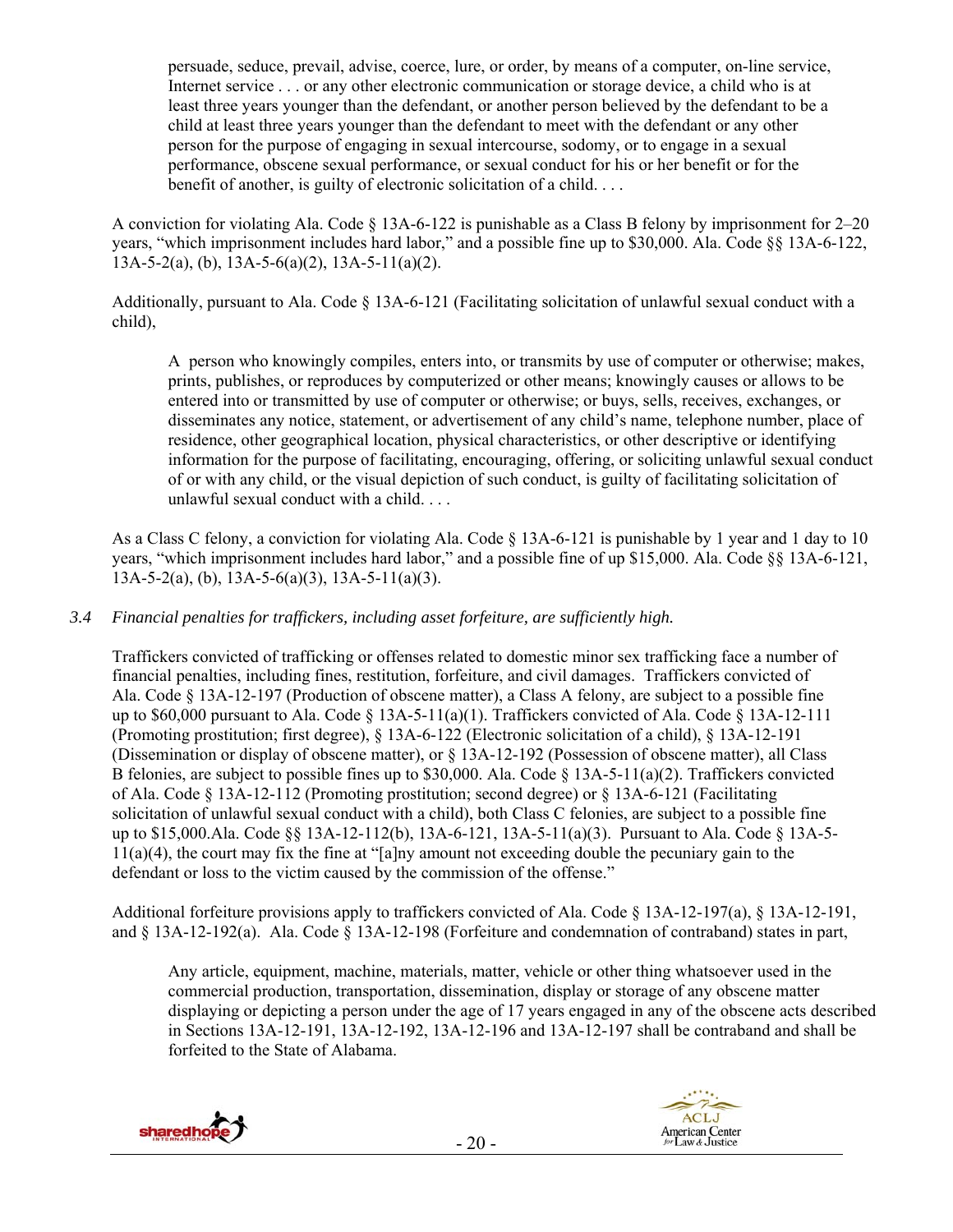Traffickers convicted of other offenses under Alabama's criminal laws may also be required to make restitution to the victims of the crimes pursuant to Ala. Code § 15-18-67 (Hearings), which states that

[w]hen a defendant is convicted of a criminal activity or conduct which has resulted in pecuniary damages or  $loss^{42}$  to a victim, the court shall hold a hearing to determine the amount or type of restitution due the victim or victims of such defendant's criminal acts. Such restitution hearings shall be held as a matter of course and in addition to any other sentence which it may impose, the court shall order that the defendant make restitution or otherwise compensate such victim for any pecuniary damages. The defendant, the victim or victims, or their representatives or the administrator of any victim's estate as well as the district attorney shall have the right to be present and be heard upon the issue of restitution at any such hearings.

However, "victim" is defined in Ala. Code § 15-18-66(4) (Definitions) as "[a]ny person whom the court determines has suffered a direct or indirect pecuniary damage as a result of the defendant's criminal activities. 'Victim' shall not include any participant in the defendant's criminal activities."

Traffickers convicted of Ala. Code  $\S$  13A-6-152(a)(2) (Human trafficking in the first degree) are subject to additional forfeiture and restitution provisions. Pursuant to Ala. Code § 13A-6-156 (Forfeiture of profits or proceeds and interest in property),

A person who commits the offense of human trafficking in the first degree or human trafficking in the second degree shall forfeit to the State of Alabama any profits or proceeds and any interest in property that he or she has acquired or maintained that the sentencing court determines to have been acquired or maintained as a result of committing human trafficking in the first degree or human trafficking in the second degree. Any assets seized shall first be used to pay restitution to trafficking victims and subsequently to pay any damages awarded to victims in a civil action. Any remaining assets shall go toward the cost of the investigation and prosecution and the remaining assets shall be remitted to funding the Alabama Crime Victims Compensation Fund.

Pursuant to Ala. Code § 13A-6-155(a) (Penalties—Restitution to victim), traffickers convicted under any provision of the human trafficking article, Ala. Code § 13A-6-150 et seq., will be required to "pay mandatory restitution to the victim, prosecutorial or law enforcement entity, with the proceeds from property forfeited under Section 6 [i.e. Section 13A-6-156] applied first to payment of restitution."

Furthermore, under Ala. Code § 13A-6-157 (Civil action—Damages),

An individual who is a victim of human trafficking may bring a civil action in the appropriate state court. The court may award actual damages, compensatory damages, punitive damages, injunctive relief, and any other appropriate relief. A prevailing plaintiff shall also be awarded attorney's fees and costs. Treble damages shall be awarded on proof of actual damages where defendant's acts were willful and malicious.

#### *3.5 Convicted traffickers are required to register as sex offenders.*

Adult sex offenders are required to register pursuant to Ala. Code Ann. § 15-20A-10(a)(1) (Registration rules for an adult sex offender). An "adult sex offender" is defined as "[a]n adult convicted of a sex offense." Ala. Code Ann. § 15-20A-4(1). Pursuant to Ala. Code Ann. § 15-20A-5 (Offenses),

For the purposes of this article, a sex offense includes any of the following offenses:

 $\overline{a}$ 





<sup>42</sup> *See supra* note 21.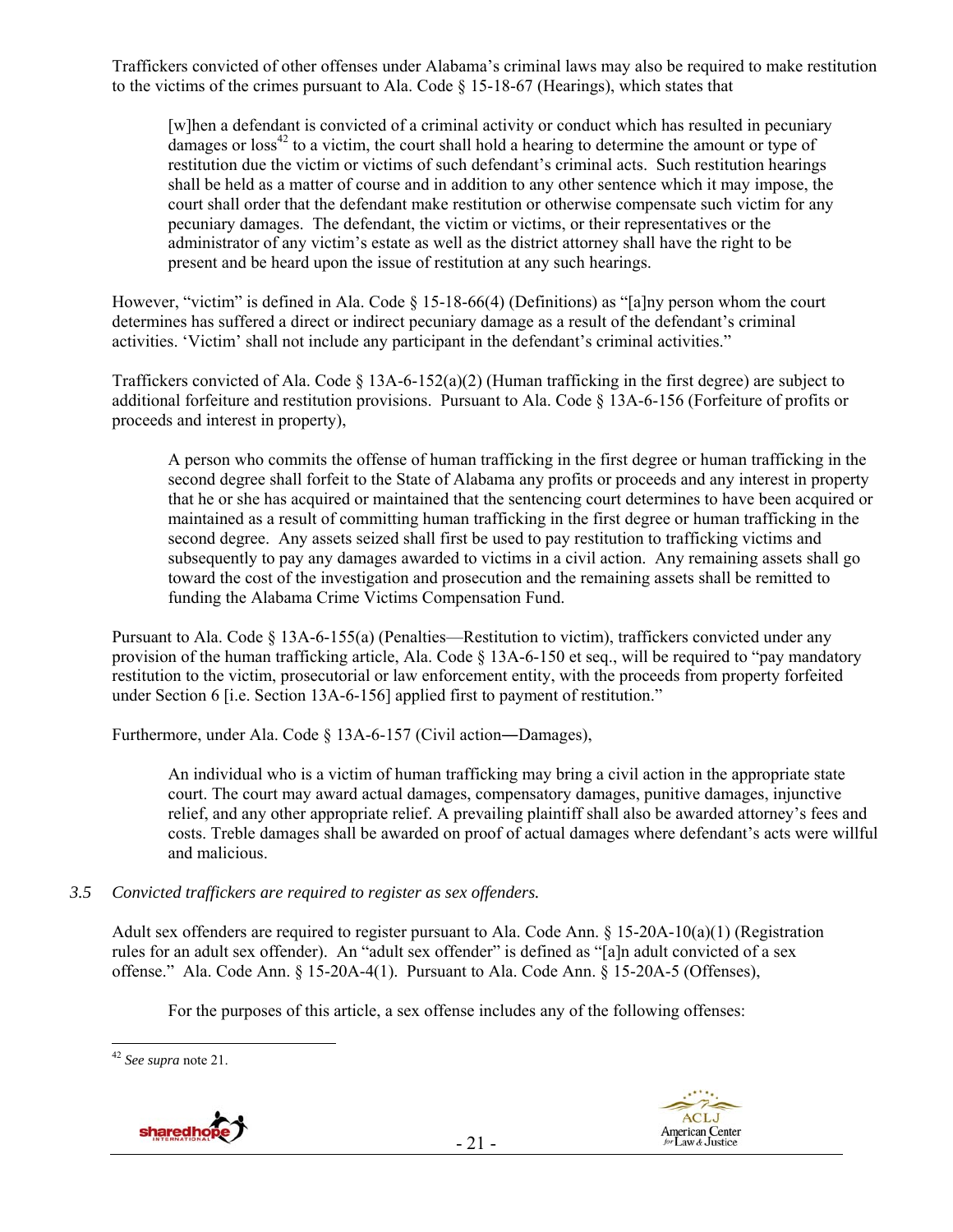. . . .

(12) Promoting prostitution in the first degree, as provided by Section 13A-12-111, Code of Alabama 1975.

(13) Promoting prostitution in the second degree, as provided by Section 13A-12-112, Code of Alabama 1975.

(14) Violation of the Alabama Child Pornography Act, as provided by Sections 13A-12-191, 13A-12-192, 13A-12-196, or 13A-12-197, Code of Alabama 1975.

. . . . (20**)** Transmitting obscene material to a child by computer, as provided by Section 13A-6- 111, Code of Alabama 1975.

. . . .

(23) Facilitating solicitation of unlawful sexual conduct with a child, as provided by Section 13A-6-121, Code of Alabama 1975.

(24) Electronic solicitation of a child, as provided by Section 13A-6-122, Code of Alabama 1975.

(25) Facilitating the on-line solicitation of a child, as provided by Section 13A-6-123, Code of Alabama 1975.

(26) Traveling to meet a child for an unlawful sex act, as provided by Section 13A-6-124, Code of Alabama 1975.

(27) Facilitating the travel of a child for an unlawful sex act, as provided by Section 13A-6- 125, Code of Alabama 1975.

(28) Human trafficking in the first degree, as provided by Section 13A-6-152, Code of Alabama 1975, provided that the offense involves sexual servitude.

(29) Human trafficking in the second degree, as provided by Section 13A-6-153, Code of Alabama 1975, provided that the offense involves sexual servitude.

. . . .

(32) Any solicitation, attempt, or conspiracy to commit any of the offenses listed in subdivisions (1) to (31).

. . . .

(35) Any crime committed in another state, the District of Columbia, any United States territory, or a federal, military, Indian, or foreign country jurisdiction if that jurisdiction also requires that anyone convicted of that crime register as a sex offender in that jurisdiction. . . . .

*3.6 Laws relating to termination of parental rights for certain offenses include sex trafficking or CSEC offenses in order to remove the children of traffickers from their control and potential exploitation.* 

Neither the human trafficking provisions, Ala. Code  $\S$  13A-6-152(a)(1), (2) (Human trafficking in the first degree) and  $\S$  13A-6-153(a)(1), (2) (Human trafficking in the second degree), nor any CSEC law or sexual offense, of which a trafficker may be convicted, are expressly included in Ala. Code  $\S$  12-15-319(a) (Grounds for termination of parental rights; factors considered; presumption arising from abandonment) as convictions providing a grounds for the termination of parental rights. However, references to "abuse" and "[c]onviction of and imprisonment for a felony" could allow for termination in some instances. Ala. Code § 12-15-319(a) states in part,

(a) If the juvenile court finds from clear and convincing evidence, competent, material, and relevant in nature, that the parents of a child are unable or unwilling to discharge their responsibilities to and for the child, or that the conduct or condition of the parents renders them unable to properly care for the child and that the conduct or condition is unlikely to change in the foreseeable future, it may terminate the parental rights of the parents. In determining whether or not the parents are unable or unwilling to discharge their responsibilities to and for the child and to terminate the parental rights, the juvenile court shall consider the following factors including, but not limited to, the following:

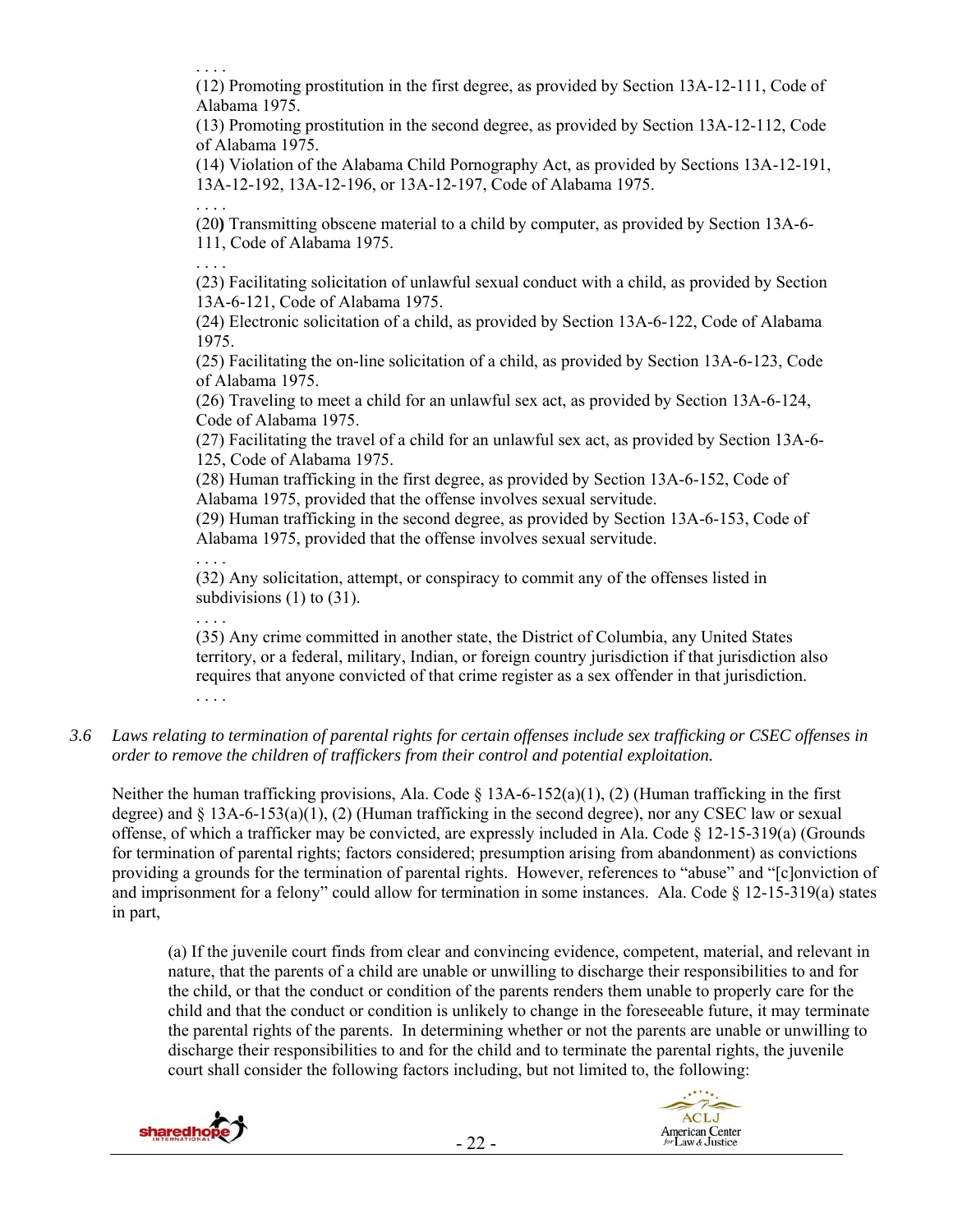. . . . (3) That the parent has tortured, abused,  $43$  cruelly beaten, or otherwise maltreated the child, or attempted to torture, abuse, cruelly beat, or otherwise maltreat the child, or the child is in clear and present danger of being thus tortured, abused, cruelly beaten, or otherwise maltreated as evidenced by the treatment of a sibling.

- (4) Conviction of and imprisonment for a felony.
- (5) Commission by the parents of any of the following:
	- a. Murder or manslaughter of another child of that parent.

b. Aiding, abetting, attempting, conspiring, or soliciting to commit murder or manslaughter of another child of that parent.

c. A felony assault or abuse which results in serious bodily injury to the surviving child or another child of that parent. The term serious bodily injury shall mean bodily injury which involves substantial risk of death, extreme physical pain, protracted and obvious disfigurement, or protracted loss or impairment of the function of a bodily member, organ, or mental faculty. . . . .

3.6.1 Recommendation: Amend Ala. Code § 12-15-319(a)(5) (Grounds for termination of parental rights; factors considered; presumption arising from abandonment) to expressly include convictions under Ala. Code  $\S$  13A-6-152(a)(1), (2) (Human trafficking in the first degree),  $\S$  13A-6-153(a)(1), (2) (Human trafficking in the second degree), § 13A-6-121 (Facilitating solicitation of unlawful sexual conduct with a child), § 13A-6-122 (Electronic solicitation of a child), and § 13A-12-197(a) (Production of obscene matter) as factors relevant to terminating parental rights.

<sup>(13)</sup> Sexual exploitation. Sexual exploitation includes allowing, permitting, or encouraging a child to engage in prostitution and allowing, permitting, encouraging, or engaging in the obscene or pornographic photographing, filming, or depicting of a child.





 $\overline{a}$ <sup>43</sup> Pursuant to Ala. Code  $\S$  12-15-301, abuse includes the following:

<sup>(2)</sup> Abuse. Harm or the risk of harm to the emotional, physical health, or welfare of a child. Harm or the risk of harm to the emotional, physical health, or welfare of a child can occur through nonaccidental physical or mental injury, sexual abuse, or attempted sexual abuse or sexual exploitation or attempted sexual exploitation. . . . .

<sup>(12)</sup> Sexual abuse. Sexual abuse includes the employment, use, persuasion, inducement, enticement, or coercion of any child to engage in, or having a child assist any person to engage in, any sexually explicit conduct or any simulation of the conduct for the purpose of producing any visual depiction of the conduct. Sexual abuse also includes rape, molestation, prostitution, or other forms of sexual exploitation or abuse of children, or incest with children, as those acts are defined in this article or by Alabama law.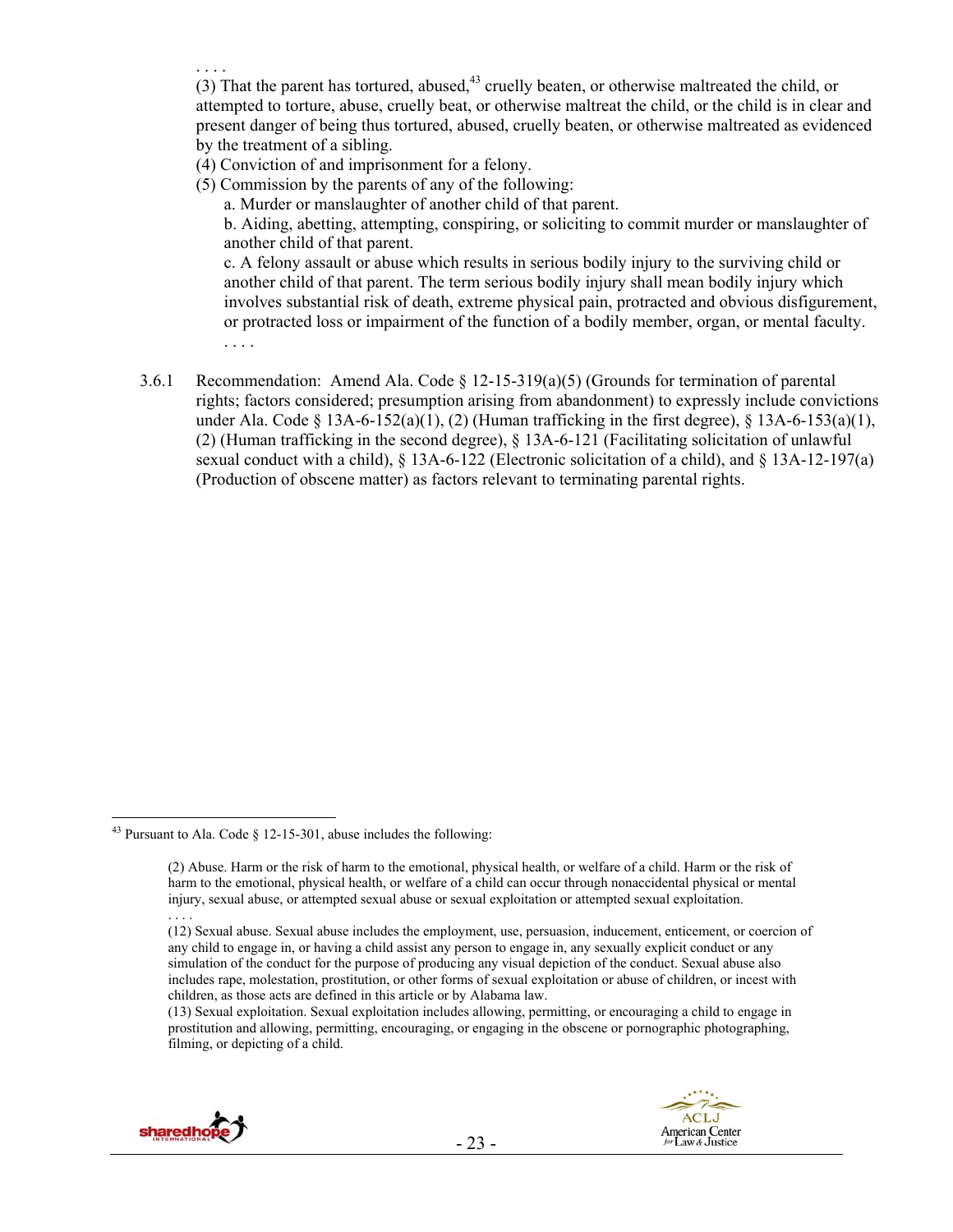## **Framework Issue 4: Criminal provisions for facilitators**

#### *Legal Components:*

- *4.1 The acts of assisting, enabling, or financially benefitting from child sex trafficking are included as criminal offenses in the state sex trafficking statute.*
- *4.2 Financial penalties, including asset forfeiture laws, are in place for those who benefit financially from or aid and assist in committing domestic minor sex trafficking.*

*\_\_\_\_\_\_\_\_\_\_\_\_\_\_\_\_\_\_\_\_\_\_\_\_\_\_\_\_\_\_\_\_\_\_\_\_\_\_\_\_\_\_\_\_\_\_\_\_\_\_\_\_\_\_\_\_\_\_\_\_\_\_\_\_\_\_\_\_\_\_\_\_\_\_\_\_\_\_\_\_\_\_\_\_\_\_\_\_\_\_\_\_\_\_* 

- *4.3 Promoting and selling child sex tourism is illegal.*
- *4.4 Promoting and selling child pornography is illegal.*

## *Legal Analysis:*

*4.1 The acts of assisting, enabling, or financially benefitting from child sex trafficking are included as criminal offenses in the state sex trafficking statute.* 

Ala. Code § 13A-6-153(a)(1) (Human trafficking in the second degree) makes it a crime if a person "knowingly benefits, financially or by receiving anything of value, from participation in a venture or engagement for the purpose of sexual servitude or labor servitude."<sup>44</sup> Pursuant to Ala. Code § 13A-6-153(b), a conviction for violating Ala. Code § 13A-6-153(a) is punishable as a Class B felony by imprisonment for 2–20 years, "which imprisonment includes hard labor," and a possible fine up to \$30,000. Ala. Code  $\S$ § 13A-6-153(a)(4), 13A-5- $6(a)(2)$ , 13A-5-11(a)(2). If the victim of a violation of Ala. Code  $\S$  13A-6-153 (Human trafficking in the second degree) is under 12 years old and the "offense involves sexual servitude,"<sup>45</sup> a mandatory minimum imprisonment of 10 years applies. Ala. Code  $\S$  13A-5-6(a)(5), 15-20A-5(29), 15-20A-48(a). Pursuant to Ala. Code  $§$  13A-6-153(a)(3),

A corporation, or any other legal entity other than an individual, may be prosecuted for human trafficking in the second degree for an act or omission only if an agent of the corporation or entity performs the conduct which is an element of the crime while acting within the scope of his or her office or employment and on behalf of the corporation or entity, and the commission of the crime was either authorized, requested, commanded, performed, or within the scope of the person's employment on behalf of the corporation or entity or constituted a pattern of conduct that an agent of the corporation or entity knew or should have known was occurring.

Additionally, some facilitators could be prosecuted under Ala. Code  $\S$  13A-6-152(a)(2) (Human trafficking in the first degree). Ala. Code  $\S$  13A-6-152(a)(2) states,

(a) A person commits the crime of human trafficking in the first degree if:

 . . . . (2) He or she knowingly obtains, recruits, entices, solicits, induces, threatens, isolates, harbors, holds, restrains, transports, provides, or maintains any minor for the purpose of causing a minor to engage in sexual servitude.

If the victim of a violation of Ala. Code § 13A-6-152 is under 12 years old and the "offense involves sexual servitude."<sup>46</sup> a mandatory minimum imprisonment of 20 years applies. Ala. Code §§ 13A-5-6(a)(4), 15-20A-5(28), 15-20A-48(a). Under subsection (b), this is a Class A felony,<sup>47</sup> punishable by life imprisonment or 10–99





<sup>&</sup>lt;sup>44</sup> See supra Section 1.1 for the definitions of "sexual servitude" and "sexual conduct."

<sup>&</sup>lt;sup>45</sup> See supra Section 1.1 for the definitions of "sexual servitude" and "sexual conduct."<br><sup>46</sup> See supra Section 1.1 for the definitions of "sexual servitude" and "sexual conduct."<br><sup>47</sup> See supra note 13.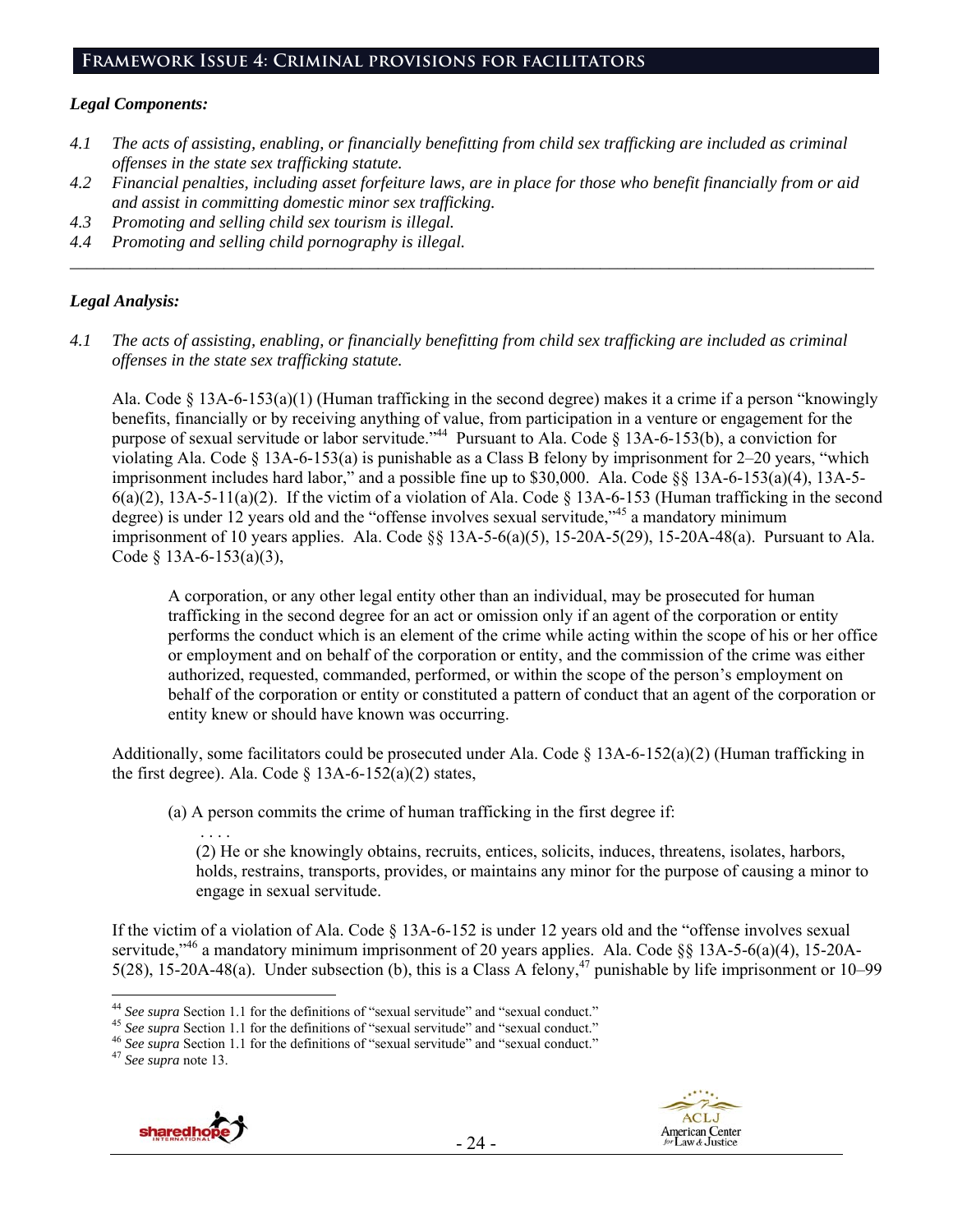years, "which imprisonment includes hard labor," and a possible fine up to \$60,000. Ala. Code §§ 13A-6- 152(b), 13A-5-2(a), (b), 13A-5-6(a)(1), 13A-5-11(a)(1).<sup>48</sup> Under Ala. Code § 13A-5-6(c),

In addition to any penalties heretofore or hereafter provided by law, in all cases where an offender is designated as a sexually violent predator pursuant to Section 15-20-25.3 [repealed; see now Section 15- 20A-19 $1^{49}$  or where an offender is convicted of a Class A felony criminal sex offense involving a child as defined in Section 15-20-21(5) [repealed; see now Sections 15-20A-4 and 15-20A-48], and is sentenced to a county jail or the Alabama Department of Corrections, the sentencing judge shall impose an additional penalty of not less than 10 years of post-release supervision to be served upon the defendant's release from incarceration.

Additionally, a facilitator may be prosecuted under Ala. Code § 13A-12-112(a) (Promoting prostitution; second degree).<sup>50</sup> A conviction under Ala. Code § 13A-12-112(a) is punishable as a Class C felony<sup>51</sup> by imprisonment for 1 year and 1 day to 10 years, "which imprisonment includes hard labor," and a possible fine up to \$15,000. Ala. Code §§ 13A-12-112(b), 13A-5-2(a), (b), 13A-5-6(3), 13A-5-11(a)(3). Similarly, a facilitator may be prosecuted under Ala. Code  $\S$  13A-12-111(a) (Promoting prostitution; first degree).<sup>52</sup>

A conviction for violating Ala. Code § 13A-12-111(a) is punishable as a Class B felony by imprisonment for 2– 20 years, "which imprisonment includes hard labor," and a possible fine not to exceed \$30,000. Ala. Code §§ 13A-12-111(b), 13A-5-2(a), (b), 13A-5-6(a) (3), 13A-5-11(a) (3). If the victim of a violation of Ala. Code § 13A-12-111(a) is under 12 years old, a mandatory minimum imprisonment of 10 years applies. Ala. Code §§ 13A-5-6(a)(5), 15-20A-5(12), 15-20A-48(a).

*4.2 Financial penalties, including asset forfeiture laws, are in place for those who benefit financially from or aid and assist in committing domestic minor sex trafficking.* 

Facilitators convicted of first or second degree human trafficking may be subjected to forfeiture provisions, ordered to make restitution to the victim, and held liable for civil damages.

Ala. Code § 13A-6-156 (Penalties—Forfeiture of property) states,

A person who commits the offense of human trafficking in the first degree or human trafficking in the second degree shall forfeit to the State of Alabama any profits or proceeds and any interest in property that he or she has acquired or maintained that the sentencing court determines to have been acquired or maintained as a result of committing human trafficking in the first degree or human trafficking in the second degree. Any assets seized shall first be used to pay restitution to trafficking victims and subsequently to pay any damages awarded to victims in a civil action. Any remaining assets shall go toward the cost of the investigation and prosecution and the remaining assets shall be remitted to funding the Alabama Crime Victims Compensation Fund.

 $\overline{a}$ 



<sup>&</sup>lt;sup>48</sup> Ala. Code § 13A-6-152(a)(4) states,

A corporation, or any other legal entity other than an individual, may be prosecuted for human trafficking in the first degree for an act or omission only if an agent of the corporation or entity performs the conduct which is an element of the crime while acting within the scope of his or her office or employment and on behalf of the corporation or entity, and the commission of the crime was either authorized, requested, commanded, performed, or within the scope of the person's employment on behalf of the corporation or entity or constituted a pattern of conduct that an agent of the

corporation or entity knew or should have known was occurring.<br><sup>49</sup> See supra note 14.<br><sup>50</sup> See supra Section 1.2 for a discussion of Ala. Code § 13A-12-112.<br><sup>51</sup> See supra note 15.<br><sup>52</sup> See supra Section 1.2 for a discus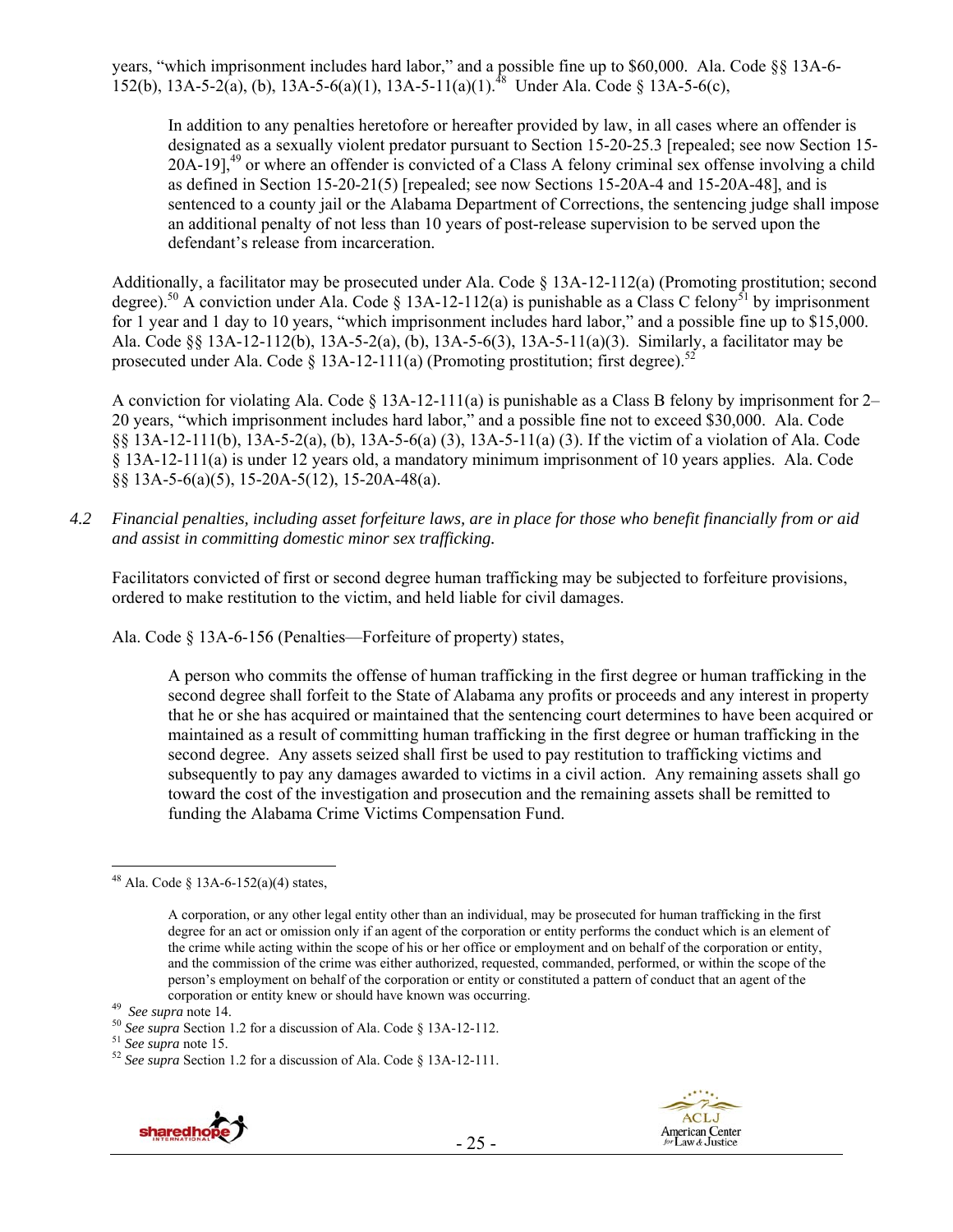Additional forfeiture provisions apply to facilitators convicted under certain child pornography provisions. Ala. Code § 13A-12-198 (Forfeiture and condemnation of contraband) states in part,

Any article, equipment, machine, materials, matter, vehicle or other thing whatsoever used in the commercial production, transportation, dissemination, display or storage of any obscene matter displaying or depicting a person under the age of 17 years engaged in any of the obscene acts described in Sections 13A-12-191 [Dissemination or display of obscene matter], 13A-12-192 [Possession of obscene matter], 13A-12-196 and 13A-12-197 [Production of obscene matter] shall be contraband and shall be forfeited to the State of Alabama.

Pursuant to Ala. Code § 13A-6-155(a) (Penalties—Restitution to victim), facilitators convicted under any provision of the human trafficking article, Ala. Code § 13A-6-150 et seq. will be required "to pay mandatory restitution to the victim, prosecutorial or law enforcement entity, with the proceeds from property forfeited under Section 6 [i.e. Section 13A-6-156] applied first to payment of restitution." Facilitators convicted of other offenses may be subject to restitution under Ala. Code  $\S$  15-18-67 (Hearings), which states that

[w]hen a defendant is convicted of a criminal activity or conduct which has resulted in pecuniary damages<sup>53</sup> or loss to a victim, the court shall hold a hearing to determine the amount or type of restitution due the victim or victims of such defendant's criminal acts. Such restitution hearings shall be held as a matter of course and in addition to any other sentence which it may impose, the court shall order that the defendant make restitution or otherwise compensate such victim for any pecuniary damages. The defendant, the victim or victims, or their representatives or the administrator of any victim's estate as well as the district attorney shall have the right to be present and be heard upon the issue of restitution at any such hearings.

Finally, pursuant to Ala. Code § 13A-6-157 (Civil action—Damages),

An individual who is a victim of human trafficking may bring a civil action in the appropriate state court. The court may award actual damages, compensatory damages, punitive damages, injunctive relief, and any other appropriate relief. A prevailing plaintiff shall also be awarded attorney's fees and costs. Treble damages shall be awarded on proof of actual damages where defendant's acts were willful and malicious.

*4.3 Promoting and selling child sex tourism is illegal.* 

Ala. Code § 13A-6-124 (Traveling to meet a child for an unlawful sex act) states,

Any person who travels either within this state, to this state, or from this state by any means, who attempts to do so, or who knowingly causes another to do so or to attempt to do so for the purpose of engaging in any unlawful sex act with a child, including sexual intercourse, sodomy, a sexual performance, obscene sexual performance, or other sexual conduct for his or her benefit or for the benefit of another shall be guilty of traveling to meet a child for an unlawful sex act.

Pursuant to Ala. Code § 13A-6-125 (Facilitating the travel of a child for an unlawful sex act),

Any person who facilitates, arranges, provides, or pays for the transport of a child for the purposes of engaging in an unlawful sex act with a child, including sexual intercourse, sodomy, a sexual performance, obscene sexual performance, or other sexual conduct for his or her benefit or for the benefit of another shall be guilty of facilitating the transport of a child for an unlawful sex act.

 $\overline{a}$ <sup>53</sup> *See supra* note 21.



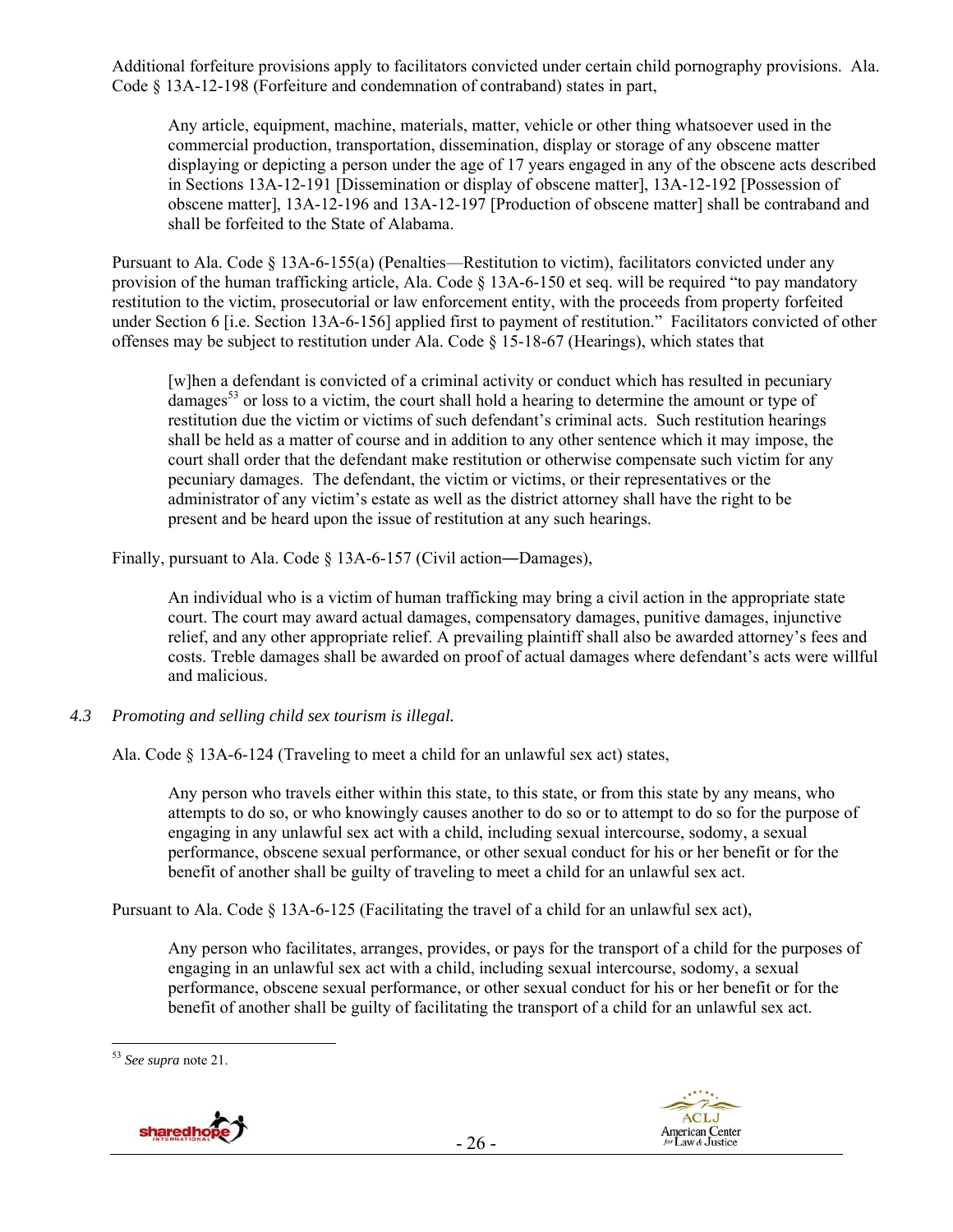A conviction for violating either Ala. Code § 13A-6-125 or § 13A-6-124 is punishable as a Class A felony by life imprisonment or 10–99 years, "which imprisonment includes hard labor," and a possible fine up to \$60,000. Ala. Code §§ 13A-6-125, 13A-6-124, 13A-5-2(a), (b), 13A-5-6(a)(1), 13A-5-11(a)(1). If the victim of a violation of either statute is under 12 years old, a mandatory minimum imprisonment of 20 years applies. Ala. Code §§ 13A-5-6(a)(4), 15-20A-5(26), (27), 15-20A-48(a).

4.3.1 Recommendation: Enact a law that prohibits selling or offering to sell travel services that include or facilitate travel for the purpose of engaging in commercial sexual exploitation of a minor under 18, if the offer, sale, or travel occurs in Alabama.

#### *4.4 Promoting and selling child pornography is illegal.*

Under Ala. Code § 13A-12-191 (Dissemination or display of obscene matter),

Any person who shall knowingly<sup>54</sup> disseminate<sup>55</sup> or display publicly any obscene matter containing a visual depiction of a person under the age of 17 years engaged in any act of sado-masochistic abuse, sexual intercourse,<sup>56</sup> sexual excitement,<sup>57</sup> masturbation, breast nudity, genital nudity, or other sexual conduct<sup>58</sup> shall be guilty of a Class B felony.

Additionally, under Ala. Code § 13A-12-192(a) (Possession of obscene matter),

Any person who knowingly possesses with intent to disseminate any obscene matter that contains a visual depiction of a person under the age of 17 years engaged in any act of sado-masochistic abuse, sexual intercourse, sexual excitement, masturbation, breast nudity, genital nudity, or other sexual conduct shall be guilty of a Class B felony. Possession of three or more copies of the same visual depiction contained in obscene matter is prima facie evidence of possession with intent to disseminate the same.

A conviction for violating either Ala. Code § 13A-12-191 or § 13A-12-192(a) is punishable as a Class B felony by imprisonment for 2–20 years, "which imprisonment includes hard labor," and a possible fine up to \$30,000. Ala. Code §§ 13A-12-191, 13A-12-192(a), 13A-5-2(a), (b), 13A-5-6(a)(2), 13A-5-11(a)(2). If the victim of a violation of either offense is under 12 years old, a mandatory minimum imprisonment of 10 years applies. Ala. Code §§ 13A-5-6(a)(5), 15-20A-5(14), 15-20A-48(a).

A facilitator who "knowingly films, prints, photographs, or otherwise produces any obscene matter that contains a visual depiction of a person under the age of 17 years engaged in any act of sado-masochistic abuse, sexual intercourse, sexual excitement, masturbation, breast nudity, general nudity, or other sexual conduct" will be guilty under Ala. Code  $\S$  13A-12-197(a) (Production of obscene matter). A conviction under Ala. Code § 13A-12-197(a) is punishable as a Class A felony by imprisonment for life or 10–99 years, "which imprisonment includes hard labor," and a possible fine up to \$60,000. Ala. Code §§ 13A-12-197(a), 13A-5-2(a), (b), 13A-5-6(a)(1), 13A-5-11(a)(1). If the victim of a violation of Ala. Code § 13A-12-197 (Production of obscene matter) is under 12 years old, a mandatory minimum imprisonment of 20 years applies. Ala. Code §§ 13A-5-6(a)(4), 15-20A-5(14), 15-20A-48(a).





<sup>&</sup>lt;sup>54</sup> See supra note 33.

<sup>54</sup> *See supra* note 33. 55 *See supra* note 32. 56 *See supra* note 34. 57 *See supra* note 35. 58 *See supra* note 36.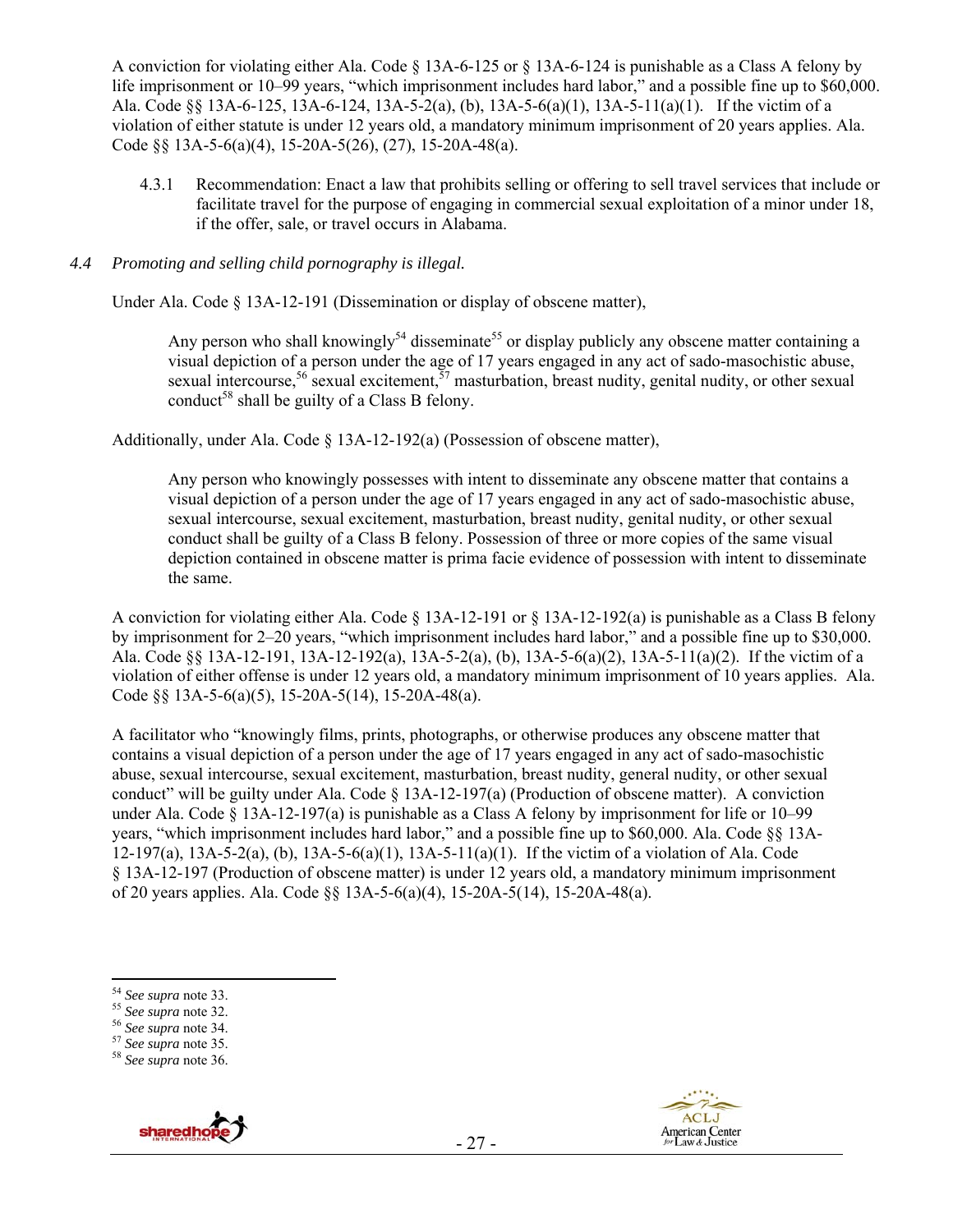# **Framework Issue 5: Protective provisions for the child victims**

#### *Legal Components:*

- *5.1 A victim of domestic minor sex trafficking or CSEC is defined as a victim for purposes of qualifying for crime victims' compensation and other victim benefits.*
- *5.2 The state sex trafficking statute expressly prohibits a defendant from raising consent of the minor to the commercial sex acts as a defense.*
- *5.3 Prostitution laws apply only to adults, making minors under 18 specifically immune from this offense.*
- *5.4 Commercially sexually exploited children are provided with a child protection response, including specialized shelter and services, and are not detained in juvenile detention facilities.*
- *5.5 Commercial sexual exploitation is identified as a type of abuse and neglect within child protection statutes.*
- *5.6 The definition of "caregiver" (or similar term) in the child welfare statutes is broad enough to include a trafficker who has custody or control of a child in order to bring a trafficked child into protection of child protective services.*
- *5.7 Crime victims' compensation is specifically available to a child victim of sex trafficking or CSEC without regard to ineligibility factors.*
- *5.8 Victim-friendly procedures and protections are provided in the trial process for minors under 18.*
- *5.9 Expungement or sealing of juvenile arrest or criminal records resulting from arrests or adjudications for prostitution-related offenses committed as a result of, or in the course of, the commercial sexual exploitation of a minor is available within a reasonable time after turning 18.*
- *5.10 Victim restitution and civil remedies are authorized by law for minor victims of sex trafficking or CSEC.*
- *5.11 Statutes of limitations for civil and criminal actions for child sex trafficking or CSEC offenses are eliminated or lengthened sufficiently to allow prosecutors and victims a realistic opportunity to pursue criminal actions and legal remedies.*

*\_\_\_\_\_\_\_\_\_\_\_\_\_\_\_\_\_\_\_\_\_\_\_\_\_\_\_\_\_\_\_\_\_\_\_\_\_\_\_\_\_\_\_\_\_\_\_\_\_\_\_\_\_\_\_\_\_\_\_\_\_\_\_\_\_\_\_\_\_\_\_\_\_\_\_\_\_\_\_\_\_\_\_\_\_\_\_\_\_\_\_\_\_\_* 

## *Legal Analysis:*

*5.1 A victim of domestic minor sex trafficking or CSEC is defined as a victim for purposes of qualifying for crime victims' compensation and other victim benefits.* 

"Trafficking victim" is defined in Ala. Code § 13A-6-151(8) as "[a]ny person, including minors,<sup>59</sup> subjected to labor servitude, sexual servitude, or involuntary servitude."<sup>60</sup> Additionally, Ala. Code § 13A-6-159 (Permitted defenses) states,

In a prosecution for prostitution, or a sexually explicit performance<sup>61</sup> defined in this article, of a human trafficking victim for the victim's illegal acts engaged in or performed as a result of labor servitude or sexual servitude, it shall be an affirmative defense that the person was a victim of human trafficking.

For the purposes of the Alabama Crime Victims' Compensation Act, a "victim" means "[a] person who suffered serious personal injury or death as a result of criminally injurious conduct." Ala. Code § 15-23-3(3). "Criminally injurious conduct" is defined in part as "[a]n act occurring or attempted within the geographical boundaries of this state which results in serious personal injury or death to a victim for which punishment by fine, imprisonment, or death may be imposed." Ala. Code  $\S$  15-23-3(2)(a).

<sup>&</sup>lt;sup>60</sup> See supra Section 1.1 for the definitions of "sexual servitude" and "sexual conduct."<br><sup>61</sup> Ala. Code § 13A-6-151(7)(b)(1) defines "sexually explicit performances" as "an act or show intended to arouse, satisfy the sexual desires of, or appeal to the prurient interests of patrons or viewers, whether public or private, live, photographed, recorded, videotaped, or projected over the Internet."



<sup>&</sup>lt;sup>59</sup> Ala. Code § 13A-6-151(5) (Definitions) defines a "minor" as "[a] person under the age of 18."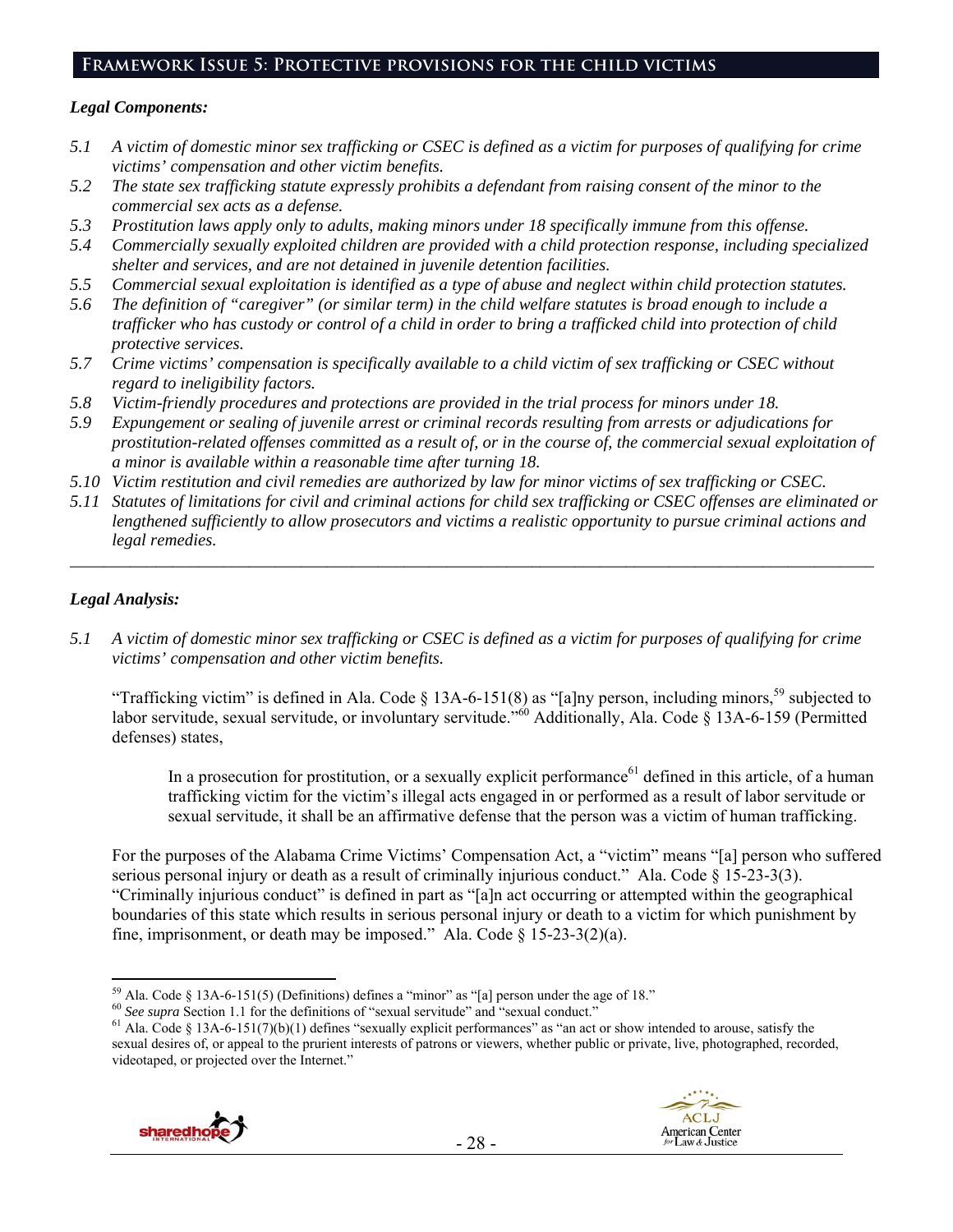*5.2 The state sex trafficking statute expressly prohibits a defendant from raising consent of the minor to the commercial sex acts as a defense.* 

 Ala. Code § 13A-6-154(3) (Prohibited defenses) expressly provides that evidence of certain facts or conditions, such as "[c]onsent of or permission by a victim of human trafficking or anyone else on the victim's behalf to any commercial sex act or sexually explicit performance," is not a defense to first or second degree human trafficking. However, none of Alabama's CSEC or sexual offense laws expressly states that consent is not a defense to the crime.

For sexual offenses, such as first or second degree rape, Ala. Code § 13A-6-61 and § 13A-6-62, first or second degree sexual abuse, Ala. Code § 13A-6-66 and § 13A-6-67, or child molestation, Ala. Code § 13A-6-69, lack of consent is an element of the offense. Ala. Code § 13A-6-70. A person is deemed incapable of consent if he or she is less than 16. Ala. Code § 13A-6-70(c)(1). Finally, pursuant to Ala. Code § 13A-5-51(3) (Mitigating circumstances―Generally), a victim's participation in or consent to the defendant's conduct is considered a mitigating circumstance.

- 5.2.1 Recommendation: Enact a provision expressly prohibiting a consent defense to the CSEC and human trafficking statutes when the victim is a minor.
- *5.3 Prostitution laws apply only to adults, making minors under 18 specifically immune from this offense.*

The prohibition on prostitution in Ala. Code § 13A-12-121(a) (Prohibited activity) is age neutral, stating that "[n]o person shall commit an act of prostitution as defined in Section 13A-12-120 [Prostitution defined]." Under Ala. Code § 13A-12-120, "prostitution" means "the commission by a person of any natural or unnatural sexual act, deviate sexual intercourse, or sexual contact for monetary consideration or other thing of value." However, pursuant to Ala. Code § 13A-6-159 (Permitted defenses),

In a prosecution for prostitution, or a sexually explicit performance<sup>62</sup> defined in this article, of a human trafficking victim for the victim's illegal acts engaged in or performed as a result of labor servitude or sexual servitude, it shall be an affirmative defense that the person was a victim of human trafficking.

- 5.3.1 Recommendation: Amend Ala. Code § 13A-12-121(a) (Prohibited activity) to make minors expressly immune from prosecution for prostitution and identify all minors engaged in prostitution as victims of human trafficking under Ala. Code  $\S$  13A-6-152(a)(2) (Human trafficking in the first degree) and  $\S$  13A-6-153(a)(2) (Human trafficking in the second degree).
- *5.4 Commercially sexually exploited children are provided with a child protection response, including specialized shelter and services, and are not detained in juvenile detention facilities.*

Victims of domestic minor sex trafficking could be considered delinquent, dependent, or in need of services depending on the response process. A delinquent child is defined as "[a] child who has been adjudicated for a delinquent act and is in need of care or rehabilitation." Ala. Code § 12-15-102(7) (Definitions). A "delinquent act" is any act "committed by a child that is designated a violation, misdemeanor, or felony offense pursuant to the law of municipality, county, or state in which the act was committed or pursuant to federal law." Ala. Code § 12-15-102(6). This term does not apply when, among other situations, the minor has previously been convicted or adjudicated as a youth offender. Ala. Code § 12-15-102(6)(b).

Pursuant to Ala. Code  $\S$  12-15-102(8)(a), a dependent child is defined as

 $\overline{a}$ 





<sup>62</sup> *See supra* note 61.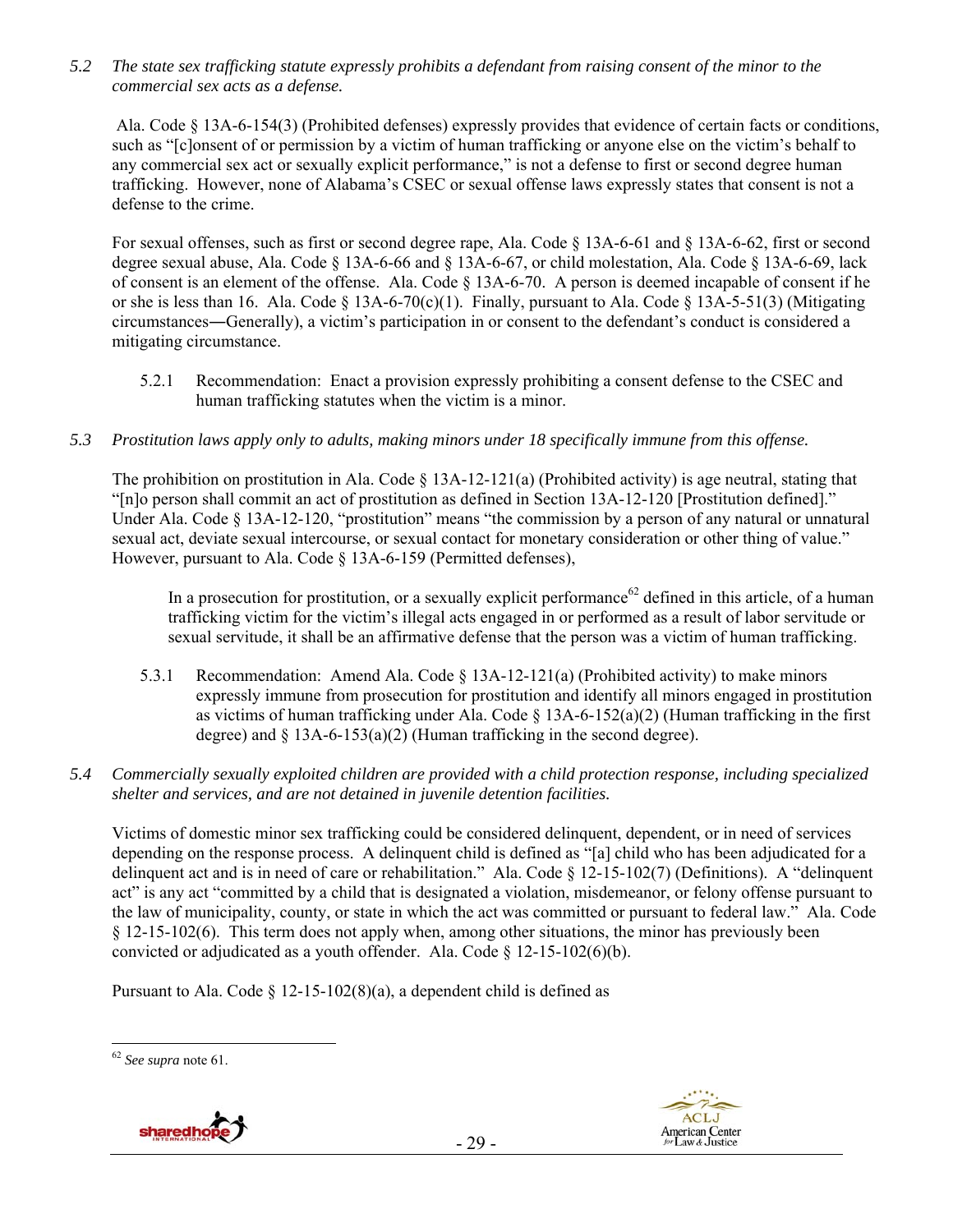[a] child who has been adjudicated dependent by a juvenile court and is in need of care of supervision and meets any of the following circumstances:

1. Whose parent, legal guardian, legal custodian, or other custodian subjects the child or any other child in the household to abuse, as defined in subdivision (2) of Section 12-15-301 or neglect as defined in subdivision (4) of Section 12-15-301, or allows the child to be so subjected.<sup>63</sup>

2. Who is without a parent, legal guardian, or legal custodian willing and able to provide for the care, support, or education of the child.

3. Whose parent, legal guardian, legal custodian, or other custodian neglects or refuses, when able to do so or when the service is offered without charge, to provide or allow medical, surgical, or other care necessary for the health or well-being of the child.

4. Whose parent, legal guardian, legal custodian, or other custodian fails, refuses, or neglects to send the child to school in accordance with the terms of the compulsory school attendance laws of this state.

. . . . 8. Who, for any other cause, is in need of the care and protection of the state. b. The commission of one or more status offenses as defined in subdivision (4) of Section 12-15-201 is not a sufficient basis for an adjudication of dependency.

Lastly, a child in need of supervision is defined in Ala. Code  $\S$  12-15-102(4) as

[a] child who has been adjudicated by a juvenile court for doing any of the following and who is in need of care, rehabilitation, or supervision:

(a) Being subject to the requirement of compulsory school attendance, is habitually truant from school as defined by the State Board of Education in the Alabama Administrative Code. Notwithstanding the foregoing, a child shall not be found in need of supervision pursuant to this subdivision if the juvenile court determines that the parent, legal guardian, or legal custodian of the child was solely responsible for the nonattendance of the child. (b) Disobeys the reasonable and lawful demands of his or her parent, legal guardian, or legal custodian and is beyond the control of the parent, legal guardian, or legal custodian. (c) Leaves, or remains away from, the home without the permission of the parent, legal guardian, legal custodian, or person with whom he or she resides.

(d) Commits an offense established by law but not classified as criminal.

Commercially sexually exploited children could fall within all these definitions of a child in need of supervision. For example, a minor could be considered a delinquent child for having violated Ala. Code § 13A-12-121(a) (Prohibited activity), which makes it a crime for a either a child or an adult to "commit an act of prostitution" if unable to successfully assert an affirmative defense that the child is a victim of human trafficking, as provided in Ala. Code § 13A-6-159 (Permitted defenses).

A commercially sexually exploited child can be taken into custody pursuant to Ala. Code  $\S$  12-15-125(a), (b) (Taking into custody of children generally), which states,

- (a) A child or minor may be taken into custody for any of the following reasons:
	- (1) Pursuant to an order of the juvenile court.

(2) By a law enforcement officer having reasonable grounds to believe that the child or minor has run away from a juvenile detention, residential, shelter, or other care facility.

(3) By a law enforcement officer having reasonable grounds to believe that the child or minor is suffering from an illness or injury or is in immediate danger from the surroundings of the

 $\overline{a}$ <sup>63</sup> *See infra* section 5.6.

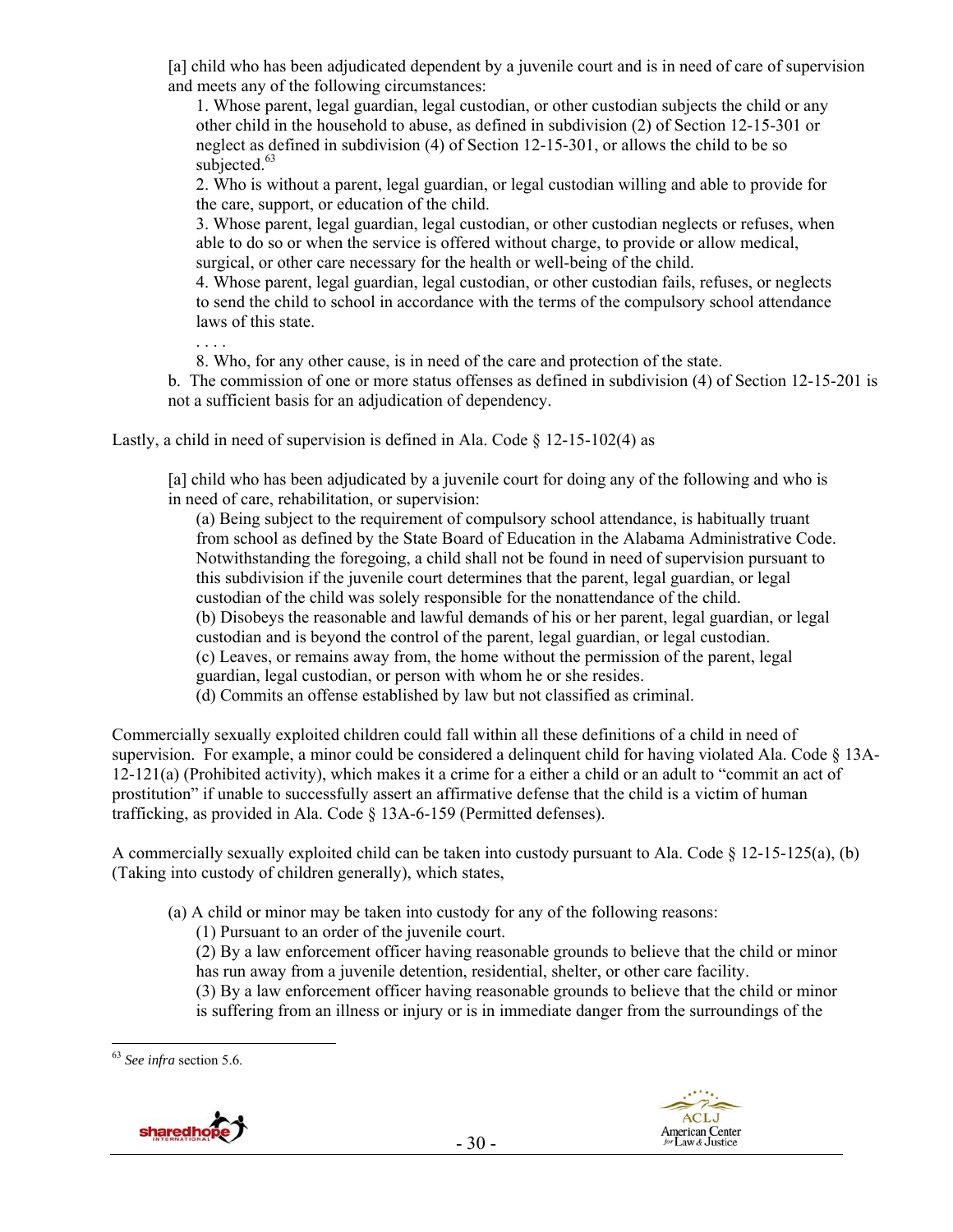child or minor and that the immediate removal of the child or minor from those surroundings is necessary for the protection of the health and safety of the child or minor.

(b) In addition to the grounds listed in subsection (a), a child may also be taken into custody for any of the following reasons:

(1) By a law enforcement officer for an alleged delinquent act pursuant to the laws of arrest; (2) By a law enforcement officer who has reasonable grounds to believe that the child has run away from his or her parents, legal guardian, or other legal custodian;

(3) By a law enforcement officer who has reasonable grounds to believe that the child has no parent, legal guardian, legal custodian, or other suitable person willing and able to provide supervision and care for the child . . .

. . . .

Additionally, under Ala. Code  $\S$  12-15-126 (Issuance of pick-up order for taking into custody),

If it appears from a sworn statement, written or verbal, presented to the juvenile court that a child needs to be placed in detention or shelter or other care, the juvenile court may issue a pick-up order that a law enforcement officer or other person authorized by this chapter shall at once take the child into custody and take him or her to the place of detention or shelter or other care designated by the juvenile court.

Pursuant to Ala. Code § 12-15-127(a) (Release, delivery to detention or shelter care facility, medical facility of children taken into custody generally), when a child is taken into custody without an order of the juvenile court, the law enforcement officer taking the child into custody must as quickly as possible do one of the following:

(1) Release the child to the parents, legal guardian, or legal custodian of the child or other suitable person able to provide supervision and care for the child and issue verbal counsel and warning as may be appropriate.

(2) Release the child to the parents, legal guardian, or legal custodian of the child upon his or her promise to bring the child before the juvenile court when requested, unless the placement of the child in detention or shelter care appears required. If a parent, legal guardian, or other legal custodian fails, when requested, to bring the child before the juvenile court as provided in this section, the juvenile court may issue an order directing that the child be taken into custody and brought before the juvenile court.

(3) Bring the child, if not released, to the place designated by the juvenile court and give written notice of the action taken and the reasons for taking the child into custody to the juvenile court intake officer, to the parent, legal guardian, or other legal custodian of the child, and, in the case of dependency, to the Department of Human Resources.

However, before the child may be placed in "detention, shelter, or other care," Ala. Code § 12-15-127(b) directs a juvenile court intake officer, if delinquency, dependency, or need of supervision is alleged, to

review the need for detention or shelter care, including reviewing the written notice of the person who took the child into custody without an order of the juvenile court, and shall direct the law enforcement officer or other person currently having the child in custody to release the child unless detention or shelter care is required pursuant to Section 12-15-128 [Authority and criteria for continuation of detention or shelter care of children taken into custody beyond 72 hours]. . . .

For allegations of delinquency or the need of supervision, if the child is not released by the juvenile court intake officer, "a hearing [must be] held within 72 hours of placement in detention or shelter care, Saturdays, Sundays, and holidays included, to determine probable cause and to determine whether or not continued detention or shelter care is required." Ala. Code  $\S$  12-15-207(a). Allegedly dependent children who are removed from the home also must receive a hearing within the same time frame "to determine whether continued shelter care is required." Ala. Code § 12-15-308(a). In either case, Ala. Code § 12-15-128(a)(1), (a)(3) states,



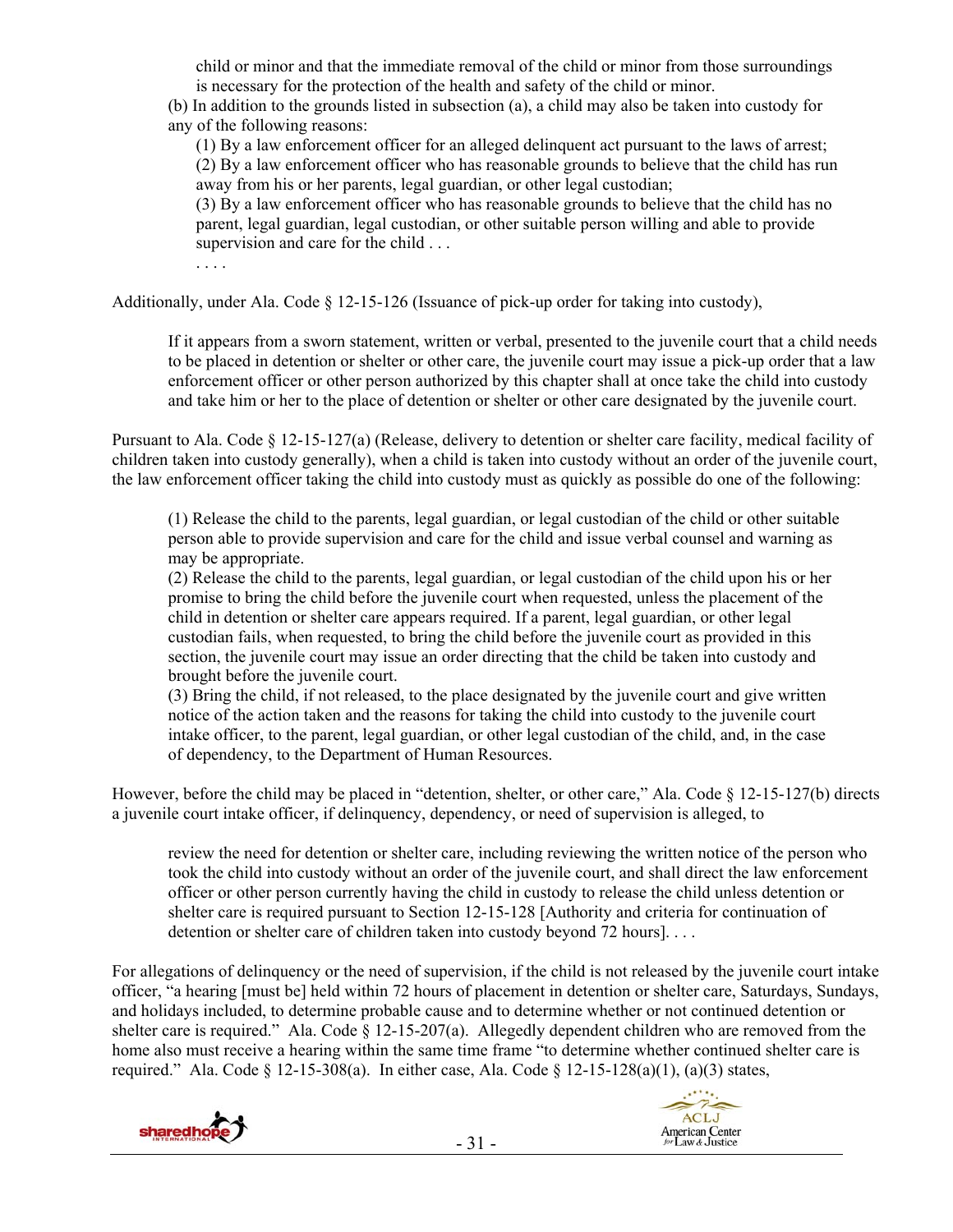An allegedly delinquent child, dependent child, or child in need of supervision lawfully taken into custody shall immediately be released, upon the ascertainment of the necessary facts, to the care, custody, and control of the parent, legal guardian, or legal custodian of the child or other suitable person able to provide supervision and care for the child, unless the juvenile court or juvenile court intake officer, subject to the limitations in Section 12-15-208, finds any of the following:

(1) The child has no parent, legal guardian, legal custodian, or other suitable person able to provide supervision and care for the child.

(3) The release of the child would present a serious threat of substantial harm to the child.

Additionally, Ala. Code § 12-15-141 (Emergency ex parte orders authorized upon showing of verified evidence of abuse or neglect; evidence required; hearing required within 72 hours of issuance of order), states, in part,

The juvenile court may enter an ex parte order of protection or restraint on an emergency basis, without prior notice and a hearing, upon a showing of verified written or verbal evidence of abuse or neglect injurious to the health or safety of a child subject to a juvenile court proceeding and the likelihood that the abuse or neglect will continue unless the order is issued.

If the juvenile court finds, "beyond a reasonable doubt," that a child is a delinquent child or child in need of supervision, under Ala. Code § 12-15-215(a) (Disposition of delinquent children or children in need of supervision generally) it considers "whether the child is in need of care or rehabilitation." Under Ala. Code  $§$  12-15-215(a),

In the absence of evidence to the contrary, a finding that the child has committed an act which constitutes a felony is sufficient to sustain a finding that the child is in need of care or rehabilitation. If the juvenile court finds that the child is not in need of care or rehabilitation, it shall dismiss the proceedings and discharge the child from any detention or other temporary care theretofore ordered. If the juvenile court finds that the child is in need of care or rehabilitation, it may make any of the following orders or dispositions, subject to the limitations and prohibitions on secure custody contained in Section 12-15-208:

(1) Permit the child to remain with the parent, legal guardian, or other legal custodian of the child, subject to the conditions and limitations the juvenile court may prescribe.

(2) Place the child on probation pursuant to conditions and limitations the juvenile court may prescribe.

(3) Transfer legal and physical custody to any of the following:

a. The Department of Youth Services, with or without an order to a specific institution.

b. In the case of a child in need of supervision, the Department of Youth Services, or the Department of Human Resources . . . .

c. A local, public, or private agency, organization, or facility willing and able to assume the education, care, and maintenance of the child and which is licensed or otherwise authorized by law to receive and provide care for children.

d. During the term of supervision, a relative or other individual who is found by the juvenile court to be qualified to receive and care for the child.

Pursuant to Ala. Code § 12-15-211(a) (Suspension of proceedings and continuation of cases under terms and conditions agreed to by parties),

The juvenile court may suspend delinquency or child in need of supervision proceedings pursuant to a consent decree. . . . The consent decree shall be entered at any time after the filing of a delinquency or child in need of supervision petition and before the entry of an adjudication order.



. . . .

. . . .

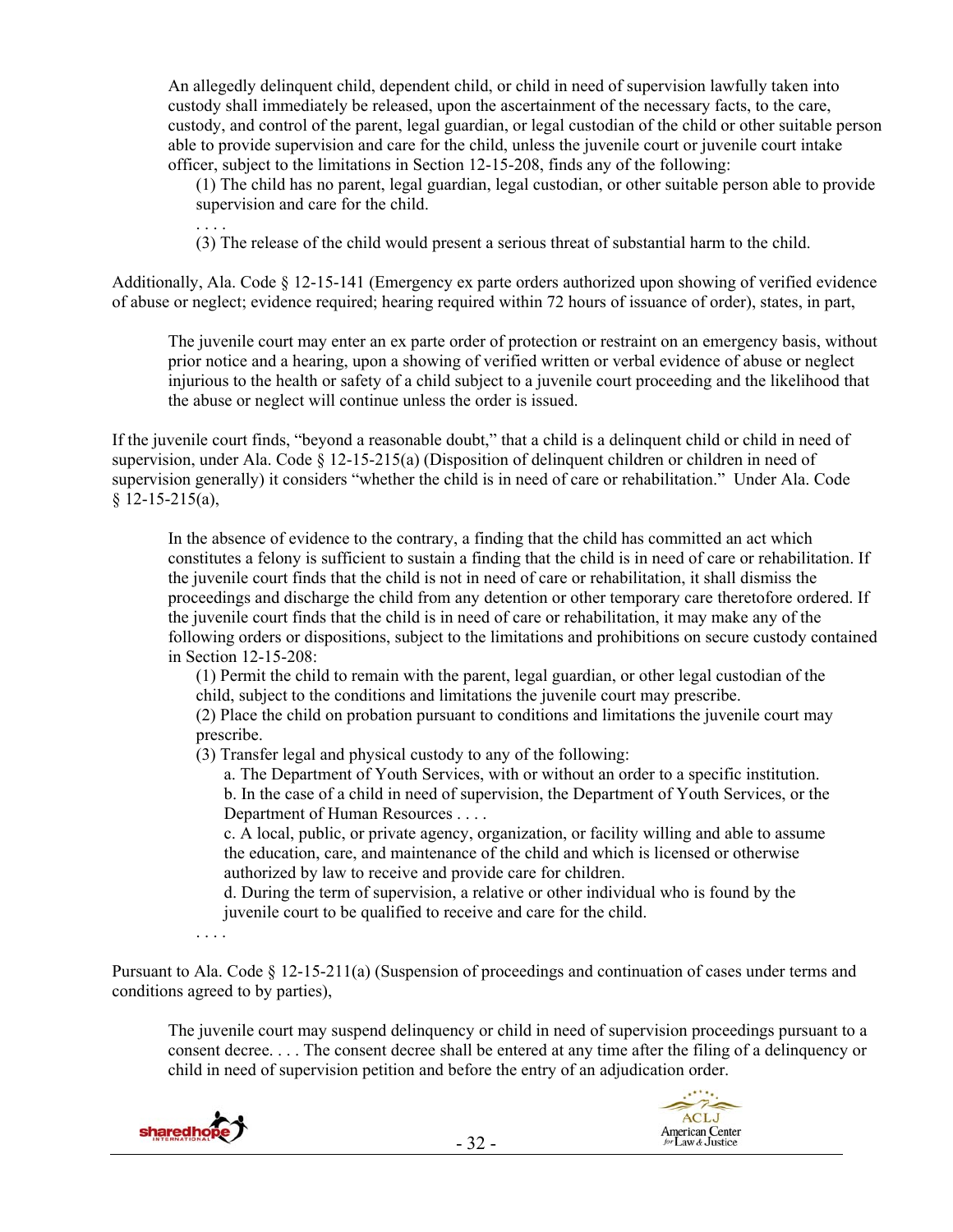Ala. Code § 12-15-211 (c) states,

A consent decree shall remain in force for six months unless the child is discharged sooner by the juvenile court. Upon application of a juvenile probation officer or other department or agency supervising the child, made before the expiration of the six-month period, a consent decree may be extended by the juvenile court for an additional six months.

However, Ala. Code § 12-15-211(d) states,

If prior to discharge by the juvenile probation officer or expiration of the consent decree, a new delinquency or child in need of supervision petition is filed against the child, or the child otherwise fails to fulfill express terms and conditions of the decree, the petition under which the child was continued under supervision may be reinstated after a hearing and the case may proceed to adjudication.

Ala. Code § 12-15-314(a) (Dispositions for dependent children) states that when the juvenile court finds a child to be dependent, it may

(1) Permit the child to remain with the parent, legal guardian, or other legal custodian of the child, subject to conditions and limitations as the juvenile court may prescribe.

- (2) Place the child under protective supervision under the Department of Human Resources.
- (3) Transfer legal custody to any of the following:

a. The Department of Human Resources [DHR].

b. A local public or private agency, organization, or facility willing and able to assume the education, care, and maintenance of the child and which is licensed by the [DHR] or otherwise authorized by law to receive and provide care for the child.

c. A relative or other individual who, after study by the [DHR], is found by the juvenile court to be qualified to receive and care for the child. Unless the juvenile court finds it not in the best interests of the child, a willing, fit, and able relative shall have priority for placement or custody over a non-relative.

(4) Make any other order as the juvenile court in its discretion shall deem to be for the welfare and best interests of the child.

(5) In appropriate cases, award permanent custody to the [DHR] or to a licensed child-placing agency after termination of parental rights and authorization to place for adoption, without appointing a legal guardian, or award temporary custody to the department or a licensed childplacing agency without appointing a legal custodian or legal guardian.

Unless also found to be a delinquent child, a dependent child may not be "confined in an institution established for the care and rehabilitation of delinquent children or in a juvenile detention facility." Ala. Code § 12-15- 314(b). Additionally, Ala. Code § 12-15-208(a)(1), (3), (4) (Facilities to be used for detention or shelter care of children generally) enumerates certain categories of children who may not be contained in secure custody,<sup>64</sup> including

(1) Status offenders.65 Effective October 1, 2009, status offenders, as defined in this article, shall not be detained or confined in secure custody, except that a status offender who is charged with or

 $\frac{5}{6}$  Ala. Code § 12-15-201(4) (Definitions) defines a "status offender" to include minors who have





 $\overline{a}$  $64$  Secure custody includes, "with regard to juvenile detention facilities and the Department of Youth Services, ... residential facilities with construction features designed to physically restrict the movements and activities of persons in custody such as locked rooms and buildings . . . ." Ala. Code § 12-15-102(24).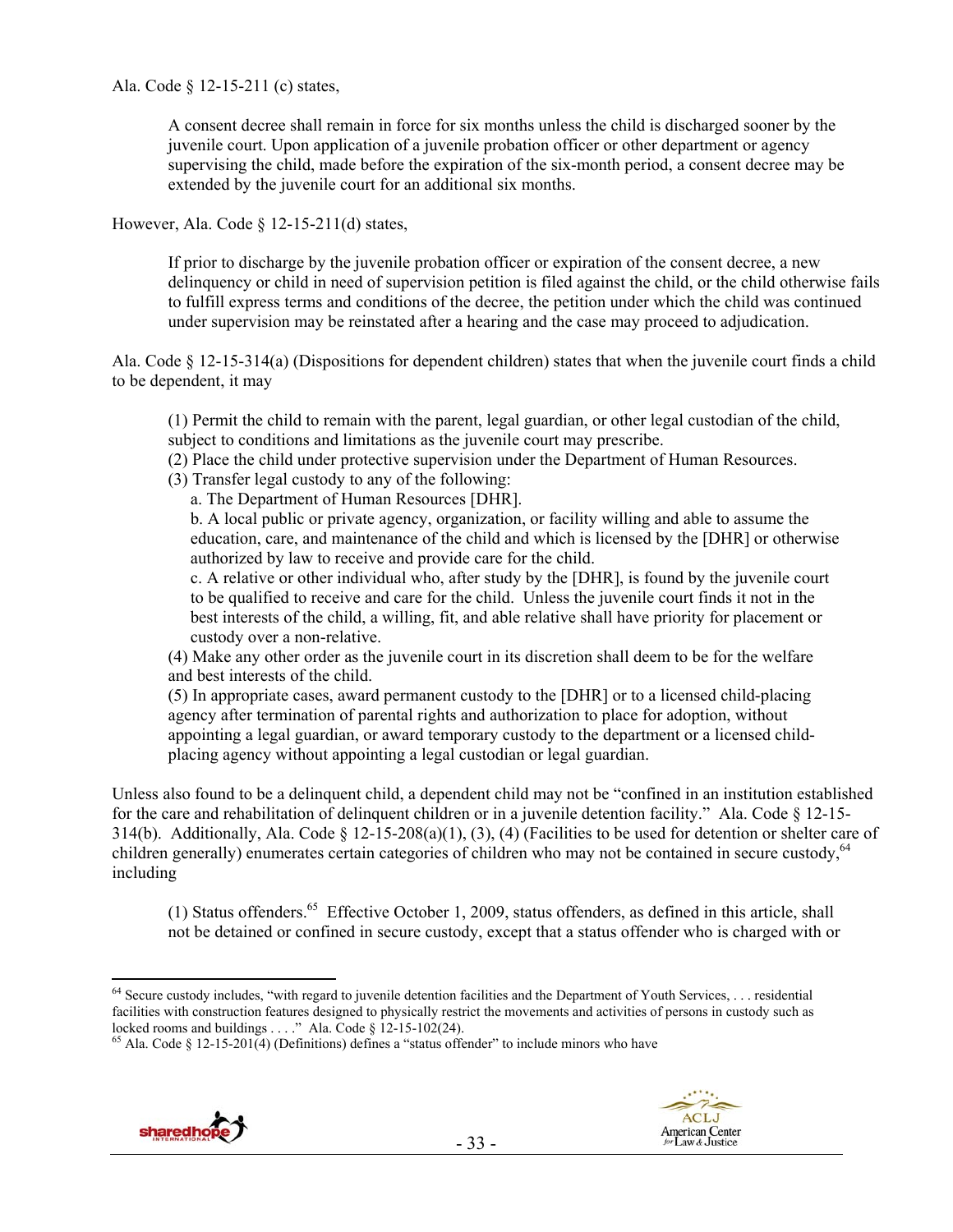who commits a violation of a valid court order may be detained in secure custody in a juvenile detention facility for up to 72 hours in any six-month period, provided that all conditions set forth in subdivision (3) of subsection (b) are satisfied. Short-term secure custody of accused status offenders may be necessary, such as detention in a juvenile detention facility for a brief period, not exceeding 24 hours, prior to formal juvenile court action, for investigative purposes, for identification purposes, or for the purpose of allowing return of a status offender to the parent, legal guardian, or legal custodian. Detention for a brief period of time pursuant to juvenile court authority may also be necessary in order to arrange for appropriate shelter care placement. . . .

(3) Nonoffenders.66 Nonoffenders, as defined in this article, shall not be detained or confined in secure custody.

(4) Children 10 years of age and younger shall not be detained or confined in secure custody, unless the children are charged with offenses causing death or serious bodily injury to persons or offenses that would be classified as Class A felonies if committed by adults. Children 11 or 12 years of age may only be detained or confined in secure custody by orders of juvenile courts, unless the children are charged with offenses causing death or serious bodily injury to persons or offenses that would be classified as Class A felonies if committed by adults.

Moreover, pursuant to Ala. Code  $\S 12{\text -}15{\text -}208(c)$ , no child under 18 years of age can be detained in an adult jail unless one of the following exceptions applies:

(1) A child may be detained in a jail or lockup for adults for up to 6 hours while processing the case of the child.

(2) A child transferred for criminal prosecution pursuant to Section 12-15-203 [Transfer of cases from juvenile court] may be detained in a jail or lockup for adults.

(3) A person charged pursuant to Section 12-15-204 [Acts for which person who has attained 16 shall be charged, arrested, and tried as an adult; removal of a person from jurisdiction of juvenile court] may be detained in jail or lockup for adults.

. . . .

. . . .

Even in those circumstances in which a child may be confined in an adult jail or lockup, additional protections apply to ensure that the children do not have contact with adult inmates. Ala. Code  $\S$  12-15-208(d).

- 5.4.1 Recommendation: Establish a mandatory response law directing any minor involved in prostitution or who is a victim of trafficking for sexual servitude away from the juvenile justice system and into a protective system.
- *5.5 Commercial sexual exploitation is identified as a type of abuse and neglect within child protection statutes.*

Sexual exploitation is included within the definition of abuse within Alabama's child protection statutes. "Abuse" is defined in Ala. Code  $\S$  12-15-301(2) (Definitions) as

<sup>&</sup>lt;sup>66</sup> A "nonoffender" is "[a] child who is subject to the jurisdiction of the juvenile court for reasons other than the legally prohibited conduct of the child." Ala. Code § 12-15-201(3).





been charged with or adjudicated for conduct that would not, pursuant to the law of the jurisdiction in which the offense was committed, be a crime if committed by an adult. . . . Status offenses include, but are not limited to, the following:

a. Truancy.

b. Violations of municipal ordinances applicable only to children.

c. Runaway.

d. Beyond control.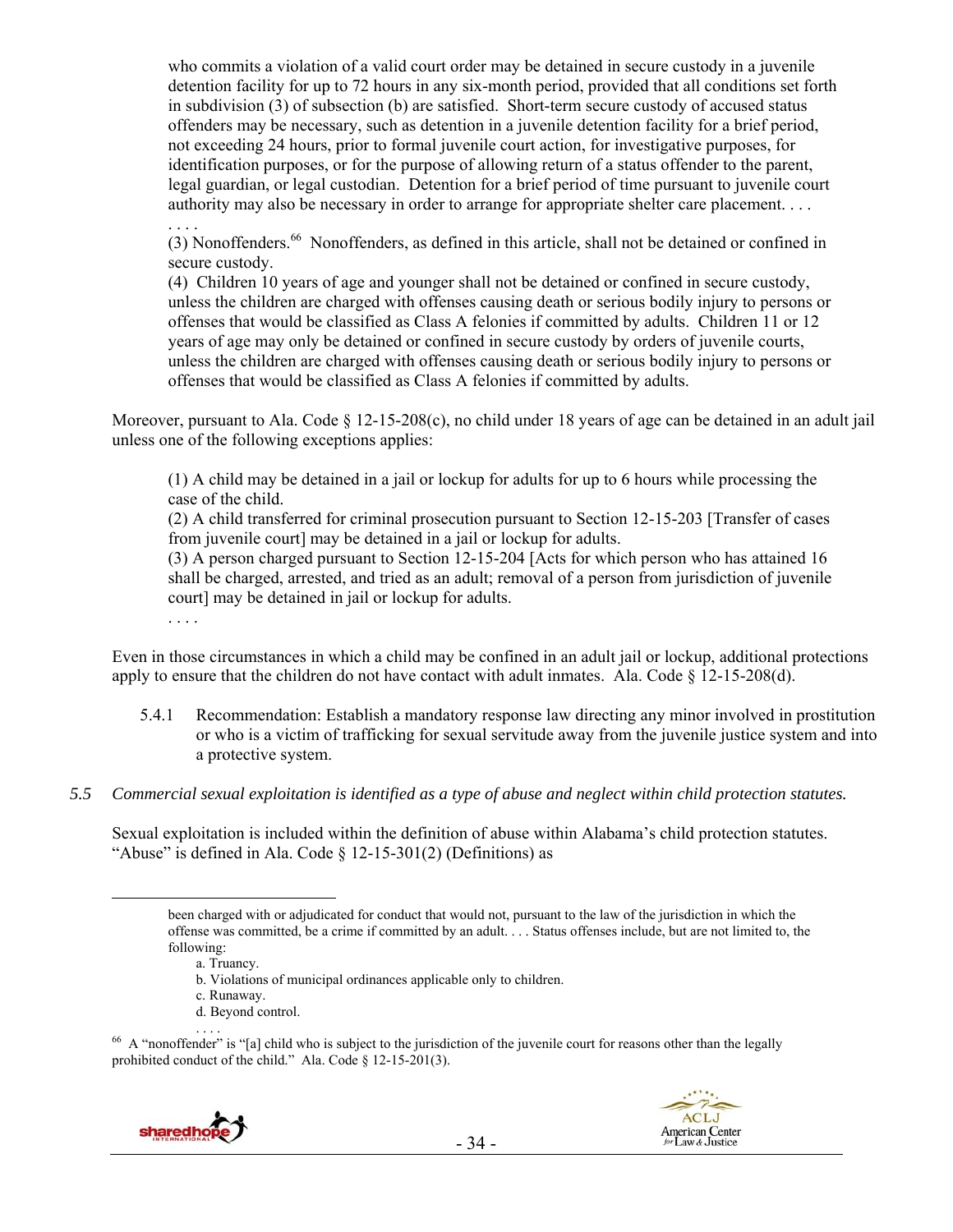[h]arm or the risk of harm to the emotional, physical health, or welfare of a child. Harm or the risk of harm to the emotional, physical health, or welfare of a child can occur through nonaccidental physical or mental injury, sexual abuse, or attempted sexual abuse or sexual exploitation or attempted sexual exploitation.

Ala. Code  $\S$  12-15-301(12) defines "sexual abuse" as including the following:

[T]he employment, use, persuasion, inducement, enticement, or coercion of any child to engage in, or having a child assist any person to engage in, any sexually explicit conduct or any simulation of the conduct for the purpose of producing any visual depiction of the conduct. Sexual abuse also includes rape, molestation, prostitution, or other forms of sexual exploitation or abuse of children . . . as those acts are defined in this article or by Alabama law.

The term "sexual exploitation" is defined as "allowing, permitting, or encouraging a child to engage in prostitution and allowing, permitting, encouraging, or engaging in the obscene or pornographic photographing, filming, or depicting of a child." Ala. Code  $\S$  12-15-301(13).

The term "neglect" is defined as "[n]egligent treatment or maltreatment of a child, including, but not limited to, the failure to provide adequate food, medical treatment, supervision, education, clothing, or shelter." Ala. Code  $§$  12-15-301(7).

*5.6 The definition of "caregiver" (or similar term) in the child welfare statutes is broad enough to include a trafficker who has custody or control of a child in order to bring a trafficked child into protection of child protective services.* 

The definition of "caregiver" is not broad enough to cover many situations in which a trafficker could be in custody of a child. Ala. Code  $\S$  12-15-301(3) (Definitions) defines "caregiver" in the article on Dependency and Termination of Parental Rights to mean

[a]n individual 21 years of age or older, other than a parent, legal guardian, or legal custodian of a child who is an approved foster parent and who is a relative of the child and has been providing care and support for the child while the child has been residing in the home of the caregiver for at least the last six consecutive months while in the legal custody of the Department of Human Resources.

Only individuals who are "legally related to the child by blood, marriage, or adoption within the fourth degree of kinship" are considered to be the child's "relative." Ala. Code § 12-15-301(11).

- 5.6.1 Recommendation: Amend Ala. Code § 12-15-301(3) (Definitions) to expand the definition of "caregiver" to include an adult with whom the child lives or who has control of the child, but is not a parent or guardian, or of any familial relation to the child, making the statute broad enough to encompass traffickers that have control of trafficked children.
- *5.7 Crime victims' compensation is specifically available to a child victim of sex trafficking or CSEC without regard to ineligibility factors.*

The Alabama Crime Victims Compensation Act contains certain ineligibility criteria that could operate to exclude victims of domestic minor sex trafficking from receiving crime victims' compensation. For the Act, a "victim" means "[a] person who suffered serious personal injury or death as a result of criminally injurious conduct." Ala. Code § 15-23-3(3). "Criminally injurious conduct" is defined in part as "[a]n act occurring or attempted within the geographical boundaries of this state which results in serious personal injury or death to a victim for which punishment by fine, imprisonment, or death may be imposed." Ala. Code § 15-23-3(2)(a). A

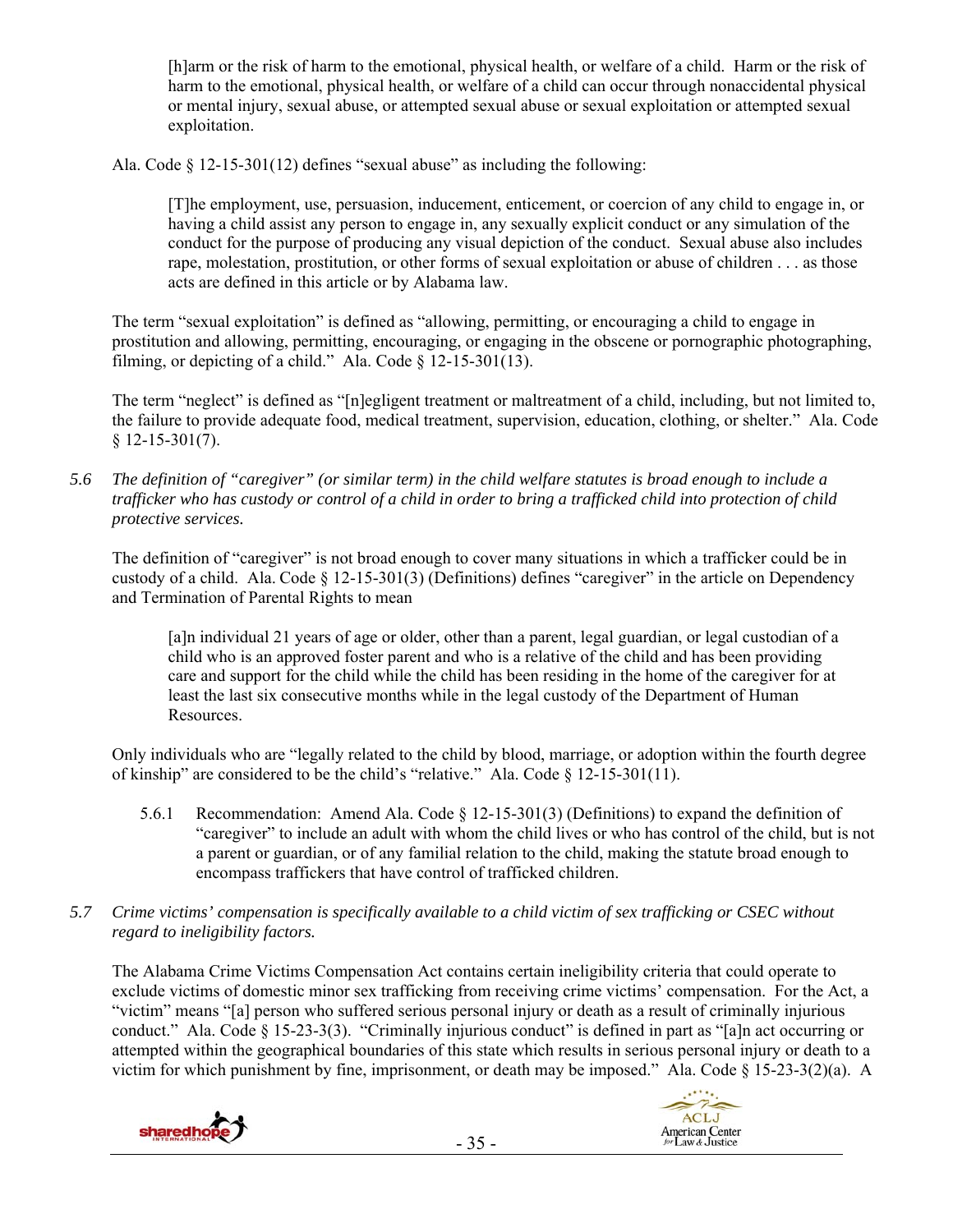victim may receive compensation from the Alabama Crime Victims Compensation Commission if the commission is "satisfied by a preponderance of the evidence that the requirements for compensation have been met." Ala. Code § 15-23-8(a).

To the extent domestic minor sex trafficking victims meet the definition of victim, they may be eligible for compensation; however, several requirements for compensation could present difficulties for victims of domestic minor sex trafficking. Pursuant to Ala. Code § 15-23-12(a) (Grounds for denial―Reduction of award),

Compensation shall not be awarded in any of the following circumstances:

(1) A claim has been filed with the commission later than one year after the injury or death upon which the claim is based, unless the commission finds there was good cause for the failure to file within that time.

(2) To a claimant who was the offender, or an accomplice of the offender, or who encouraged or in any way participated in the criminally injurious conduct.

(3) If the award would unjustly benefit the offender or accomplice of the offender.

(4) The criminally injurious conduct resulting in injury or death was reported to a law enforcement officer later than 72 hours after its occurrence, unless the commission finds there was good cause for the failure to report within that time.

Nothing expressly exempts domestic minor sex trafficking victims from these requirements or explains what constitutes good cause for the failure to report the crime or file a claim within the statutory timeframes.

5.7.1. Recommendation: Amend Ala. Code § 15-23-12 (Grounds for denial—Reduction of award) to provide exceptions to the ineligibility factors in Ala. Code  $\S$  15-23-12(a) for victims of domestic minor sex trafficking.

## *5.8 Victim-friendly procedures and protections are provided in the trial process for minors under 18.*

Several victim-friendly criminal justice procedures and protections are afforded to minor victims of commercial sexual exploitation.

Alabama law provides special protections for children under the age of 16 who are victims in criminal prosecutions for sexual offenses or sexual exploitation. For example, pursuant to Ala. Code § 15-25-2 (Videotaped deposition) the court may allow victims of sexual offenses under the age of 16 to give videotaped depositions in criminal prosecutions while having a "person whose presence . . . contributes to the well-being of the child and who has dealt with the child in a therapeutic setting regarding the abuse" present during the deposition. Ala. Code  $\S$  15-25-2(c). Notably, the defendant's attorney, but not the defendant, may be present during the deposition. Ala. Code § 15-25-2(c). The videotaped deposition may be entered into evidence "in lieu of the direct testimony of the alleged victim or witness" unless "the court determines that its introduction . . . will unfairly prejudice the defendant." Ala. Code § 15-25-2(d).

Alternatively, pursuant to Ala. Code § 15-25-3(b) (Closed circuit examination of victim), a court may permit a victim of a sexual offense or sexual exploitation under the age of 16 to give testimony via closed circuit equipment, which "shall be taken outside the courtroom in the judge's chambers or in another suitable location designated by the judge." Pursuant to Ala. Code § 15-25-3(c),

Examination and cross-examination of the alleged child victim or witness shall proceed as though he or she were testifying in the courtroom. Present in the room with the child during his or her testimony shall be the prosecuting attorney, the attorney of the defendant, and a person whose presence, in the judgment of the court, contributes to the well-being of the child and who has dealt with the child in a therapeutic setting regarding the abuse. Additional persons, such as the parent or parents or legal



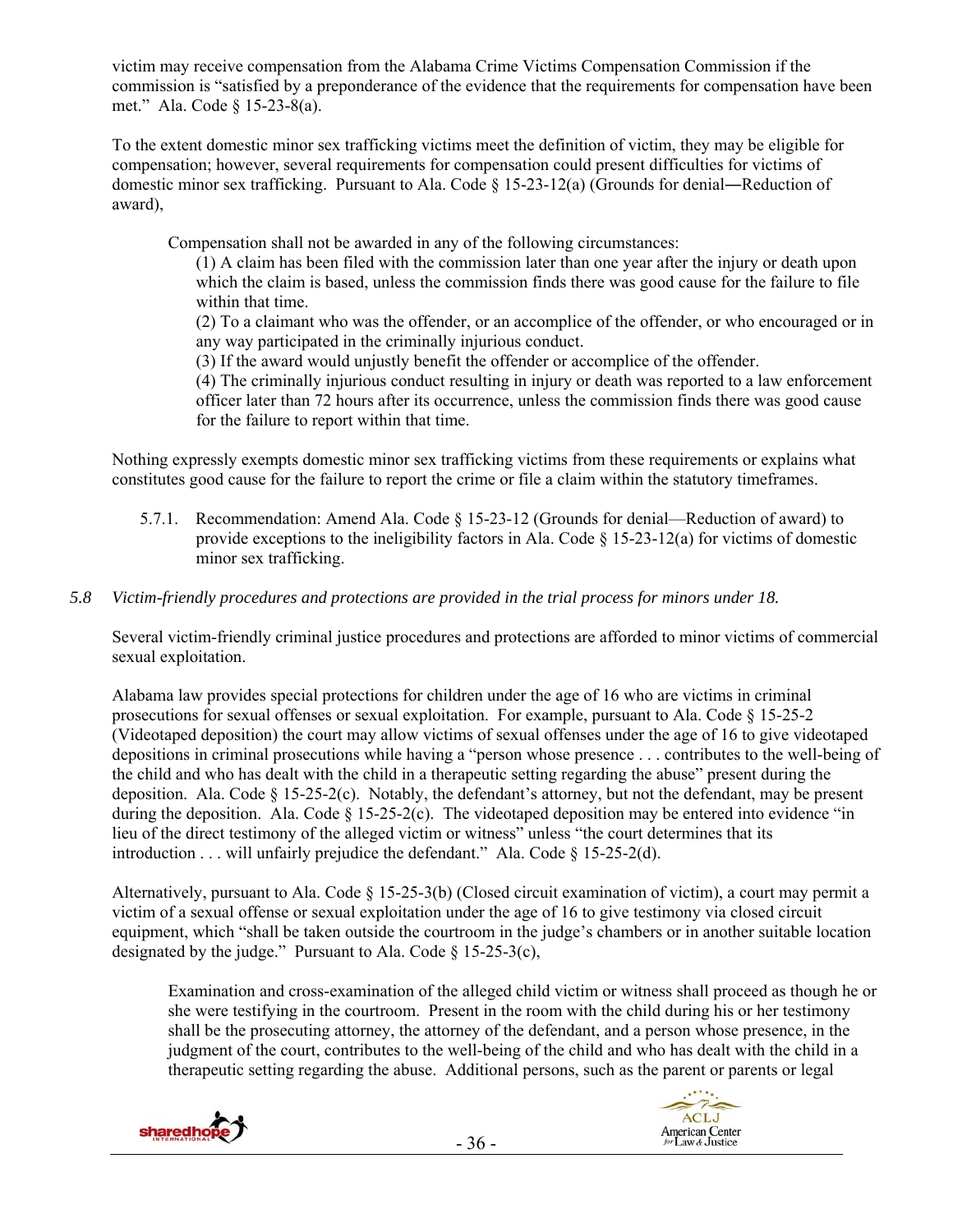guardian, except the defendant, may be admitted into the room in the discretion of the court.

Ala. Code § 15-25-3(g) states, "Only the court, the prosecuting attorney and the attorney for the defendant may question the child."

Other child-friendly victim provisions applicable in criminal prosecutions for sexual offenses include the "use of anatomically correct dolls or mannequins to assist an alleged victim or witness who is under the age of 10 in testifying on direct and cross-examination at trial, or in a videotaped deposition as provided in this article" pursuant to Ala. Code § 15-25-5 (Use of dolls or mannequins), a speedy trial "to minimize the length of time the child must endure the stress of involvement in the proceedings" pursuant to Ala. Code § 15-25-6 (Speedy trial), and "reasonable limits on the number of interviews a victim of sexual abuse or exploitation, who is under 12 years of age, must submit to" in order to protect the victim from psychological harm pursuant to Ala. Code § 15-1-2(a) (Child sexual abuse victims; protection from repeated interrogation; sealed court records).

Regardless of the age of the victim, pursuant to Ala. Code § 12-21-203(b)–(c) (Rape shield),

(b) In any prosecution for criminal sexual conduct<sup>67</sup> or for assault with intent to commit, attempt to commit or conspiracy to commit criminal sexual conduct, evidence relating to the past sexual behavior<sup>68</sup> of the complaining witness<sup>69</sup> . . . shall not be admissible, either as direct evidence or on cross-examination of the complaining witness or of other witnesses, except as otherwise provided in this section.

(c) In any prosecution for criminal sexual conduct, evidence relating to the past sexual behavior of the complaining witness shall be introduced if the court following the procedure described in subsection (d) of this section . . . finds that such past sexual behavior directly involved the participation of the accused.

*5.9 Expungement or sealing of juvenile arrest or criminal records resulting from arrests or adjudications for prostitution-related offenses committed as a result of, or in the course of, the commercial sexual exploitation of a minor is available within a reasonable time after turning 18.* 

Alabama law allows for the sealing and destruction of juvenile records. Under Ala. Code § 12-15-136(a) (Proceedings for sealing legal and social files and records of courts, pertaining to certain persons and effect thereof),

(a) On motion of a person who has been the subject of a delinquency or child in need of supervision petition, the juvenile court may order the sealing of the legal and social files and records of the juvenile court pertaining to the person if it finds that:

(1) Two years have elapsed since the final discharge of the person from legal custody or supervision or two years after the entry of any other order of the juvenile court not involving custody or supervision; and

(2) The person has not been convicted or adjudicated delinquent or a youthful offender of any felony or a misdemeanor involving sexual offenses, drugs, weapons, or violence, or threats of violence, prior to the filing of the motion and no proceeding is pending seeking the conviction or adjudication.

<sup>&</sup>lt;sup>69</sup> "Complaining witness" is defined in Ala. Code § 12-21-203(a)(1) as "[a]ny person alleged to be the victim of the crime charged, the prosecution of which is subject to the provisions of this section."





 $\overline{a}$ <sup>67</sup> "Criminal sexual conduct" is defined in Ala. Code § 12-21-203(a)(2) as "[s]exual activity, including, but not limited to, rape, sodomy, sexual misconduct, sexual abuse or carnal knowledge."<br><sup>68</sup> "Evidence relating to past sexual behavior," according to Ala. Code § 12-21-203(a)(3) "includes, but is not limited to, evidence

of the complaining witness's marital history, mode of dress and general reputation for promiscuity, nonchastity or sexual mores contrary to the community standards."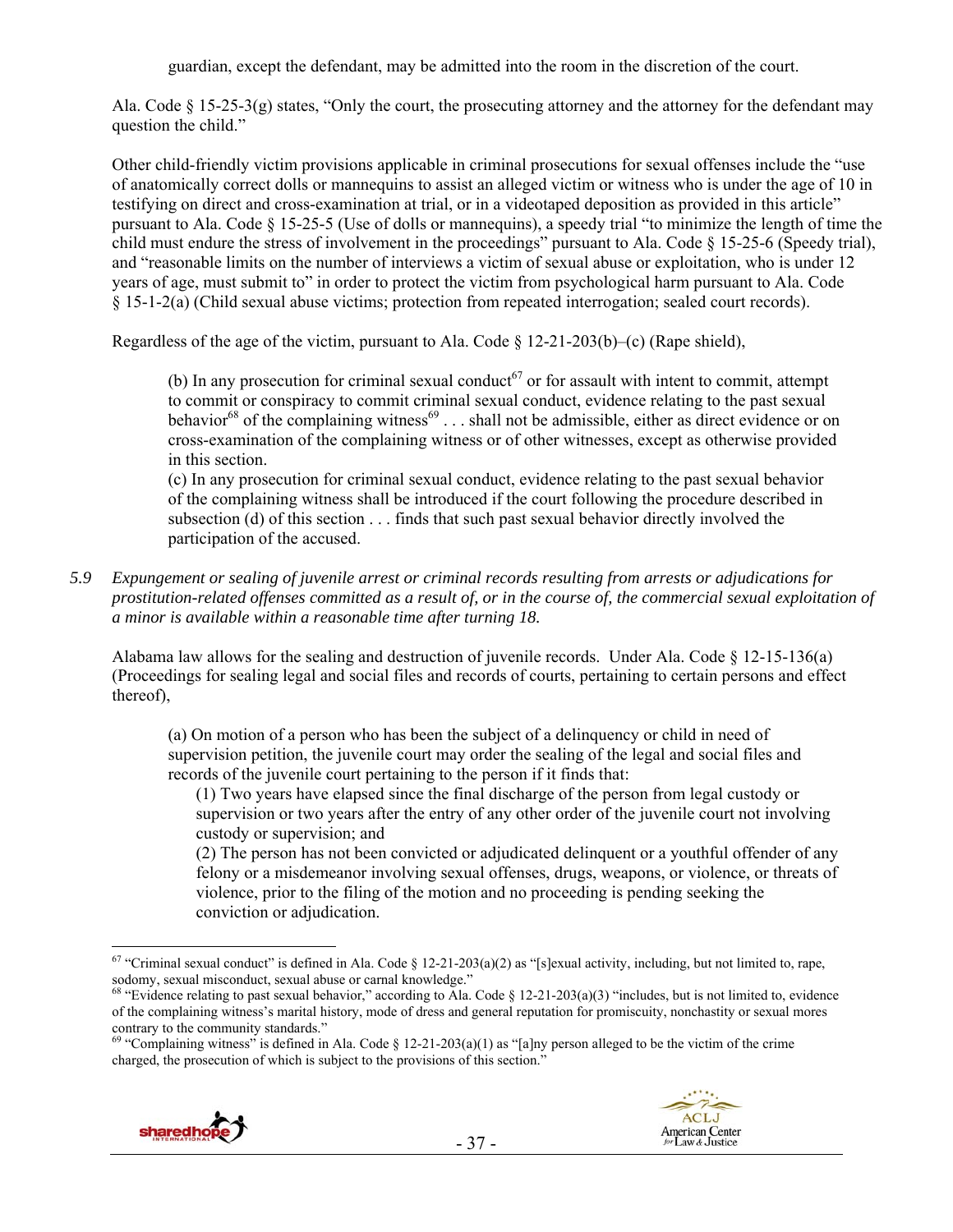However, under Ala. Code § 12-15-136(e), "Any adjudication of delinquency or youthful offender or conviction of a felony or misdemeanor involving sexual offenses, drugs, weapons, or violence, or threats of violence, subsequent to sealing shall have the effect of nullifying the sealing order."

A minor may obtain a destruction order pursuant to Ala. Code  $\S$  12-15-137(a), (b) (Proceedings for destruction of legal and social files and records of juvenile courts pertaining to certain persons and effect thereof), which states,

(a) A person who has been the subject of a delinquency petition and has met the conditions stipulated in subdivision (2) of subsection (a) of Section 12-15-136, five years after reaching the age of majority, may file a motion requesting the destruction of all records pertaining to his or her case. If the juvenile court grants the motion, copies of the order shall be sent to all offices, departments, or agencies that are repositories of the records, and all the offices, departments, and agencies shall comply with the order.

(b) Upon the entry of a destruction order, all references including arrest, complaints, referrals, petitions, reports, and orders shall be removed from all department or agency official and institutional files and destroyed.

*5.10 Victim restitution and civil remedies are authorized by law for minor victims of sex trafficking or CSEC.* 

Pursuant to Ala. Code § 13A-6-156 (Penalties—Forfeiture of property),

A person who commits the offense of human trafficking in the first degree or human trafficking in the second degree shall forfeit to the State of Alabama any profits or proceeds and any interest in property that he or she has acquired or maintained that the sentencing court determines to have been acquired or maintained as a result of committing human trafficking in the first degree or human trafficking in the second degree. Any assets seized shall first be used to pay restitution to trafficking victims and subsequently to pay any damages awarded to victims in a civil action. Any remaining assets shall go toward the cost of the investigation and prosecution and the remaining assets shall be remitted to funding the Alabama Crime Victims Compensation Fund.

Ala. Code § 13A-6-155(a) (Penalties―Restitution to victim) states,

A person or entity convicted of any violation of this article shall be ordered to pay mandatory restitution to the victim, prosecutorial or law enforcement entity, with the proceeds from property forfeited under Section 6 [i.e. Section 13A-6-156] applied first to payment of restitution. Restitution under this section shall include items covered under Article 4A, commencing with Section 15-18-65 [Legislative intent] of Chapter 18 of Title 15 of the Code of Alabama 1975, and any of the following:

(1) Costs of medical and psychological treatment, including physical and occupational therapy and rehabilitation, at the court's discretion.

(2) Costs of necessary transportation, temporary housing, and child care, at the court's discretion.

(3) Cost of the investigation and prosecution, attorney's fees, and other court-related costs such as victim advocate fees.

(4) The greater of a. the value of the human trafficking victim's labor as guaranteed under the minimum wage and overtime provisions of the Fair Labor Standards Act (FLSA); or b. the gross income or value to the defendant of the victim's labor servitude or sexual servitude engaged in by the victim while in the human trafficking situation.

(5) Return of property, cost of damage to property, or full value of property if destroyed or damaged beyond repair.



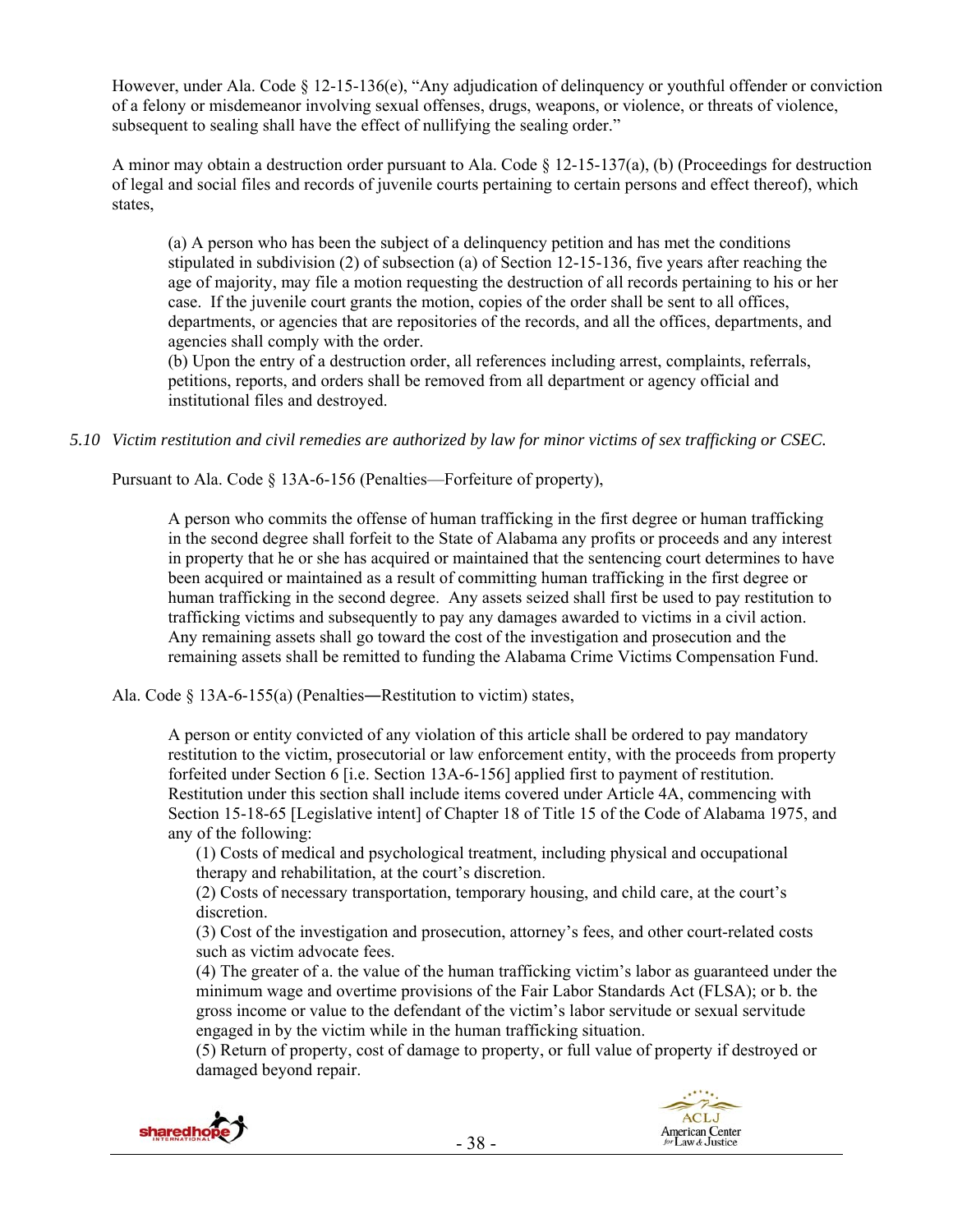(6) Expenses incurred by a victim and any household members or other family members in relocating away from the defendant or his or her associates, including, but not limited to, deposits for utilities and telephone service, deposits for rental housing, temporary lodging and food expenses, clothing, and personal items. Expenses incurred pursuant to this section shall be verified by law enforcement to be necessary for the personal safety of the victim or household or family members, or by a mental health treatment provider to be necessary for the emotional well-being of the victim.

(7) Any and all other losses suffered by the victim as a result of any violation of this article.

Restitution is available more generally to victims of other crimes pursuant to Ala. Code § 15-18-67 (Hearings), which provides that

[w]hen a defendant is convicted of a criminal activity or conduct which has resulted in pecuniary damages<sup>70</sup> or loss to a victim, the court shall hold a hearing to determine the amount or type of restitution due the victim or victims of such defendant's criminal acts. Such restitution hearings shall be held as a matter of course and in addition to any other sentence which it may impose, the court shall order that the defendant make restitution or otherwise compensate such victim for any pecuniary damages. The defendant, the victim or victims, or their representatives or the administrator of any victim's estate as well as the district attorney shall have the right to be present and be heard upon the issue of restitution at any such hearings.

Pursuant to Ala. Code § 15-18-68(a) (Determination of amount),

In determining the manner, method, or amount of restitution to be ordered, the court may take into consideration all of the following:

(1) The financial resources of the defendant and the victim and the burden that the manner or method of restitution will impose upon the victim or the defendant.

(2) The ability of the defendant to pay restitution on an installment basis or on other conditions to be fixed by the court.

(3) The anticipated rehabilitative effect on the defendant regarding the manner of restitution or the method of payment.

(4) Any burden or hardship upon the victim as a direct or indirect result of the defendant's criminal acts.

(5) The mental, physical, and financial well-being of the victim.<sup>71</sup>

Civil remedies are also available to human trafficking victims. Ala. Code  $\S$  13A-6-157 (Civil action―Damages) provides that human trafficking victims

may bring a civil action in the appropriate state court. The court may award actual damages, compensatory damages, punitive damages, injunctive relief, and any other appropriate relief. A prevailing plaintiff shall also be awarded attorney's fees and costs. Treble damages shall be awarded on proof of actual damages where defendant's acts were willful and malicious.

When a defendant has been convicted of the following offenses after February 1, 2009, the court may consider the factors enumerated in subsection (a) and shall order restitution to be paid as follows: . . . .

(2) When a defendant has been convicted of rape in the first degree under Section 13A-6-61 [Rape in the first degree] and the person has one or more prior convictions under Section 13A-6-61, the court shall order restitution for an amount not less than ten thousand dollars (\$10,000) for each conviction under Section 13A-6-61.



<sup>&</sup>lt;sup>70</sup> See supra note 21.

<sup>&</sup>lt;sup>71</sup> Ala. Code § 15-18-68(b)(2) adds,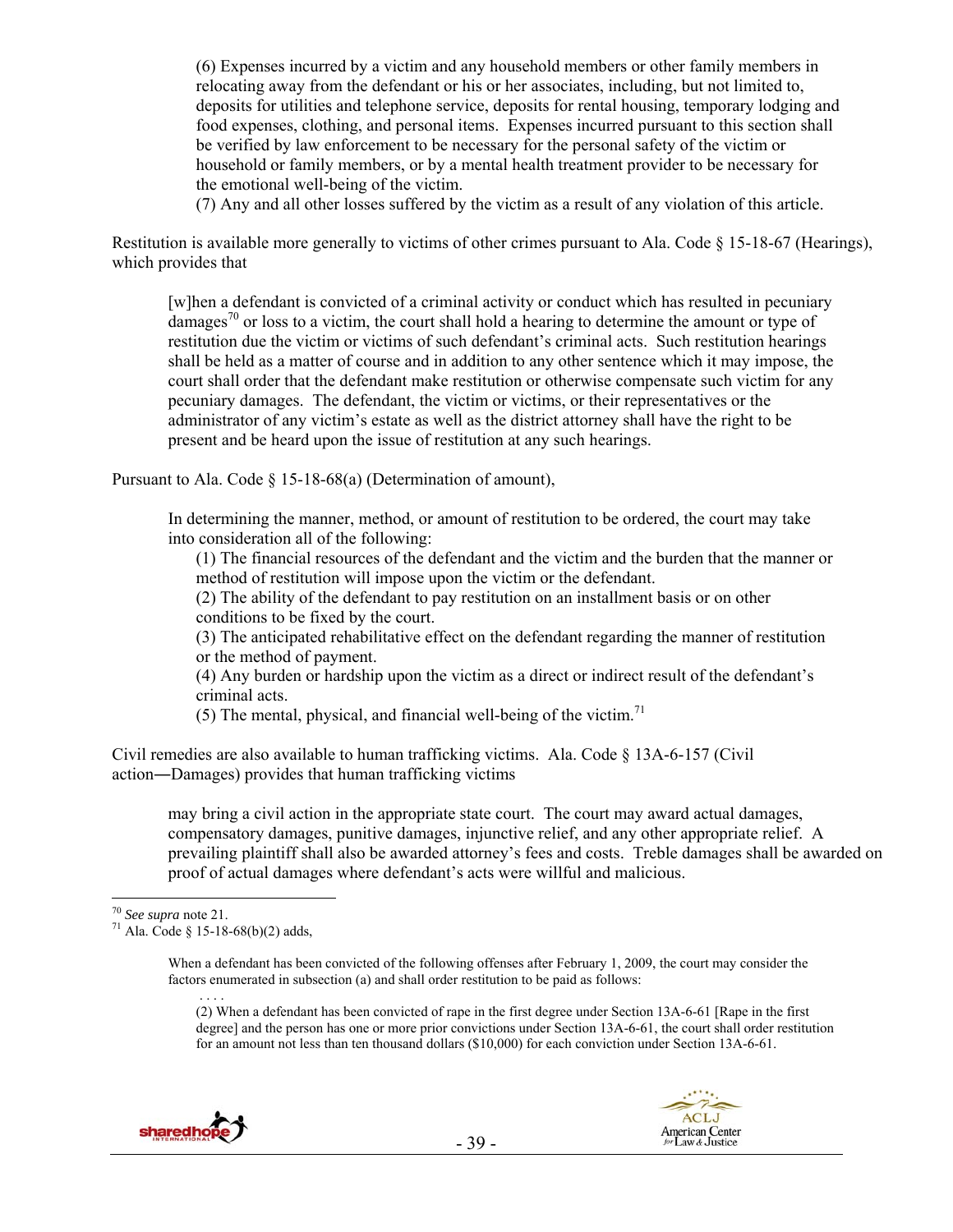*5.11 Statutes of limitations for civil and criminal actions for child sex trafficking or CSEC offenses are eliminated or lengthened sufficiently to allow prosecutors and victims a realistic opportunity to pursue criminal actions and legal remedies.* 

Pursuant to Ala. Code § 15-3-1 (Felonies), all felonies "except those specified in Sections 15-3-3 [Conversion of revenue] and 15-3-5 [Exemptions]" are subject to a 3-year statute of limitations. Ala. Code  $\S$  15-3-5(a)(1)– (4) eliminates the statute of limitations for a prosecution for

(1) Any capital offense;

(2) Any felony involving the use, attempted use, or threat of, violence to a person;

(3) Any felony involving serious physical injury or death of a person;

(4) Any sex offense involving a victim under 16 years of age, regardless of whether it involves force or serious physical injury or death.

For civil actions under Ala. Code § 13A-6-157 (Civil actions—Damages), Ala. Code § 13A-6-158 (Civil action—Statute of limitation) states,

(a) (1) An action for an offense defined by this article where the victim is not a minor shall be brought within five years from the date the victim was removed or escaped from the human trafficking situation.

 (2) Any statute of limitations that would otherwise preclude prosecution for an offense involving the trafficking of a minor, or the physical or sexual abuse of a minor, shall be tolled until such time as the victim has reached the age of 18 years.

 (3) The running of the statute of limitations shall be suspended where a person entitled to bring a claim of an offense defined by this article could not have reasonably discovered the crime due to circumstances resulting from the human trafficking situation, such as psychological trauma, cultural and linguistic isolation, and the inability to access services.

(b) Any statute of limitation period imposed for the filing of a civil action under this article will not begin to run until the plaintiff discovers both that the sex trade act occurred and that the defendant caused, was responsible for, or profited from the sex trade act.

 (1) If the plaintiff is a minor, then the limitation period will not commence running until he or she has reached the age of majority.

 (2) If the plaintiff is under a disability at the time the cause of action accrues, so that it is impossible or impractical for him or her to bring an action, then the time of the disability is not part of the time limited for the commencement of the action. Disability includes, but is not limited to, insanity, imprisonment, or other incapacity or incompetence.

 (3) If the plaintiff's injury is caused by two or more acts that are part of a continuing series of sex trade acts by the same defendant, then the limitation period will not commence running until the last sex trade act in the continuing series occurs.

 (4) If the plaintiff is subject to threats, intimidation, manipulation, or fraud perpetrated by the defendant or by any person acting in the interest of the defendant, then the time when these acts occur will not be part of the time limited for the commencement of this action.



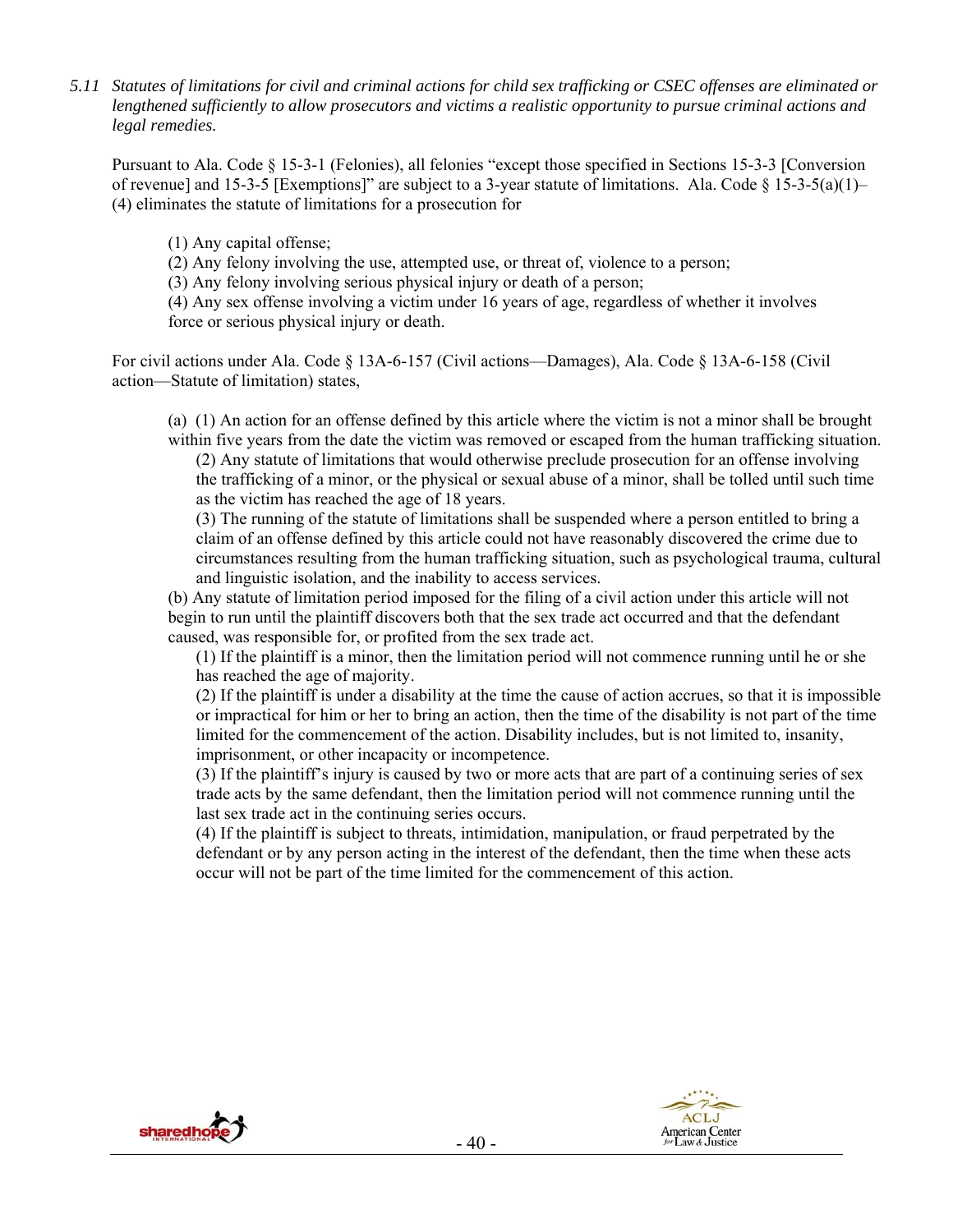## **Framework Issue 6: Criminal justice tools for investigation and prosecutions**

#### *Legal Components:*

- *6.1 Training on human trafficking and domestic minor sex trafficking for law enforcement is statutorily mandated.*
- *6.2 Single party consent to audiotaping is permitted in law enforcement investigations.*
- *6.3 Domestic minor sex trafficking investigations may use wiretapping to investigate the crime.*
- *6.4 Using a law enforcement decoy posing as a minor to investigate buying or selling of commercial sex acts is not a defense to soliciting, purchasing, or selling sex with a minor.*
- *6.5 Using the Internet to investigate buyers and traffickers is a permissible investigative technique.*
- *6.6 Law enforcement and child welfare agencies are mandated to promptly report missing and recovered children. \_\_\_\_\_\_\_\_\_\_\_\_\_\_\_\_\_\_\_\_\_\_\_\_\_\_\_\_\_\_\_\_\_\_\_\_\_\_\_\_\_\_\_\_\_\_\_\_\_\_\_\_\_\_\_\_\_\_\_\_\_\_\_\_\_\_\_\_\_\_\_\_\_\_\_\_\_\_\_\_\_\_\_\_\_\_\_\_\_\_\_\_\_\_*

## *Legal Analysis:*

*6.1 Training on human trafficking and domestic minor sex trafficking for law enforcement is statutorily mandated.* 

The Alabama Peace Officers' Standards and Training Commission (APOSTC) has the authority to, among other things, "adopt and promulgate standards relating to the physical, mental, and moral fitness of any applicant for or appointee as a law enforcement officer," to "make recommendations for improving [law enforcement training] schools, curriculum, and courses," and to "encourage the establishment of law enforcement training schools and courses on law enforcement in existing institutions of learning." Ala. Code § 36-21-45(3)–(5). Law enforcement officer applicants must complete a required training course as established by APOSTC. Ala. Code  $\S 36-21-46(a)(3)$ . While law enforcement officers must meet continuing education requirements, APOSTC rules do not specifically mandate that law enforcement officers complete training regarding human trafficking or the sexual exploitation of children.<sup>72</sup>

However, Ala. Code § 26-19-4(3), (14) (Alabama Center for Missing and Exploited Children; functions) requires the Alabama Center for Missing and Exploited Children (ACMEC) to, among other things, "provide training to law enforcement officers, other professionals, and medical examiners, when available, on issues relating to missing persons, exploited children, and unidentified bodies" and "[t]o operate a resource center of information regarding prevention of abduction and sexual exploitation of children." As a result, resources and training regarding exploited children, including sexually exploited children, currently should be available for use by law enforcement in Alabama.

- 6.1.1 Recommendation: Amend Ala. Code § 36-21-45 (Powers and duties) and the APOSTC Rules to require that law enforcement officers complete training on human trafficking and domestic minor sex trafficking.
- *6.2 Single party consent to audiotaping is permitted in law enforcement investigations.*

Single party consent to audio recording and interception of oral communications is permitted in Alabama. Ala. Code  $\S$  13A-11-31(a) (Criminal eavesdropping) makes it unlawful if a person "intentionally uses any device to eavesdrop." However, "eavesdrop" is defined as "[t]o overhear, record, amplify or transmit any part of the private communication of others without the consent of at least one of the persons engaged in the communication, except as otherwise provided by law." Ala. Code § 13A-11-30(1). Therefore, when one party to the communication consents to audio-taping, the conduct is not considered "eavesdropping" and does not violate Ala. Code § 13A-11-31.

 $\overline{a}$  $72$  Ala. Admin. Code r. 650-X-12-.02(1) (2011).



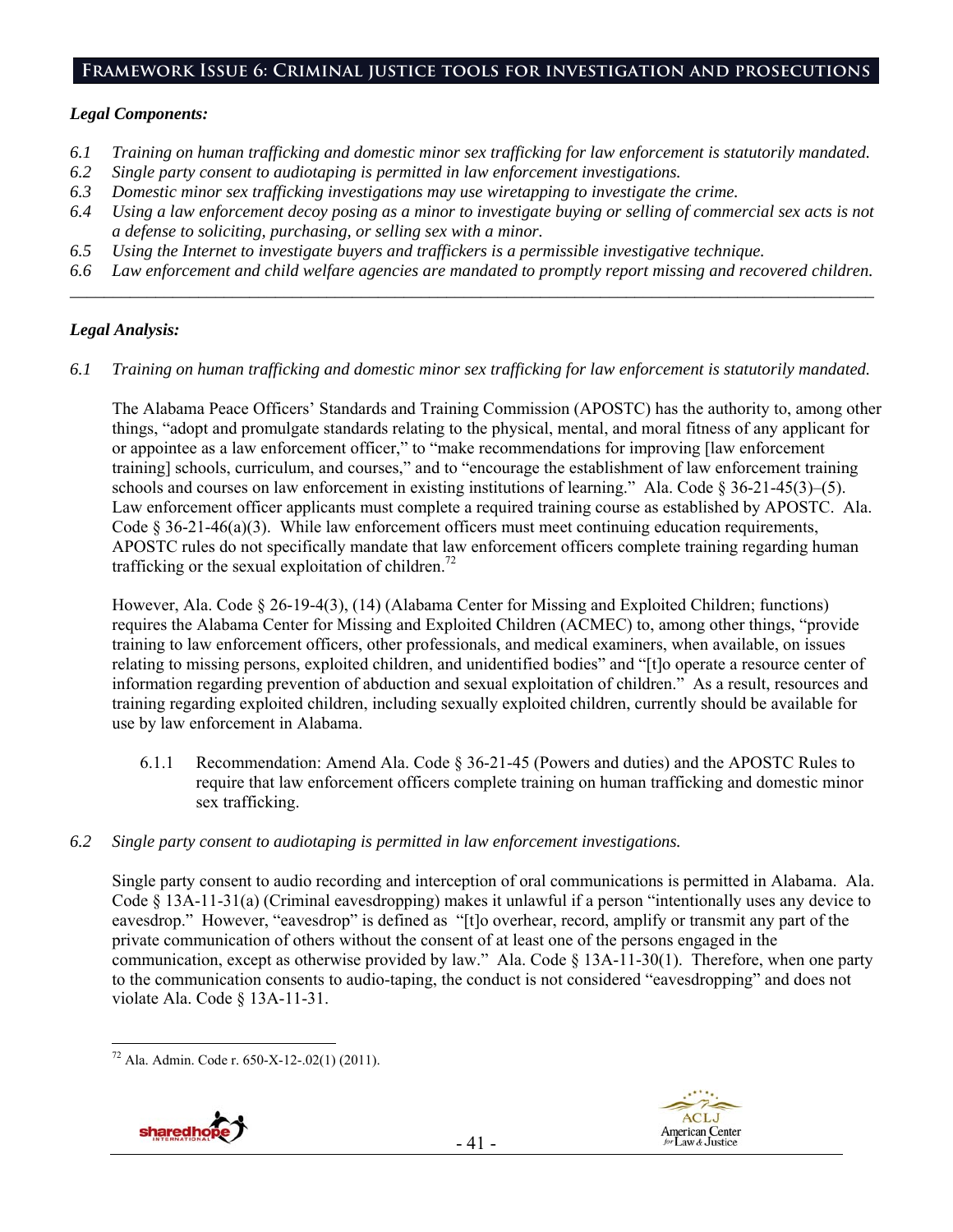## *6.3 Domestic minor sex trafficking investigations may use wiretapping to investigate the crime.*

Court cases in Alabama refer to wiretapping only within the context of an officer wearing a wire and do not set forth specific procedures allowing law enforcement to apply for a warrant to wiretap. Pursuant to Ala. Code Ann. § 13A-11-36(a) (Exceptions), "(a) A person does not commit a crime under this article if: (1) He was a peace officer engaged in the lawful performance of his duties; or . . . (3) He relies in good faith on a lawful court order or legislative authorization."

However, neither Ala. Code § 13A-11-31 (Criminal eavesdropping) nor § 13A-11-36(a) have any procedures to allow for Alabama to authorize wiretapping.

- 6.3.1 Recommendation: Amend Ala. Code Ann. § 13A-11-36(a) (Exceptions) to authorize law enforcement to use wiretapping in domestic minor sex trafficking investigations pursuant to duly authorized warrants and in emergency situations and to allow any evidence obtained to be admissible in court.
- *6.4 Using a law enforcement decoy posing as a minor to investigate buying or selling of commercial sex acts is not a defense to soliciting, purchasing, or selling sex with a minor.*

The use of a decoy by law enforcement in certain investigations of child sex trafficking appears to be permissible under certain provisions of Alabama law. Ala. Code § 13A-6-127(a)(1) (Defenses) states, "(a) It shall not be a defense to prosecution under this article [Solicitation of Children by Electronic Means]: (1) That an undercover operative or law enforcement officer was involved in the detection and investigation of an offense."

*6.5 Using the Internet to investigate buyers and traffickers is a permissible investigative technique.* 

Ala. Code § 13A-6-122 (Electronic solicitation of a child) states in part,

[A] person who, knowingly, with the intent to commit an unlawful sex act, entices, induces, persuades, seduces, prevails, advises, coerces, lures, or orders, or attempts to entice, induce, persuade, seduce, prevail, advise, coerce, lure, or order, by means of a computer, on-line service, Internet service, Internet bulletin board service, weblog, cellular phone . . . or any other electronic communication or storage device, a child who is at least three years younger than the defendant, or another person believed by the defendant to be a child at least three years younger than the defendant to meet with the defendant or any other person for the purpose of engaging in sexual intercourse, sodomy, or to engage in a sexual performance, obscene sexual performance, or sexual conduct for his or her benefit or for the benefit of another, is guilty of electronic solicitation of a child. . . .

The standard of "believed by the defendant to be a child at least three years younger than the defendant" appears to allow for a law enforcement officer to use the Internet to pose as a minor in investigating this offense. Moreover, by expressly providing in Ala. Code  $\S$  13A-6-127(a)(1) (Defenses) that it is not a defense that "an undercover operative or law enforcement officer was involved in the detection and investigation of an offense," the statute suggests that using the Internet to investigate buyers and traffickers is both a permissible and currently used investigation technique in Alabama. Ala. Code § 13A-6-127(a)(1).

*6.6 Law enforcement and child welfare agencies are mandated to promptly report missing and recovered children.* 

Pursuant to Ala. Code § 26-19-5 (Missing person reports), "Any law enforcement agency in this state in which a complaint of a missing person has been filed shall prepare and send a report to the Alabama Center for Missing and Exploited Children (ACMEC) immediately on any missing person or unidentified deceased person." Ala. Code § 26-19-6 (Missing person reports; dissemination) requires the law enforcement agency to then forward a



**ACLJ American Center** or Law & Justice